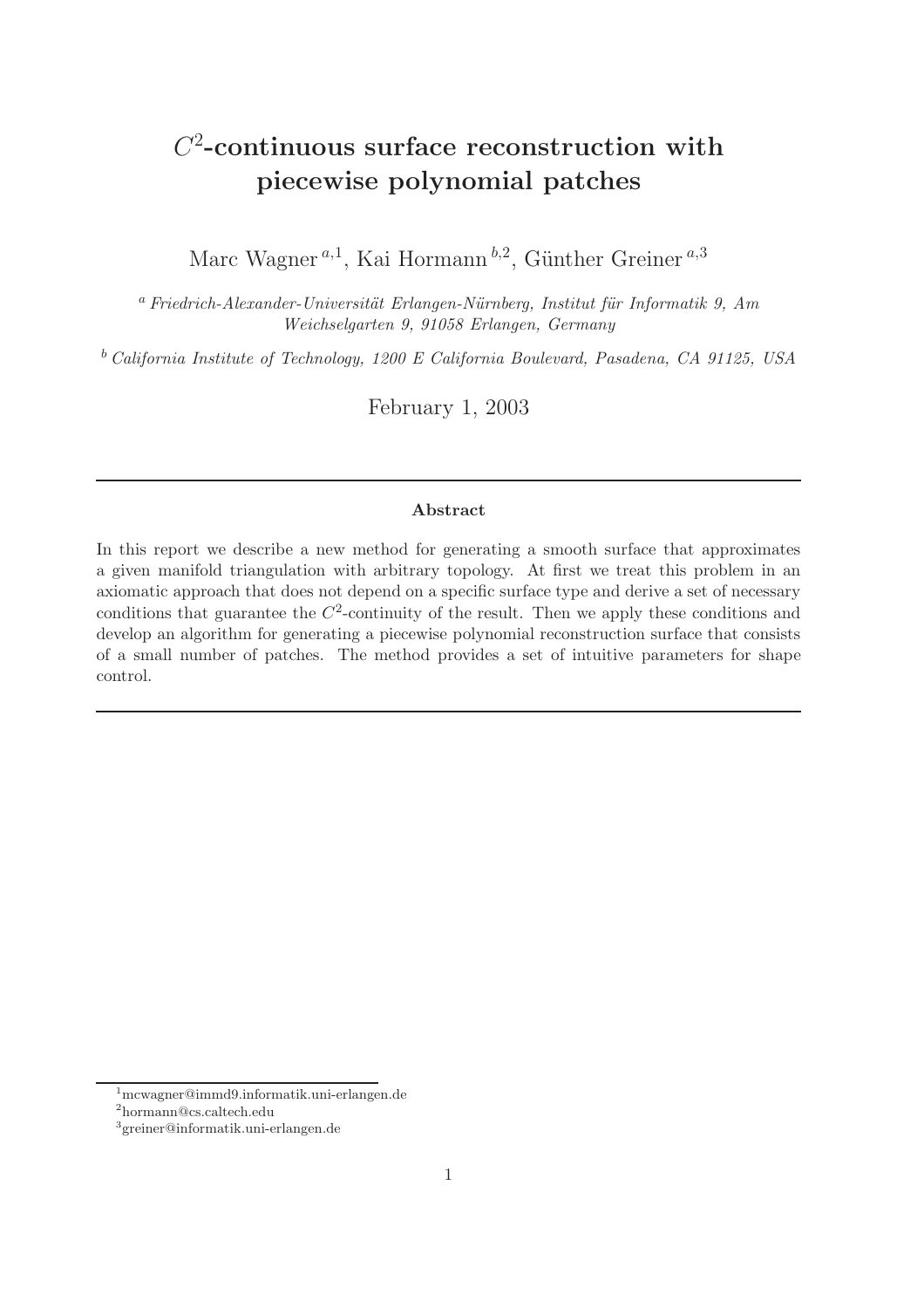# 1 INTRODUCTION

A common problem in the field of reverse engineering is to create a smooth surface that approximates a given manifold triangulation. The surface should be given in parametric form, in other words, as the image of a function  $\mathbf{F}: D \to \mathbb{R}^3$  for some parameter domain  $D \subset \mathbb{R}^2$ . In order to handle objects with arbitrary topology, the reconstruction surface is usually represented as the collection of several surfaces  $\mathbf{F}_i$  which we will also refer to as *surface patches* or simply *patches*.

This report presents a new method for generating a reconstruction surface from a given manifold triangulation with arbitrary topology. The reconstruction surface is  $C^2$ -continuous everywhere and consists of only a small number of patches. Each patch is either a low-order bivariate polynomial or a composition thereof and can therefore be stored and evaluated very efficiently. Furthermore, we introduce a set of control parameters that influence the shape of the reconstruction surface and have an obvious geometric meaning.

#### 1.1 Previous work

Most of the existing methods that address the problem of constructing a smooth surface from a given triangulation can roughly be divided into two classes.

Methods of the first class decompose a given triangle mesh into a small number of segments, each of them containing many vertices. The segments are then reconstructed by individual surface patches, usually TP-B-spline-surfaces. The patches are then trimmed near the boundaries of the corresponding segments which results in gaps between neighbouring patches. The main effort now goes into filling these gaps with properly chosen blending surfaces. Most of these methods merely focus on generating  $C^1$ -continuous blends. Moreover, the blending surfaces and the trimmed patches usually do not meet exactly, but only within some user-specified precision. In other words, there are still gaps in the overall reconstruction surface but care is taken so as to make them smaller than, for example, the production tolerance. Examples of such methods are [FaSv96, HeKo96, KoMa00, VaBe98, VaHo98, VaRo97, WeRe99].

The second class of methods are those that decompose the triangle mesh into many segments, each of them containing a small number of vertices only. The segment boundaries are chosen in such a way that the shapes of the segments resemble the shapes of the parameter spaces of the surface patches (triangular shapes for Bézier-triangles, quadrangular shapes for TP-Béziersurfaces or TP-B-spline-surfaces). The conditions that guarantee the continuity of the derivatives up to a certain order at the boundary of neighbouring surface patches are used as side constraints for the approximation process that fits each patch to the vertices of the corresponding segment. These methods do not require the surface patches to be trimmed and the overall reconstruction surface does not have any gaps. The main drawback of methods of this class is the large number of individual patches. Additionally, most of them yield  $C^1$ -continuous results only, e.g. [EcHo96, Loop94, WaMe96]. An exception is the work of Peters [Pete01] that guarantees  $C^2$ continuity. But besides the large number of surface patches that are used to approximate the segments an even bigger number of additional blending surfaces is needed.

#### 1.2 Overview

Our method belongs to the first class but we can guarantee the result to be  $C^2$ -continuous everywhere and without any gaps. The overall reconstruction process consists of the following steps.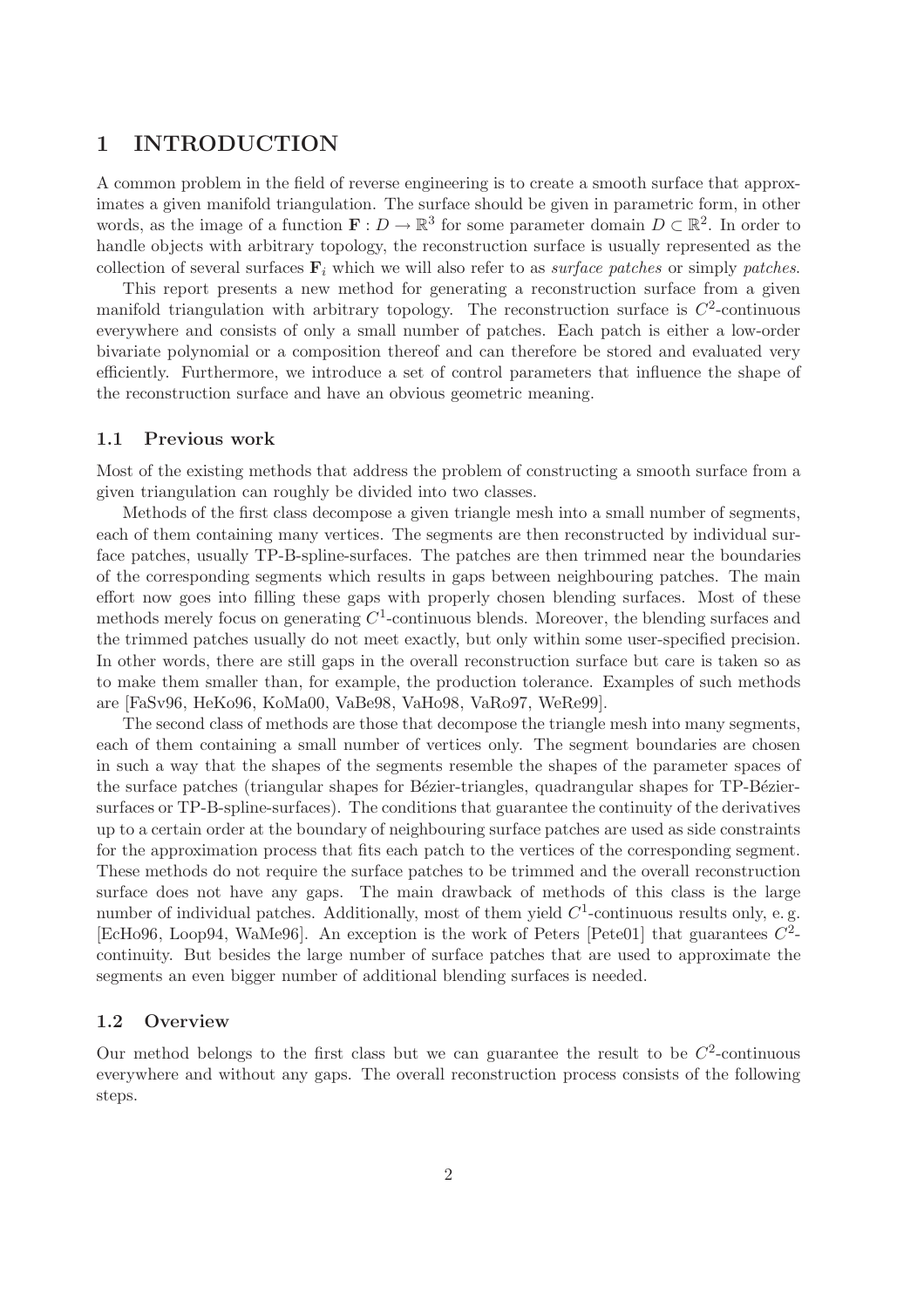We first decompose the given triangle mesh into several segments, each of them homeomorphic to a disc. For that purpose we developed an interactive tool that enables the user to partition even big triangle meshes in a short time. Then we parameterize and approximate each segment with a bicubic TP-B-spline-surface utilizing standard techniques. We describe these preprocessing steps briefly in Section 2.

We then define a set of appropriate trimming curves for each of the patches that were calculated during the preprocessing stage and generate several blending surfaces to connect these patches. We distinguish between *blending strips* that sew together those patches whose corresponding segments share a common boundary and N*-surface-blends* that are inserted whenever  $N$  segments meet at a common vertex. The main contribution of this report is that we create the trimming curves as well as the blending surfaces such that the overall reconstruction surface is  $C^2$ -continuous everywhere. We explain the basic idea of the method by means of two simple examples in Section 3. We then derive a set of necessary conditions that guarantee the  $C^2$ -continuity of the result in an axiomatic approach in Section 4. Sections 5 and 6 describe in detail how piecewise polynomial blending surfaces meeting these conditions can be constructed.

We close with a presentation of our results and a brief outlook to future work in Section 7.

#### 1.3 Notations and conventions

Throughout this report we use the following notations and conventions.

## 1.3.1 Derivatives

Partial derivatives with respect to certain variables are denoted by using these variables as indices, e. g.,

$$
\mathbf{F}_u(u,v) \equiv \frac{\partial}{\partial u} \mathbf{F}(u,v) \quad , \quad \mathbf{F}_{uu}(u,v) \equiv \frac{\partial^2}{\partial u^2} \mathbf{F}(u,v) \quad , \quad \mathbf{F}_{uv}(u,v) \equiv \frac{\partial}{\partial v} \frac{\partial}{\partial u} \mathbf{F}(u,v) \quad .
$$

Partial directional derivatives with respect to certain directions are denoted by using the corresponding directions (usually unit vectors) as indices, e. g.,

$$
\mathbf{F}_{\mathbf{e}}(u,v) \equiv \frac{\partial}{\partial \mathbf{e}} \mathbf{F}(u,v) = \langle \mathbf{grad} \, \mathbf{F}(u,v) \, , \, \mathbf{e} \rangle \quad .
$$

## 1.3.2 The Kronecker delta

The Kronecker delta  $\delta_{i,j}$  is defined by

$$
\delta_{i,j} = \begin{cases} 1 & \text{if } i = j \\ 0 & \text{otherwise} \end{cases} .
$$

#### 1.3.3 Parameter spaces

The parameter space of a function **F**, introduced as  $\mathbf{F}(u, v)$ , is denoted by  $D^{(u,v)}$ . This is a very compact and practical notation because most of the functions that we define in the following sections share their parameter space with other functions. For example, it will be clear without stating it explicitly that  $D^{(U,V)}$  is the parameter space of the functions  $H^{\downarrow}(U,V)$ ,  $H^{\uparrow}(U,V)$ ,  $\mathbf{G}^{\downarrow}(U, V)$  and  $\mathbf{G}^{\uparrow}(U, V)$  but not of  $\mathbf{F}(u, v)$ .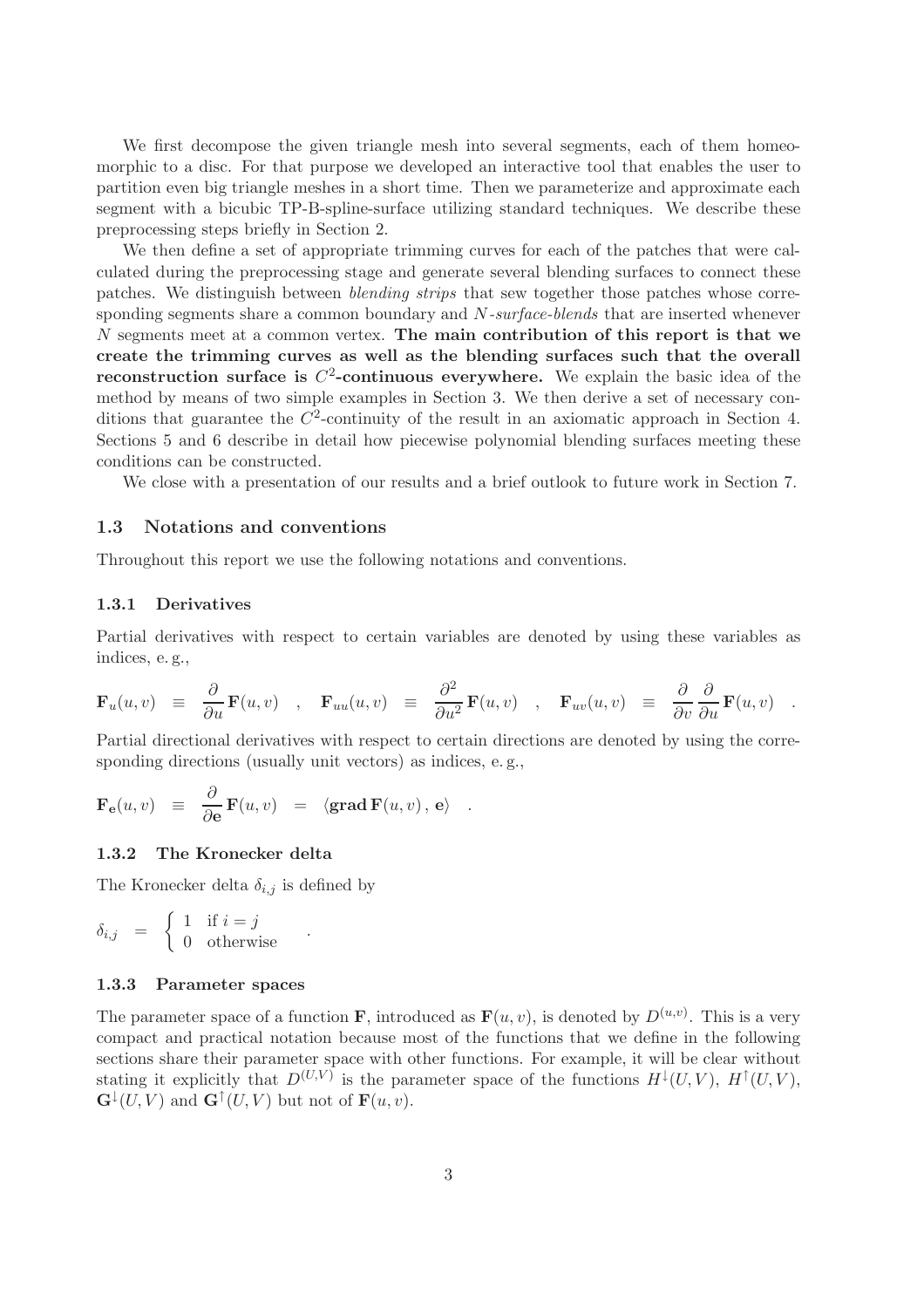#### 1.3.4 Polynomials

Although our method is not limited to polynomials in any way and can be applied to arbitrary functions, all functions used in this report are of polynomial type. We decided to use polynomials because they are commonly used to describe free form surfaces and supported by all CADsystems.

There are three common representations of bivariate polynomial functions, namely TP-Bézier-surfaces, TP-B-spline-surfaces, and Bézier-triangles. Since all three are equivalent, i.e. conversion is possible without loss of information, we choose whatever representation is the most practical for a specific purpose.

A TP-Bézier-surface  $\mathbf{F}(u,v)$  of degree  $(m,n)$  with a rectangular parameter space  $D^{(u,v)} = [t_{u,0}, t_{u,1}] \times [t_{v,0}, t_{v,1}]$  is given by

$$
\mathbf{F}(u,v) = \sum_{i=0}^{m} \sum_{j=0}^{n} B_i^{m,[t_{u,0},t_{u,1}]}(u) B_j^{n,[t_{v,0},t_{v,1}]}(v) \mathbf{b}_{i,j} ,
$$

where  $\mathbf{b}_{i,j}$  are the control points and  $B_{\alpha}^{\beta,[t_0,t_1]}$  are the Bernstein polynomials defined over the interval  $[t_0,t_1]$ ,

.

$$
B_{\alpha}^{\beta,[t_0,t_1]}(t) = \left(\begin{array}{c} \beta \\ \alpha \end{array}\right) \left(\frac{t-t_0}{t_1-t_0}\right)^{\alpha} \left(1 - \frac{t-t_0}{t_1-t_0}\right)^{\beta-\alpha}
$$

A TP-B-spline-surface  $\mathbf{F}(u,v)$  of degree  $(m,n)$  with a rectangular parameter space  $D^{(u,v)} = [t_{u,m}, t_{u,p}] \times [t_{v,n}, t_{v,q}]$  and knot vectors  $\mathbf{U} = [t_{u,0}, \dots, t_{u,m}, \dots, t_{u,p}, \dots, t_{u,p+m}]$  and  ${\bf V} = [t_{v,0}, \ldots, t_{v,n}, \ldots, t_{v,q}, \ldots, t_{v,q+n}]$ , is given by

$$
\mathbf{F}(u,v) = \sum_{i=0}^{p-1} \sum_{j=0}^{q-1} N_i^{m,\mathbf{U}}(u) N_j^{n,\mathbf{V}}(v) \mathbf{d}_{i,j} ,
$$

where  $\mathbf{d}_{i,j}$  are the control points and  $N_{\alpha}^{\beta,\mathbf{T}}$  are the normalized B-spline-basis-functions,

$$
N_{\alpha}^{0,\mathbf{T}}(t) = \begin{cases} 1 & \text{if } t \in [t_{\alpha}, t_{\alpha+1}) \\ 0 & \text{otherwise} \end{cases}
$$
  

$$
N_{\alpha}^{\beta,\mathbf{T}}(t) = \frac{t - t_{\alpha}}{t_{\alpha+\beta} - t_{\alpha}} N_{\alpha}^{\beta-1,\mathbf{T}}(t) + \frac{t_{\alpha+\beta+1} - t}{t_{\alpha+\beta+1} - t_{\alpha+1}} N_{\alpha+1}^{\beta-1,\mathbf{T}}(t) , \quad \beta > 0 .
$$

A Bézier-triangle  $\mathbf{F}(u,v)$  of degree m with a triangular parameter space  $D^{(u,v)} = \Delta(\mathbf{R}, \mathbf{S}, \mathbf{T}),$  $\mathbf{R} \in \mathbb{R}^2$ ,  $\mathbf{S} \in \mathbb{R}^2$ ,  $\mathbf{T} \in \mathbb{R}^2$  is given by

$$
\mathbf{F}(u,v) = \sum_{i+j+k=m} B^{m}_{i,j,k}(u,v) \, \mathbf{b}_{i,j,k} \quad ,
$$

where  $\mathbf{b}_{i,j,k}$  are the control points and  $B^m_{i,j,k}$  are the Bernstein polynomials defined over the triangle  $\Delta(\mathbf{R}, \mathbf{S}, \mathbf{T}),$ 

,

$$
B_{i,j,k}^m(u,v) = {m \choose i,j,k} \rho(u,v)^i \sigma(u,v)^j \tau(u,v)^k
$$

where  $\rho(u,v)$ ,  $\sigma(u,v)$  and  $\tau(u,v)$  are the barycentric coordinates of  $(u,v)$  relative to the corner points R, S and T of the triangular parameter space.

Detailed informations about polynomial surfaces and their different representations can be found in [Schu81, BaBe87, Boor87, Fari97, HoLa93, Dier95].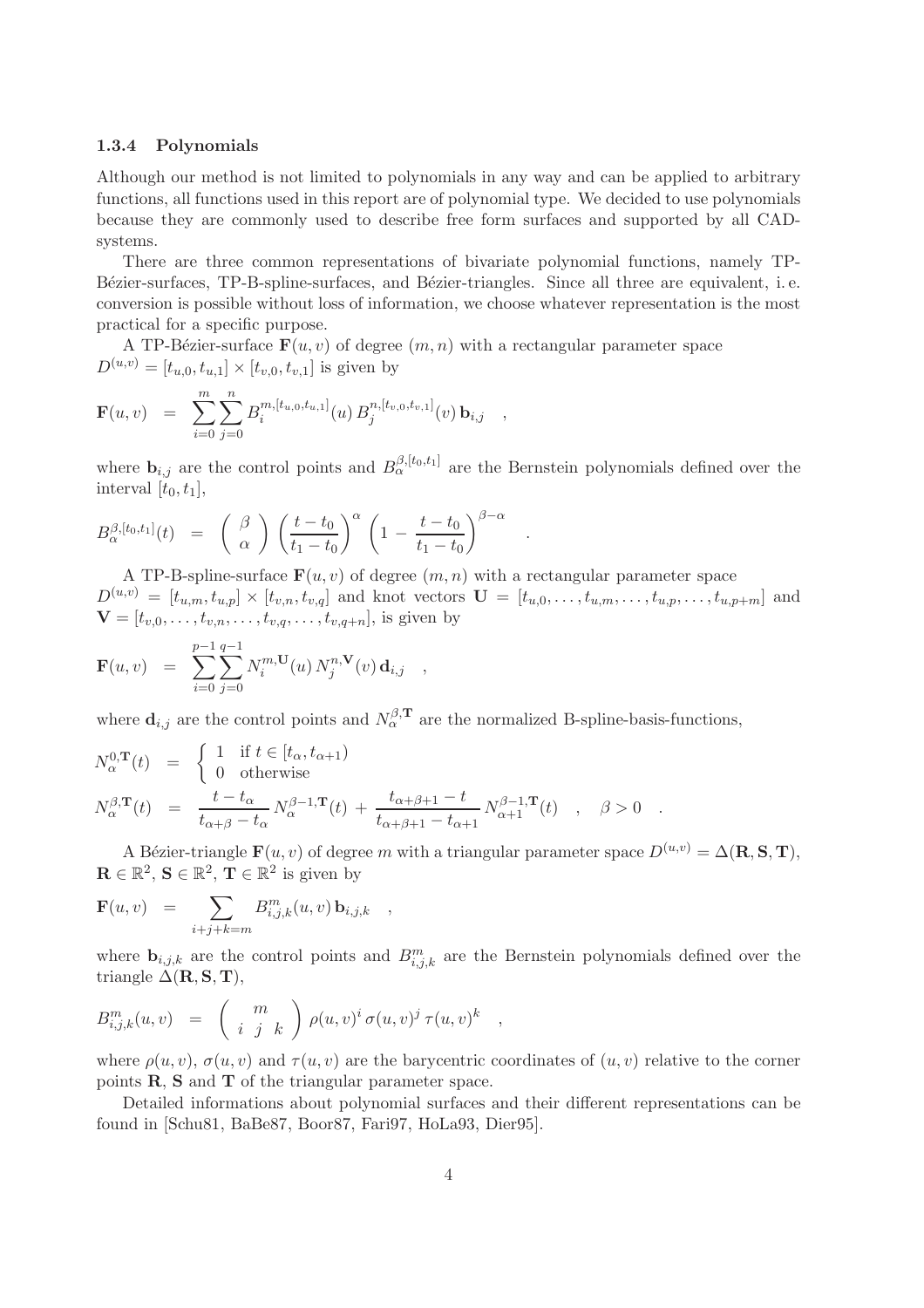# 2 PREPROCESSING

The preprocessing of our method consists of three sequential steps: segmenting the triangle mesh, parameterizing the segments and approximating each of the segments with a bicubic B-spline-surface.

## 2.1 Segmenting the triangle mesh

For the segmentation we developed an interactive tool that enables the user to decompose even big triangle meshes in a short time. The user specifies only a small number of vertices along the desired segment boundary by clicking at them with the mouse pointer. Two consecutively marked vertices are connected automatically with the shortest path along the edges of the triangulation. We define the length of a path  $[r_0, r_1, \ldots, r_n]$  as

$$
\ell([\mathbf{r}_0, \mathbf{r}_1, \dots, \mathbf{r}_n]) = \sum_{i=1}^n \|\mathbf{r}_{i-1} - \mathbf{r}_i\| \angle (\mathbf{r}_{i-1}, \mathbf{r}_i) , \qquad (1)
$$

where ∠( $\mathbf{r}_{i-1}, \mathbf{r}_i$ ) is the angle between the two triangles adjacent to the edge  $(\mathbf{r}_{i-1}, \mathbf{r}_i)$ . We find the shortest path with linear programming. The reason for multiplying the edge lengths with the angles is that paths along sharp creases are preferred this way. We found this strategy to give very natural segmentation boundaries. Figure 1 shows how a segment boundary was specified by three mouse clicks. Figure 2 shows examples of triangle meshes that were segmented with our tool.

## 2.2 Parameterizing the segments

Before approximating a segment S with a parametric surface  $\mathbf{F}(u,v)$  we have to determine parameter values  $\mathbf{p}_k = (u_k, v_k)$  for its vertices  $\mathbf{r}_k$ ,  $k = 1, \ldots, N$ . A common way of doing this is to construct a continuous function  $\psi : \mathcal{S} \to \mathbb{R}^2$  that is linear for each triangle in S and set  $\mathbf{p}_k = \psi(\mathbf{r}_k)$  (see Figure 3). Such a parameterization  $\psi$  is of good quality if the distortion between S and  $\psi(\mathcal{S})$  is small. There are many ways of measuring this distortion and finding  $\psi$ . We refer to [FIHo02] as a good survey. In our examples we have used a method proposed by Lévy et al. [LePe02] that is based on the concept of conformal mappings and determines  $\psi$  by solving a sparse linear system.



Figure 1: Specifying a segment boundary by three mouse clicks (marked by yellow spheres).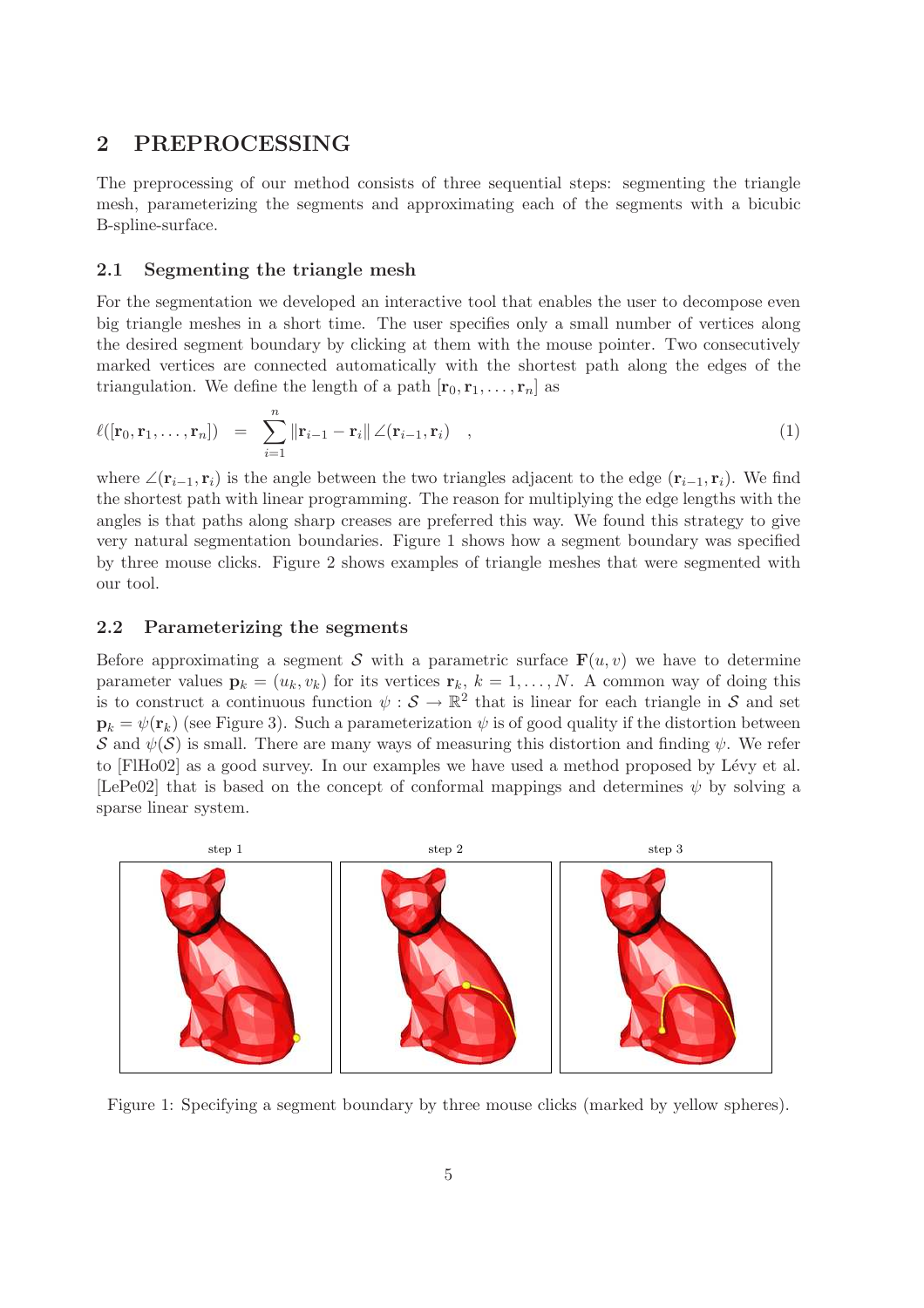

Figure 2: Triangle meshes, segmented with our tool.



Figure 3: The parameterization of one of the segments of a deformed tetrahedron.

# 2.3 Approximating the segments with B-spline-surfaces

To approximate a parameterized segment with a visually pleasing surface we use the method of penalized least squares [GoSc88, Diet98, Floa98, Horm00]. The idea is to find the bicubic B-spline-surface

$$
\mathbf{F}(u,v) = \sum_{i=0}^{p-1} \sum_{j=0}^{q-1} N_i^{3,\mathbf{U}}(u) N_j^{3,\mathbf{V}}(v) \, \mathbf{d}_{i,j}
$$

with uniform knot vectors  $\mathbf{U} = [t_{u,0},\ldots,t_{u,p+3}], t_{u,\alpha} = t_{u,0} + \alpha \Delta t_u$ , and  $\mathbf{V} = [t_{v,0},\ldots,t_{v,q+3}],$  $t_{v,\beta} = t_{v,0} + \beta \Delta t_v$  that minimizes the functional

$$
\mathcal{K}_{\mu}(\mathbf{F}) = \mathcal{E}(\mathbf{F}) + \mu \mathcal{J}(\mathbf{F})
$$

which is a combination of the error functional  $\mathcal{E}$ ,

$$
\mathcal{E}(\mathbf{F}) = \sum_{k=1}^{N} (\mathbf{F}(u_k, v_k) - \mathbf{r}_k)^2
$$

that measures the approximation error and the fairness functional  $J$ ,

,

$$
\mathcal{J}(\mathbf{F}) = \int_{t_{u,3}}^{t_{u,p}} \int_{t_{v,3}}^{t_{v,q}} du \, dv \, ((\mathbf{F}_{uu})^2 + 2(\mathbf{F}_{uv})^2 + (\mathbf{F}_{vv})^2) ,
$$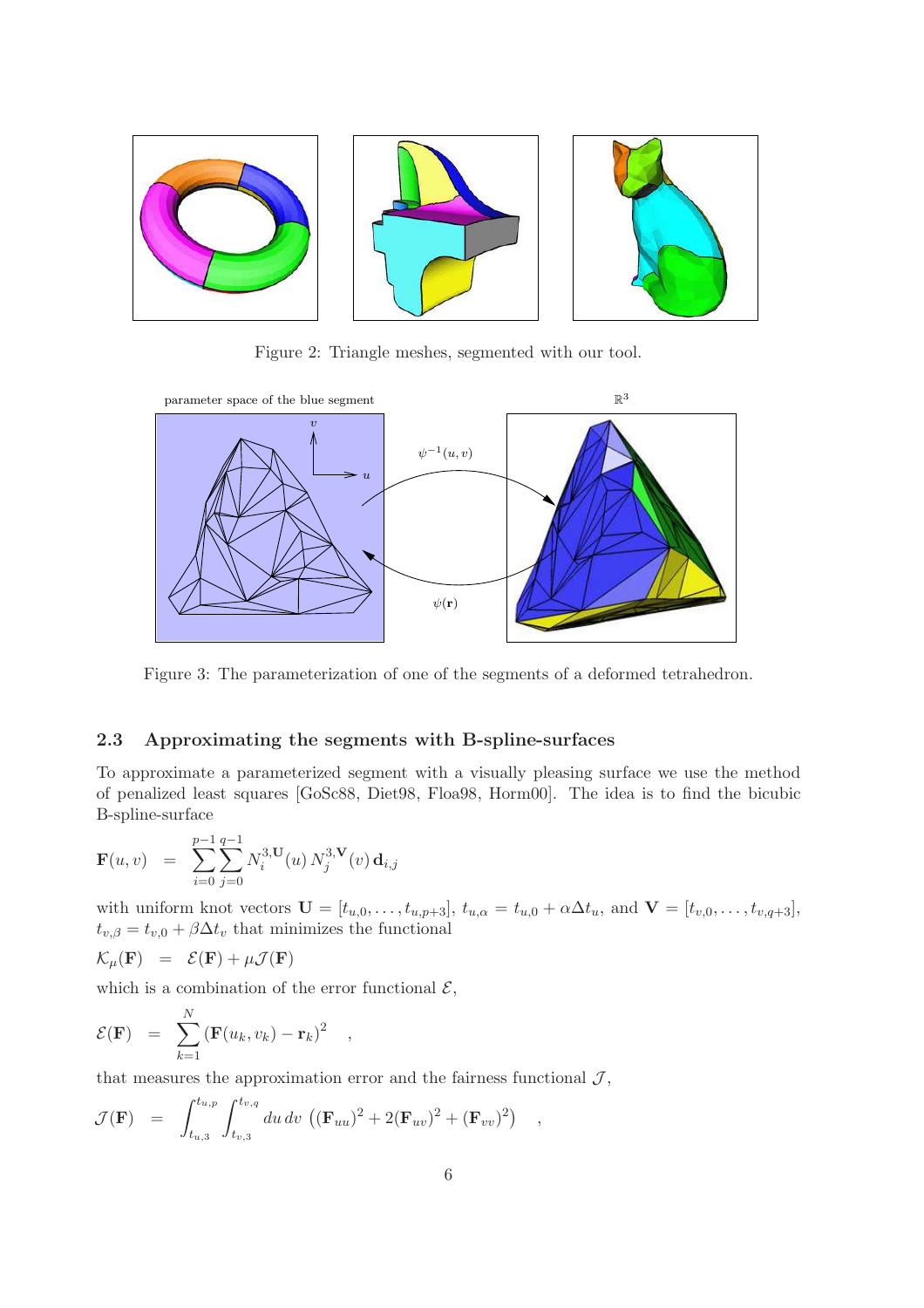also known as the simplified thin plate energy.

The smoothing parameter  $\mu$  controls the ratio between the approximation quality and the smoothness of the surface **F**. A way of choosing this parameter automatically has been suggested in [Floa98]. The coefficients of the B-spline-surface can be found by solving a sparse linear system. Figure 4 shows an example where we have trimmed the B-spline-surfaces along the boundaries  $\partial \psi(\mathcal{S}_i)$  of the parameterized segments.



Figure 4: Approximation of a triangle mesh with B-spline-surfaces.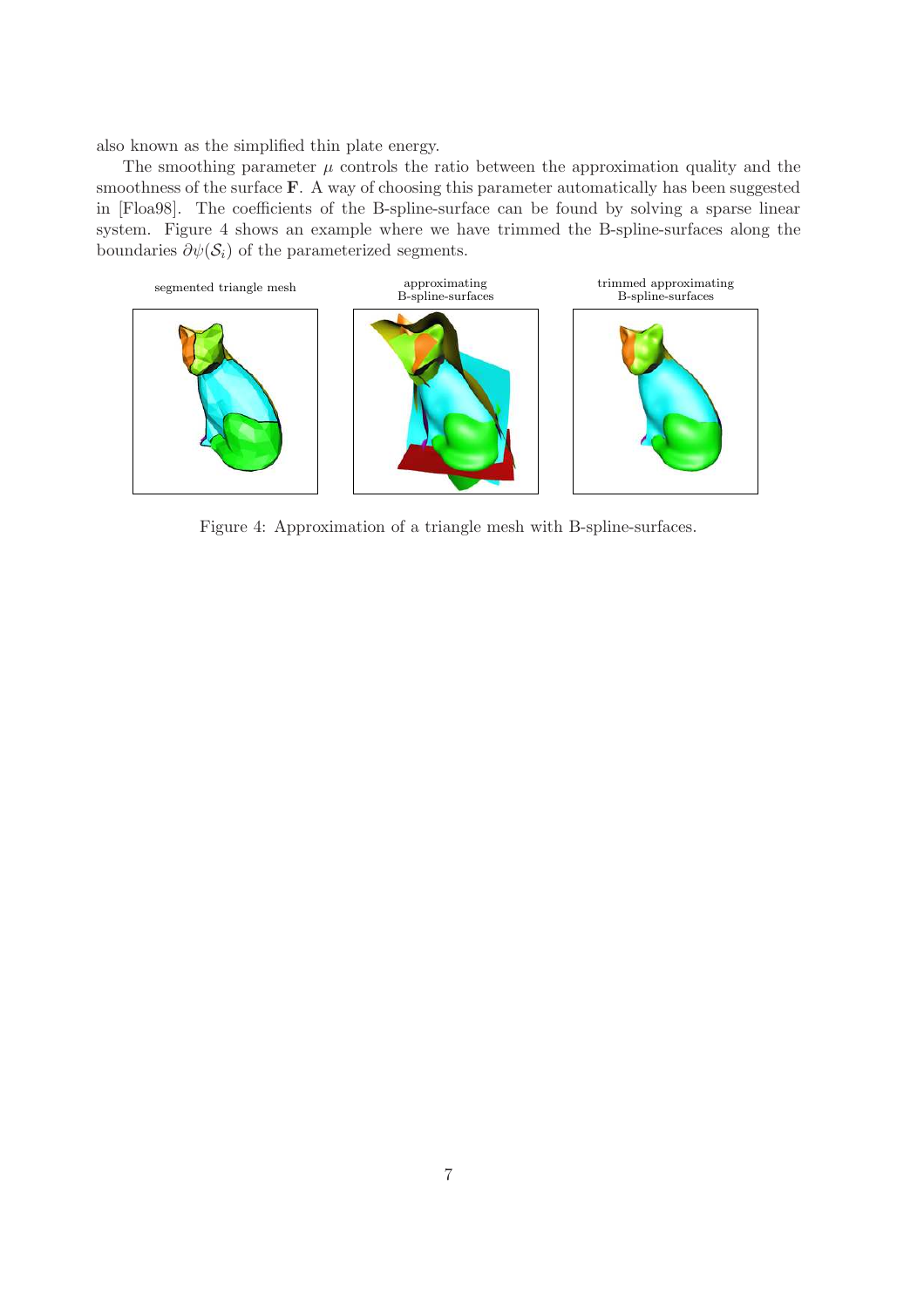# 3 GENERATING  $C^2$ -CONTINUOUS RECONSTRUCTION SURFACES

Let us assume now that the given manifold triangle mesh has been decomposed into several segments and each of these segments has been parameterized and approximated by a bicubic  $C<sup>2</sup>$ -continuous B-spline-surface, e.g. with the method described in the previous section.

# 3.1 Basic principle

The main idea of our method to create a  $C^2$ -continuous reconstruction surface is to smoothly blend the approximating B-spline-surfaces whenever their corresponding segments have a common boundary or a common vertex. In the regions near these common boundaries and common vertices we "cut back" the approximating B-spline-surfaces and insert *blending surfaces* that join  $C<sup>2</sup>$ -continuously. The resulting reconstruction surface consists of several patches that can be classified in three different types:

- Blending strips: Whenever two segments have a common boundary, the corresponding two approximating B-spline-surfaces are trimmed and smoothly  $(C<sup>2</sup>$ -continuously) connected by a set of blending strips, one for each edge in the common boundary (see Figure 5; blending strips are coloured alternately red and light-red). Note that this set of blending strip "snippets" can later be combined into a single blending strip and that we treat them individually only for the purpose of simplifying the construction process.
- N-surface-blends: Whenever  $N \geq 3$  segments have a common vertex, the corresponding N approximating B-spline-surfaces and the adjacent N blending strips are smoothly  $(C^2$ continuously) connected by an N-surface-blend (see Figure 5; N-surface-blends are coloured yellow).
- Trimmed B-spline-surfaces: The interior regions of the segments are represented by the approximating B-spline-surfaces. These B-spline-surfaces are trimmed in a way, that they are smoothly ( $C^2$ -continuously) connected to their surrounding blending strips and Nsurface-blends (see Figure 5; trimmed B-spline-surfaces are coloured blue).



Figure 5: Segmented triangle mesh and reconstruction surface of a deformed tetrahedron.

blue: trimmed B-spline-surfaces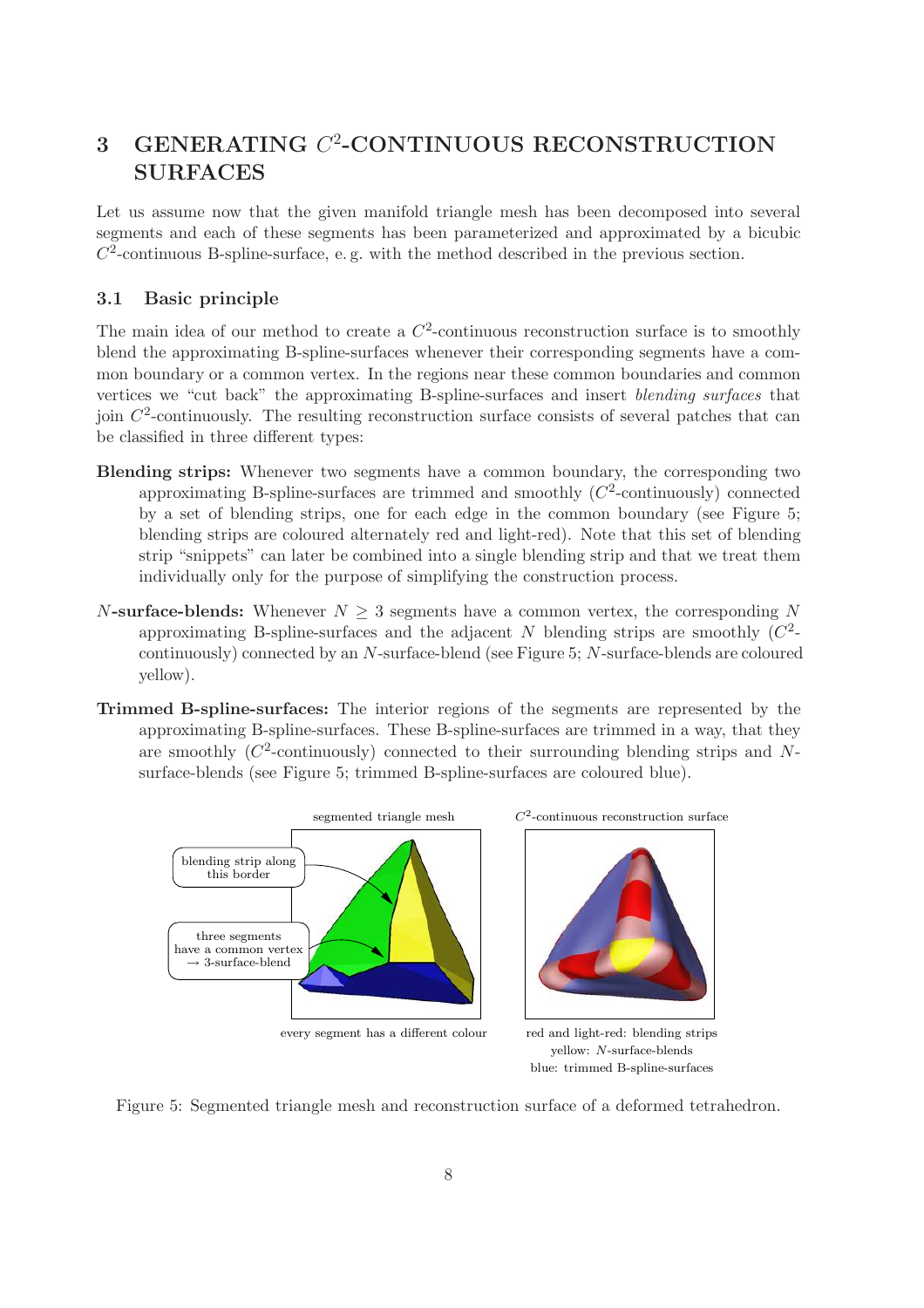#### 3.2 C 2 -continuous blending of two intersecting B-spline-surfaces

To illustrate our method and familiarize the reader with our notation, we first consider the simple example of blending two intersecting B-spline-surfaces  $\mathbf{F}^{\downarrow} : D^{(u^{\downarrow}, v^{\downarrow})} \to \mathbb{R}^3$  and  $\mathbf{F}^{\uparrow}$ :  $D^{(u^{\uparrow}, v^{\uparrow})} \to \mathbb{R}^3$ . To further simplify the situation we assume that the B-spline surfaces are planes, intersecting each other at an angle of 90 degree (the red and green planes in the left part of Figure 6). However, bear in mind that everything that will be said can be applied to arbitrary pairs of B-spline-surfaces as well.

The basic idea is to cut off those parts of the B-spline-surfaces that are near the intersection curve and to fill the gap with a so called *blending strip* (lower part of Figure 6; the blending strip is coloured yellow). In the following we will discuss how to construct appropriate trimming curves for  $\mathbf{F}^{\downarrow}$  and  $\mathbf{F}^{\uparrow}$  and a blending strip so that the connections between the blending strip and the B-spline-surfaces are  $C^2$ -continuous.

The main difference between our and other blending methods is that we do not discard the parts of the B-spline-surfaces that we cut off and do not construct the blending strip based on the data along the boundaries of the two surfaces only. Instead we utilize the fact that  $\mathbf{F}^{\downarrow}$  and  $\mathbf{F}^{\uparrow}$  are also defined beyond the trimming curves. We define the blending strip by multiplying the B-spline-surfaces  $\mathbf{F}^{\downarrow}$  and  $\mathbf{F}^{\uparrow}$  with certain weight functions  $H^{\downarrow}$  and  $H^{\uparrow}$  and adding the results.

Since the B-spline-surfaces have independent parameter spaces  $D^{(u^{\downarrow},v^{\downarrow})}$  and  $D^{(u^{\uparrow},v^{\uparrow})}$  (the red and green rectangles in Figure 6), i.e.,  $\mathbf{F}^{\downarrow} = \mathbf{F}^{\downarrow}(u^{\downarrow}, v^{\downarrow})$  and  $\mathbf{F}^{\uparrow} = \mathbf{F}^{\uparrow}(u^{\uparrow}, v^{\uparrow})$ , we first establish a connection between these parameter spaces. We define two *parameter transformations*  $\mathbf{G}^{\downarrow}: D^{(U,V)} \to D^{(u^{\downarrow},v^{\downarrow})}$  and  $\mathbf{G}^{\uparrow}: D^{(U,V)} \to D^{(u^{\uparrow},v^{\uparrow})}$  that map a common quadratic parameter space  $D^{(U,V)} = [0,1] \times [0,1]$  to parts of the parameter spaces  $D^{(u^{\downarrow},v^{\downarrow})}$  and  $D^{(u^{\uparrow},v^{\uparrow})}$  of the B-spline-surfaces. These parts (coloured in light red and light green in Figure 6) are called *blending regions* and encompass the inverse images of the intersection curve. In other words, the parameter transformations  $G^{\downarrow}$  and  $G^{\uparrow}$  are chosen such that the images  $\mathbf{F}^{\downarrow}(G^{\downarrow}(D^{(U,V)}))$  and  $\mathbf{F}^{\uparrow}(\mathbf{G}^{\uparrow}(D^{(U,V)}))$  of the blending regions are close to the intersection curve of  $\mathbf{F}^{\downarrow}$  and  $\mathbf{F}^{\uparrow}$ .

In the next step we use the interior boundaries of the blending regions to cut back the Bspline-surfaces. In other words, we use  $\{G^{\downarrow}(U,0), U \in [0,1]\} \subset D^{(u^{\overline{\downarrow}}, v^{\downarrow})}$  as a trimming curve for  $\mathbf{F}^{\downarrow}$  and  $\{\mathbf{G}^{\uparrow}(U,1), U \in [0,1]\} \subset D^{(u^{\uparrow}, v^{\uparrow})}$  as a trimming curve for  $\mathbf{F}^{\uparrow}$ .

We choose the weight functions  $H^{\downarrow}: D^{(U,V)} \to [0,1]$  and  $H^{\uparrow}: D^{(U,V)} \to [0,1]$  (the cyan height fields in Figure 6), also called *blending functions*, to be scalar functions, satisfying  $H^{\downarrow} + H^{\uparrow} = 1$ , i. e., they are suitable weights for a convex combination.

We are now in a position to define the blending strip as a combination of the B-spline-surfaces, the parameter transformations, and the blending functions,

$$
\mathcal{F}_{\text{bs}}(U,V) = H^{\downarrow}(U,V) \cdot \mathbf{F}^{\downarrow}(\mathbf{G}^{\downarrow}(U,V)) + H^{\uparrow}(U,V) \cdot \mathbf{F}^{\uparrow}(\mathbf{G}^{\uparrow}(U,V)) . \tag{2}
$$

This equation is illustrated graphically in Figure 6.

To guarantee  $C^2$ -continuity between the blending strip and the B-spline-surfaces we require  $H^{\downarrow}(U,0) = 1$  and  $H^{\downarrow}(U,1) = 0$  for  $U \in [0,1]$  (and vice versa for  $H^{\uparrow}$ ) and the first and second derivatives of  $H^{\downarrow}$  and  $H^{\uparrow}$  to disappear there.

# 3.3 Generating closed  $C^2$ -continuous reconstruction surfaces

We will now generalize the concept explained in the previous section to create a  $C^2$ -continuous reconstruction surface from a set of B-spline-surfaces that approximate the segments of a closed manifold triangle mesh. As mentioned in Section 2.1, our reconstruction surface will consist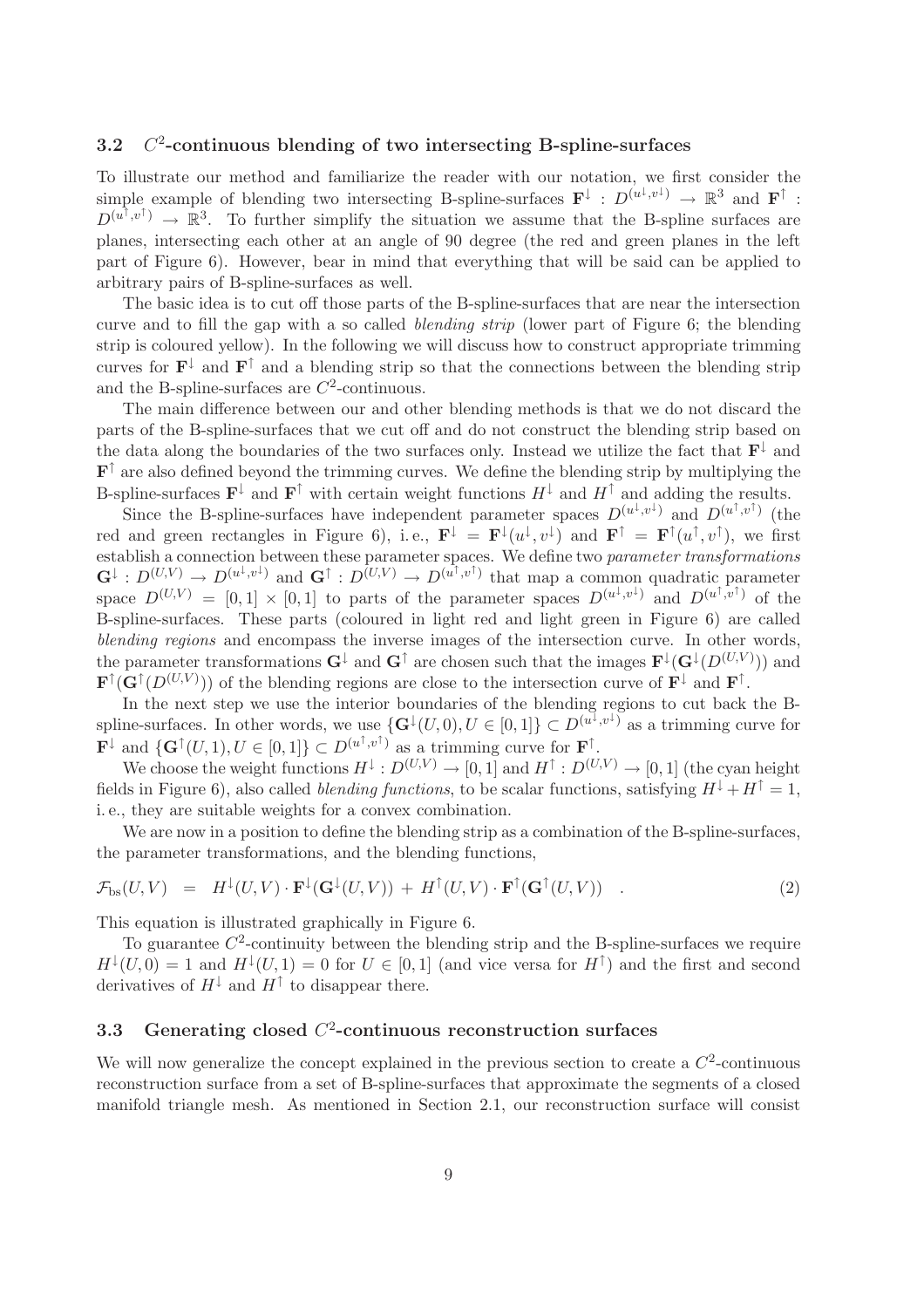

Figure 6:  $C^2$ -continuous blending of two intersecting B-spline-surfaces.

of patches of three different types: blending strips, N-surface-blends, and trimmed B-splinesurfaces.

Whenever two segments have a common boundary, we cut off parts of the corresponding B-spline-surfaces and insert a set of blending strips, one for each edge in the common boundary (see Figure 5; blending strips are coloured alternately red and light-red). These blending strips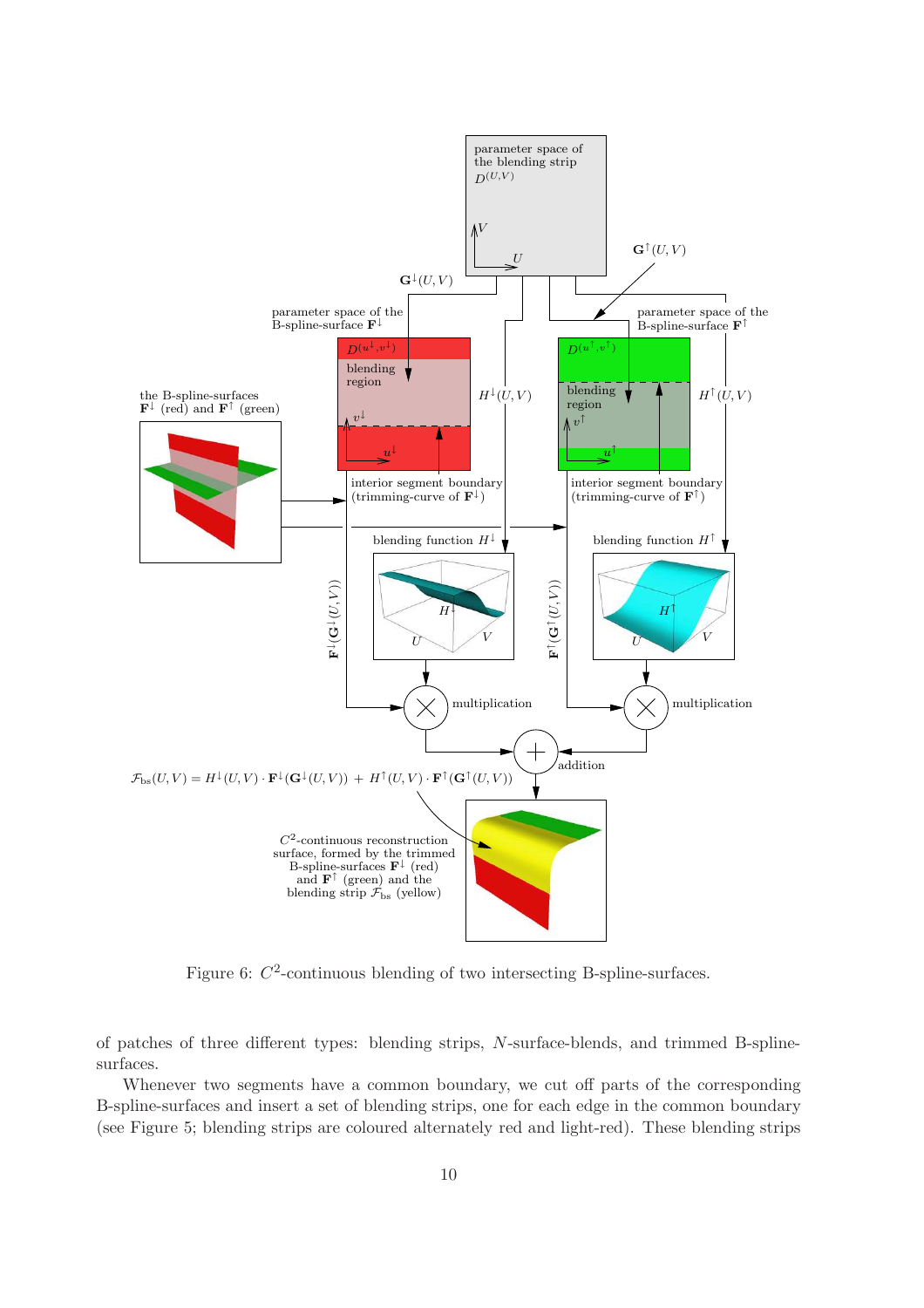are constructed as explained in the previous section.

The upper part of Figure 7 (solid lines) shows in detail how one of the blending strips  $\mathcal{F}_{\text{bs}}$ of the reconstruction surface of a deformed tetrahedron is created. The common parameter space  $D^{(U,V)}$  is mapped to the parameter spaces  $D^{(u^1,v^1)}$  and  $D^{(u^2,v^2)}$  of the two corresponding B-spline-surfaces  $\mathbf{F}^1$  and  $\mathbf{F}^2$  by the parameter transformations  $\mathbf{G}^{\downarrow}$  and  $\mathbf{G}^{\uparrow}$ . This establishes a connection between the parameter spaces and allows us to add the B-spline-surfaces  $\mathbf{F}^1$  and  $\mathbf{F}^2$ after multiplying them with the blending functions  $H^{\downarrow}$  and  $H^{\uparrow}$ . This defines the blending strip

$$
\mathcal{F}_{\mathrm{bs}}(U,V) = H^{\downarrow}(U,V) \cdot \mathbf{F}^1(\mathbf{G}^{\downarrow}(U,V)) + H^{\uparrow}(U,V) \cdot \mathbf{F}^2(\mathbf{G}^{\uparrow}(U,V)) ,
$$

shown in the upper part of Figure 7. Note that this definition is equivalent to the general form of a blending strip (see Equation (2)) after renaming the indices of the B-spline-surfaces.

Whenever  $N \geq 3$  segments have a common vertex, we replace parts of the corresponding B-spline-surfaces by an N-surface-blend (see Figure 5; N-surface-blends are coloured yellow). The construction of N-surface-blends is very similar to the construction of blending strips. The parameter space  $D^{(U,V)}$  of an N-surface-blend is a regular N-gon with edge length 1. We chose this particular parameter space because it has an N-fold rotational symmetry around the center, which is necessary for a symmetric treatment of the  $N$  corresponding B-splinesurfaces. In complete analogy to the construction of the blending strips we define parameter transformations  $\mathbf{G}^i : D^{(U,V)} \to D^{(u^i,v^i)}, i = 1,\ldots,N$  to establish connections between the independent parameter spaces  $D^{(u^i, v^i)}$  of the B-spline-surfaces  $\mathbf{F}^i$  and blending functions  $H^{N,i}$ :  $D^{(U,V)} \to [0,1], i = 1,\ldots,N$ . We also enforce certain interpolation constraints on the blending functions along the boundary of  $D^{(U,V)}$  so as to assure  $C^2$ -continuity between the N-surfaceblend and the  $N$  adjacent blending strips. The general form of an  $N$ -surface-blend is then given by

$$
\mathcal{F}_{Nsb}(U,V) = \sum_{i=1}^{N} H^{N,i}(U,V) \cdot \mathbf{F}^{i}(\mathbf{G}^{i}(U,V)) . \qquad (3)
$$

The lower part of Figure 7 (dashed lines) shows in detail how one of the 3-surface-blends  $\mathcal{F}_{3sb}$  of the reconstruction surface of a deformed tetrahedron is created. The common parameter space  $D^{(U,V)}$  is mapped to the parameter spaces  $D^{(u^2,v^2)}$ ,  $D^{(u^3,v^3)}$ , and  $D^{(u^4,v^4)}$  of the three corresponding B-spline-surfaces  $\mathbf{F}^2$ ,  $\mathbf{F}^3$ , and  $\mathbf{F}^4$  by the parameter transformations  $\mathbf{G}^1$ ,  $\mathbf{G}^2$ , and G<sup>3</sup> . This establishes a connection between the parameter spaces and allows us to add the Bspline-surfaces  $\mathbf{F}^2$ ,  $\mathbf{F}^3$ , and  $\mathbf{F}^4$  after multiplying them with the blending functions  $H^{3,1}$ ,  $H^{3,2}$ , and  $H^{3,3}$ . This defines the 3-surface-blend

$$
\mathcal{F}_{3sb}(U,V) = H^{3,1}(U,V) \cdot \mathbf{F}^{2}(\mathbf{G}^{1}(U,V)) + H^{3,2}(U,V) \cdot \mathbf{F}^{3}(\mathbf{G}^{2}(U,V)) + H^{3,3}(U,V) \cdot \mathbf{F}^{4}(\mathbf{G}^{3}(U,V)) ,
$$

shown in the lower part of Figure 7. Note that this definition is equivalent to the general form of a 3-surface-blend (see Equation (3) with  $N = 3$ ) after renaming the indices of the B-splinesurfaces.

The trimming curves for the B-spline-surfaces are the interior boundaries of their blending regions. The blending regions are the ring-like regions defined by the parameter transformations of all blending-strips and N-surface-blends (the blending regions are coloured light-red, lightblue, light-yellow and light-green in the parameter spaces  $D^{(u^1,v^1)}, \ldots, D^{(u^4,v^4)}$  in Figure 7). The trimming curves can be obtained by inserting the corresponding boundaries of the parameter spaces of the blending strips into their parameter transformations (see Figure 7; the parameter space  $D^{(u^4, v^4)}$  of the green B-spline-surface).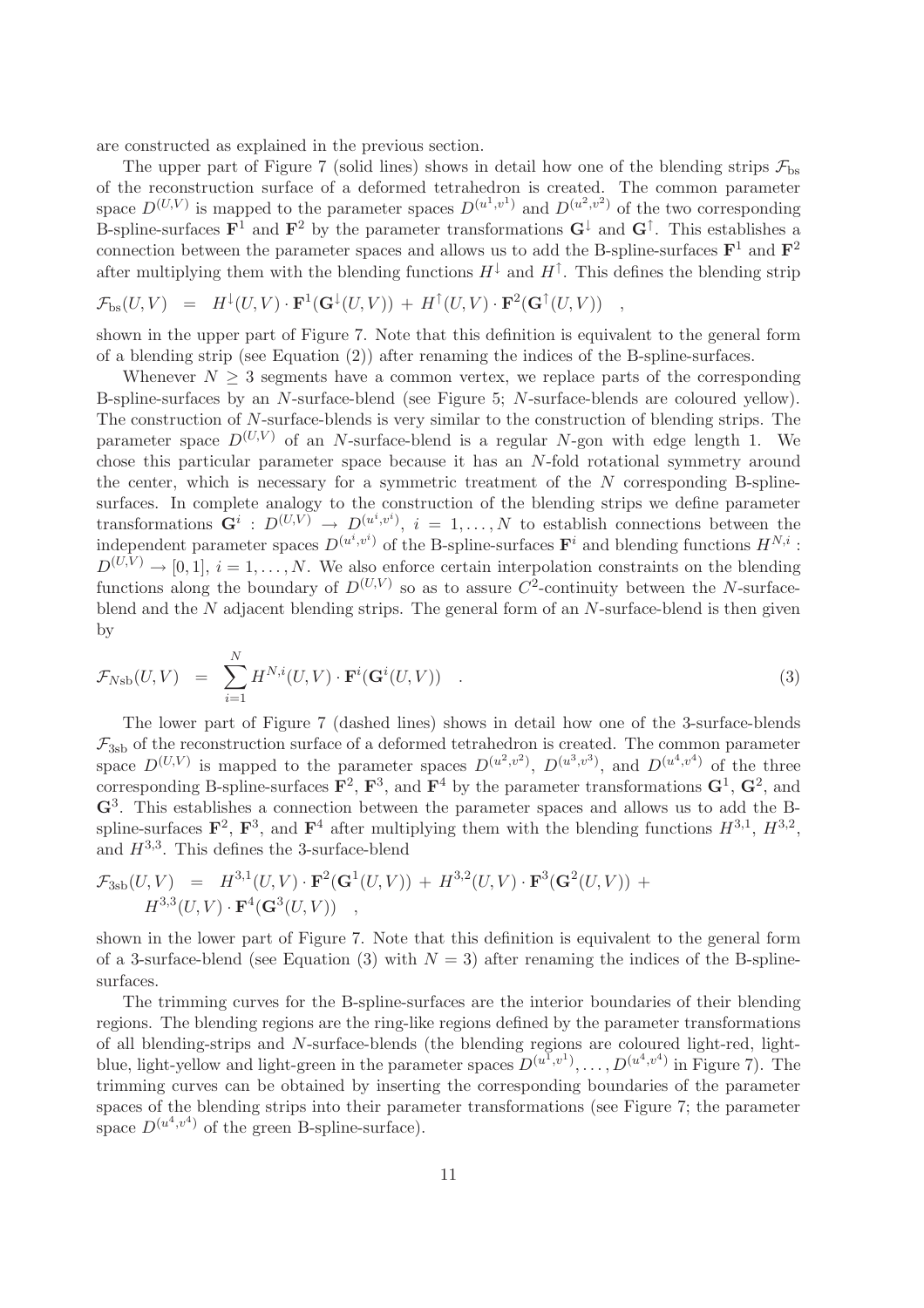

Figure 7:  $C^2$ -continuous reconstruction of a deformed tetrahedron (left part)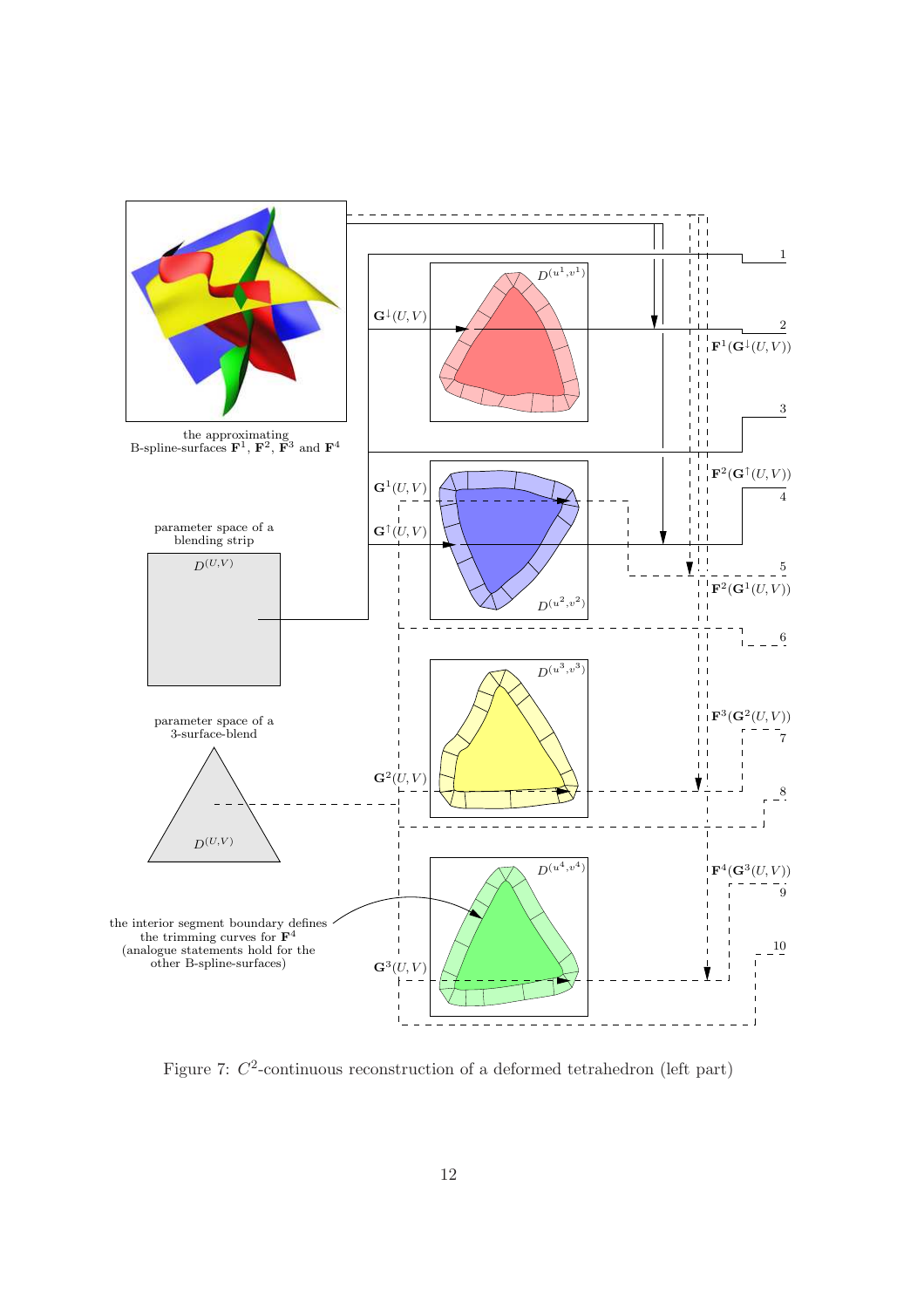

Figure 7:  $C^2$ -continuous reconstruction of a deformed tetrahedron (right part)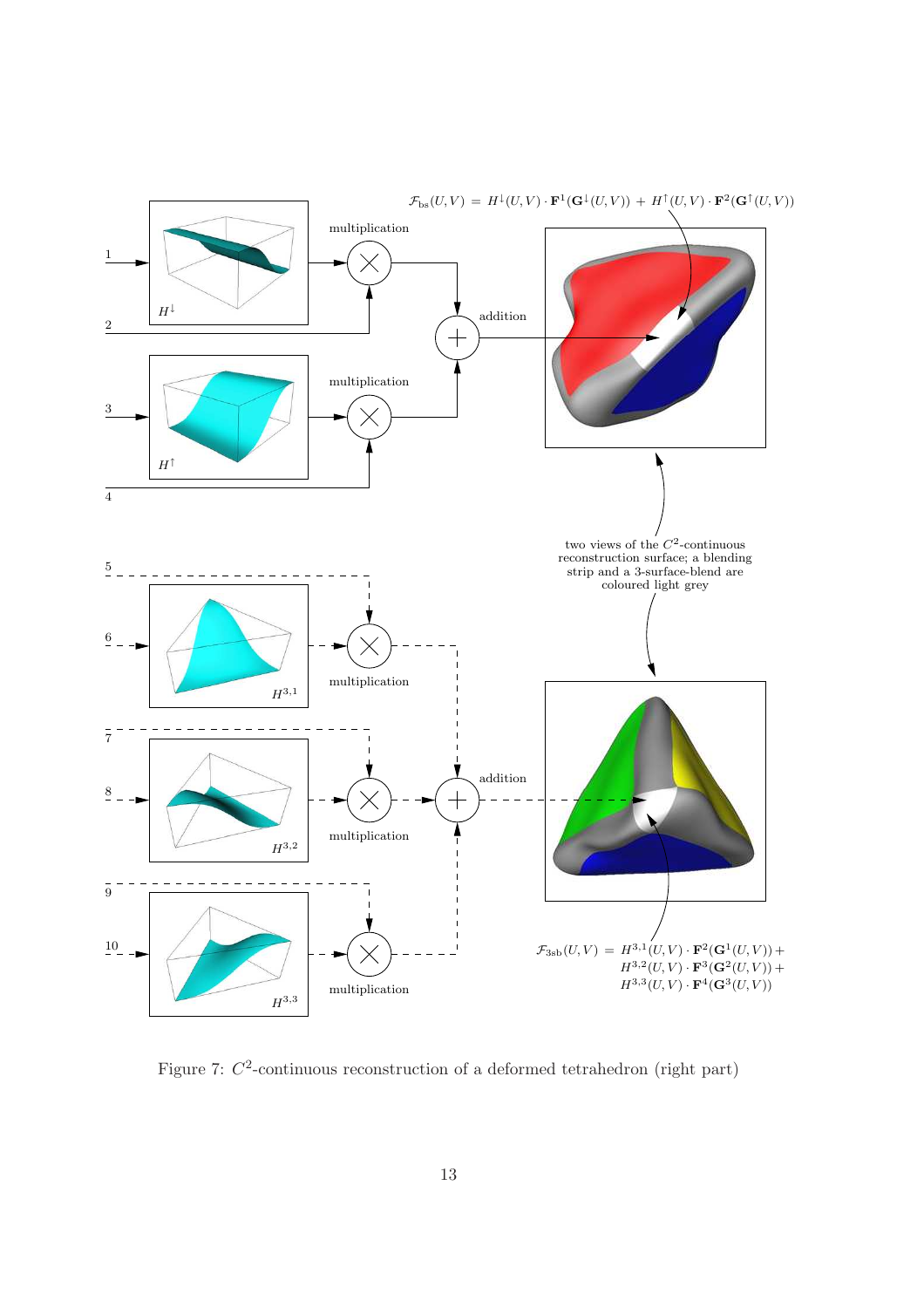Until now we did not explicitely say how to construct suitable parameter transformations  $\mathbf{G}^{\downarrow}, \mathbf{G}^{\uparrow}$ , and  $\mathbf{G}^{i}$  and blending functions  $H^{\downarrow}, H^{\uparrow}$ , and  $H^{N,i}$ . So far we have only outlined the rather simple and basic principle of our method. But the construction of proper parameter transformations and blending functions is a little bit more involved and we will discuss it in detail in the following sections.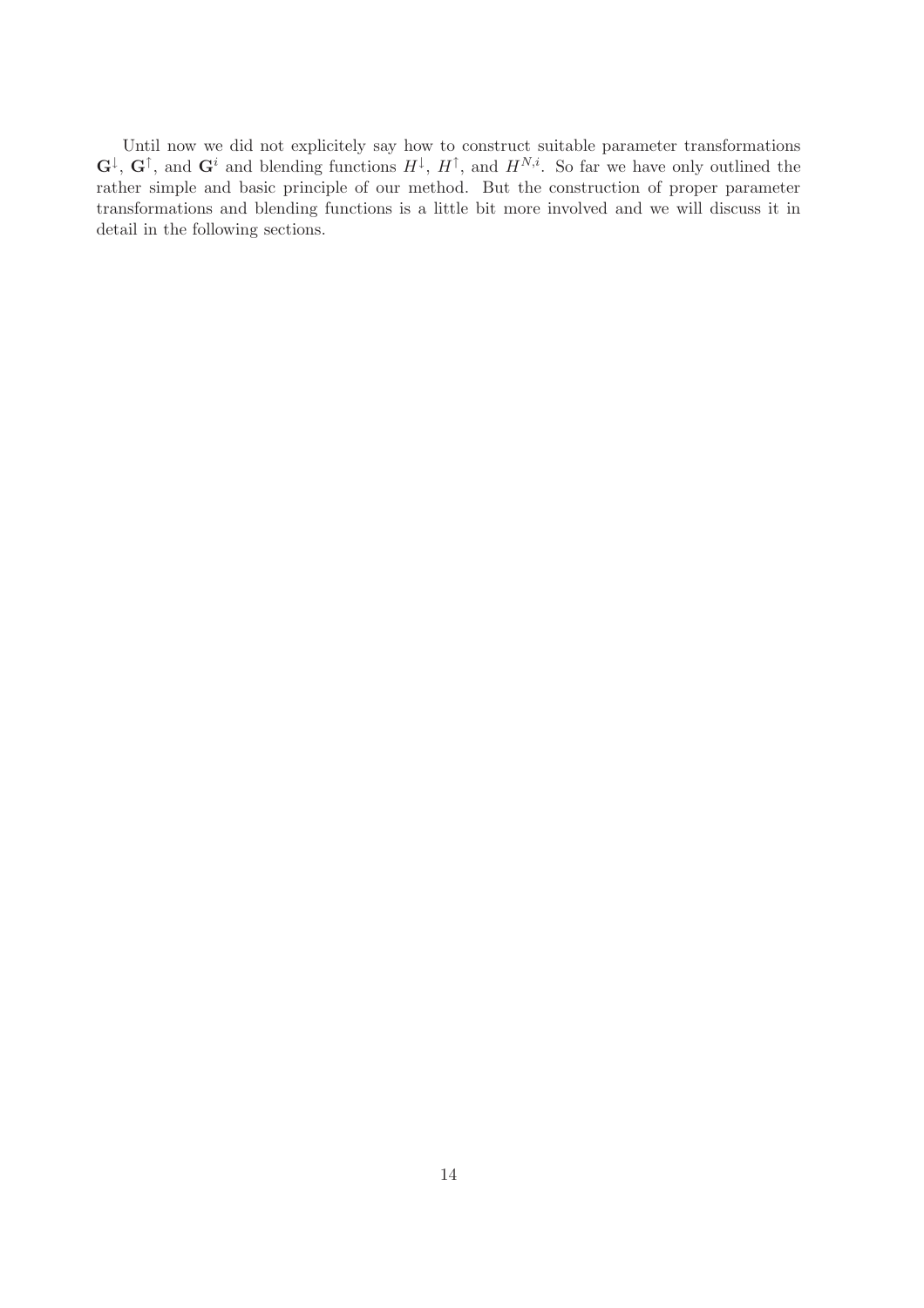# 4 C<sup>2</sup>-CONDITIONS FOR THE RECONSTRUCTION SURFACE

In this section we discuss which conditions the parameter transformations  $G^{\downarrow}$ ,  $G^{\uparrow}$ , and  $G^i$  and the blending functions  $H^{\downarrow}, H^{\uparrow}$ , and  $H^{N,i}$  have to fulfill so that the reconstruction surface is  $C^2$ -continuous.

Keep in mind that we do not want the blending functions to depend on a specific blending strip or N-surface blend. We rather want to construct them in a general way so that they can be applied to every blending strip or N-surface blend of any reconstruction surface. In contrast to that, the parameter transformations will be constructed individually for every blending surface.

We derive the conditions in a rather abstract way in order to keep them as general as possible. They do not depend on a specific function type chosen to describe the parameter transformations and the blending functions. In other words, our method is not specifically designed for polynomials (although we use polynomials throughout this report) but can also be applied to arbitrary classes of functions. Readers who are not interested in the mathematical details can skip the major part of this section but should at least take a look at the resulting conditions (H1) to (H18) and (G1) to (G8) and their geometric interpretation given in the last paragraphs of Sections 4.2.1 to 4.2.3.

#### $4.1$ <sup>2</sup>-conditions for patch interiors

The bicubic B-spline-surfaces that are used to approximate the interior regions of the segments are  $C^2$ -continuous by construction.

It follows from the definition of the blending strips

$$
\mathcal{F}_{\mathrm{bs}}(U,V) = H^{\downarrow}(U,V) \cdot \mathbf{F}^{\downarrow}(\mathbf{G}^{\downarrow}(U,V)) + H^{\uparrow}(U,V) \cdot \mathbf{F}^{\uparrow}(\mathbf{G}^{\uparrow}(U,V))
$$

and the definition of the N-surface-blends

$$
\mathcal{F}_{N\mathrm{sb}}(U,V) = \sum_{i=1}^{N} H^{N,i}(U,V) \cdot \mathbf{F}^i(\mathbf{G}^i(U,V))
$$

that these patches are  $C^2$ -continuous if the parameter transformations  $G^{\downarrow}$ ,  $G^{\uparrow}$ , and  $G^i$  and the blending functions  $H^{\downarrow}$ ,  $H^{\uparrow}$ , and  $H^{N,i}$  are  $C^2$ -continuous (compositions of functions are  $C^k$ -continuous if their components are  $C^k$ -continuous).

#### 4.2 C <sup>2</sup>-conditions for patch boundaries

There are three different situations that occur at the boundary of the patches: a blending strip connecting to one of the two B-spline-surfaces that it blends, a blending strip connecting to another neighbouring blending strip, and a blending strip connecting to an N-surface-blend. We analyse the continuity in the different settings with the aid of properly chosen charts, which is the common way in differential geometry.

### 4.2.1 Continuity between a blending strip and its adjacent B-spline-surfaces

The topology and the charts we use to analyse this situation are shown in Figure 8. The blending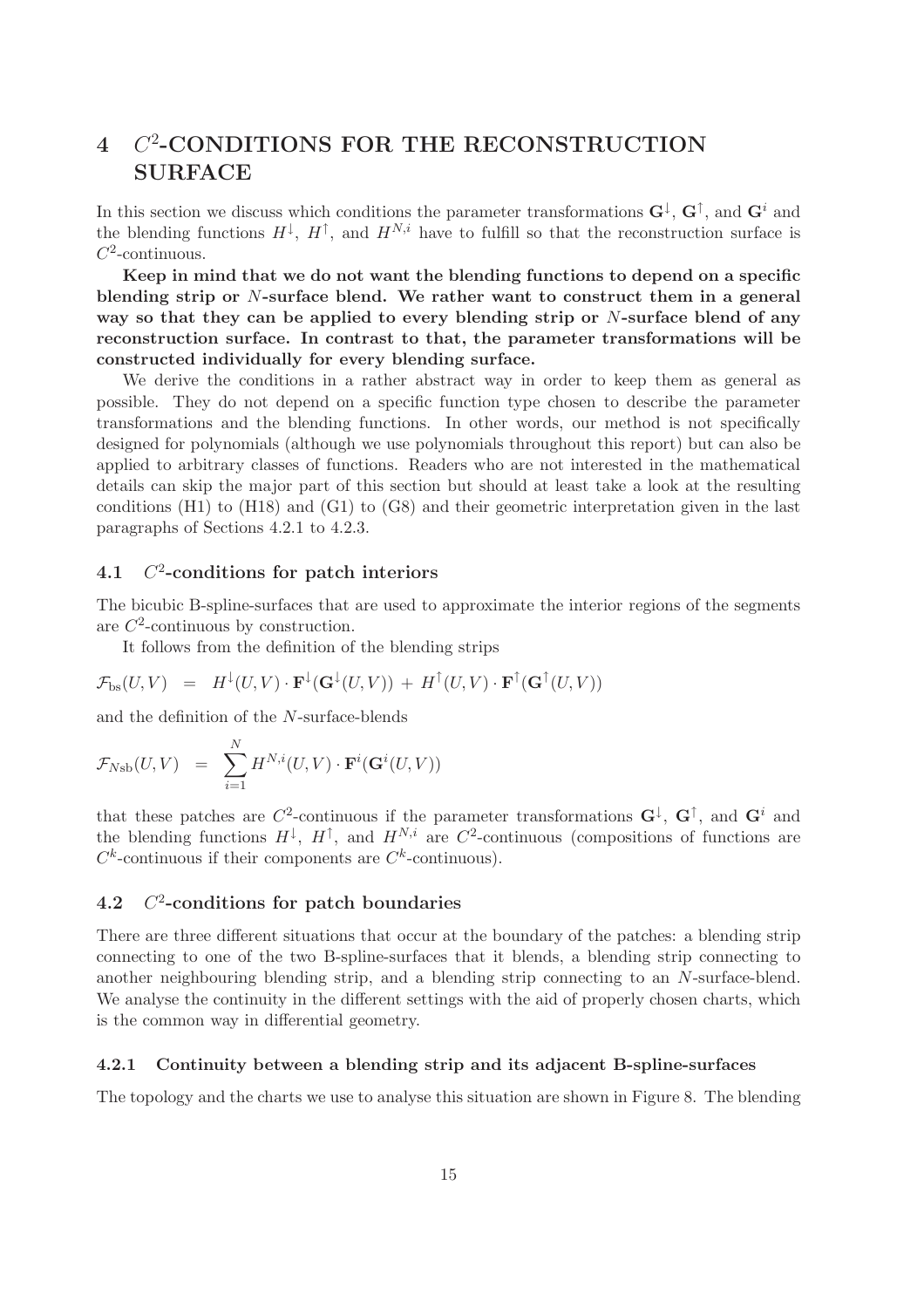

Figure 8: Topology and charts for analysing the continuity between a blending strip and its adjacent B-spline-surfaces.

strip  $\mathcal{F}_{\text{bs}}$  is given by

 $\mathbf{L}$ 

$$
\mathcal{F}_{\mathrm{bs}}(U,V) = H^{\downarrow}(U,V) \cdot \mathbf{F}^{\downarrow}(\mathbf{G}^{\downarrow}(U,V)) + H^{\uparrow}(U,V) \cdot \mathbf{F}^{\uparrow}(\mathbf{G}^{\uparrow}(U,V)) \tag{4}
$$

and we do not reparameterize it since we take its parameter space  $D^{(U,V)}$  as the reference domain. The reparameterizations  $(u^{\downarrow}, v^{\downarrow}) \to \mathbf{G}^{\downarrow}(U, V)$  and  $(u^{\uparrow}, v^{\uparrow}) \to \mathbf{G}^{\uparrow}(U, V)$  for the trimmed B-spline-surfaces  $\mathbf{F}^{\downarrow}$  and  $\mathbf{F}^{\uparrow}$  yield

$$
\mathbf{F}^{\downarrow}(u^{\downarrow}, v^{\downarrow}) \rightarrow \mathbf{F}^{\downarrow}(\mathbf{G}^{\downarrow}(U, V)) \n\mathbf{F}^{\uparrow}(u^{\uparrow}, v^{\uparrow}) \rightarrow \mathbf{F}^{\uparrow}(\mathbf{G}^{\uparrow}(U, V))
$$
\n(5)

 $(A \rightarrow B$  stands for A is replaced by B). In other words, we use the parameter transformation  $\mathbf{G}^{\downarrow}(U, V)$  to map the reference domain  $D^{(U,V)}$  to the parameter space  $D^{(u^{\downarrow}, v^{\downarrow})}$  over which the surface  $\mathbf{F}^{\downarrow}(u^{\downarrow},v^{\downarrow})$  is defined and then interpret  $\mathbf{F}^{\downarrow}$  as being defined over  $D^{(U,V)}$  instead (likewise for  $\mathbf{F}^{\uparrow}$ ).

The surfaces  $\mathcal{F}_{\text{bs}}$  and  $\mathbf{F}^{\downarrow}$  meet along the line  $(U, 0), U \in [0, 1]$  and are  $C^2$ -continuous if and only if the function values and the first and second derivatives at this line are equal. Equating the right-hand sides of (4) and (5), deriving sufficiently often, and comparing coefficients gives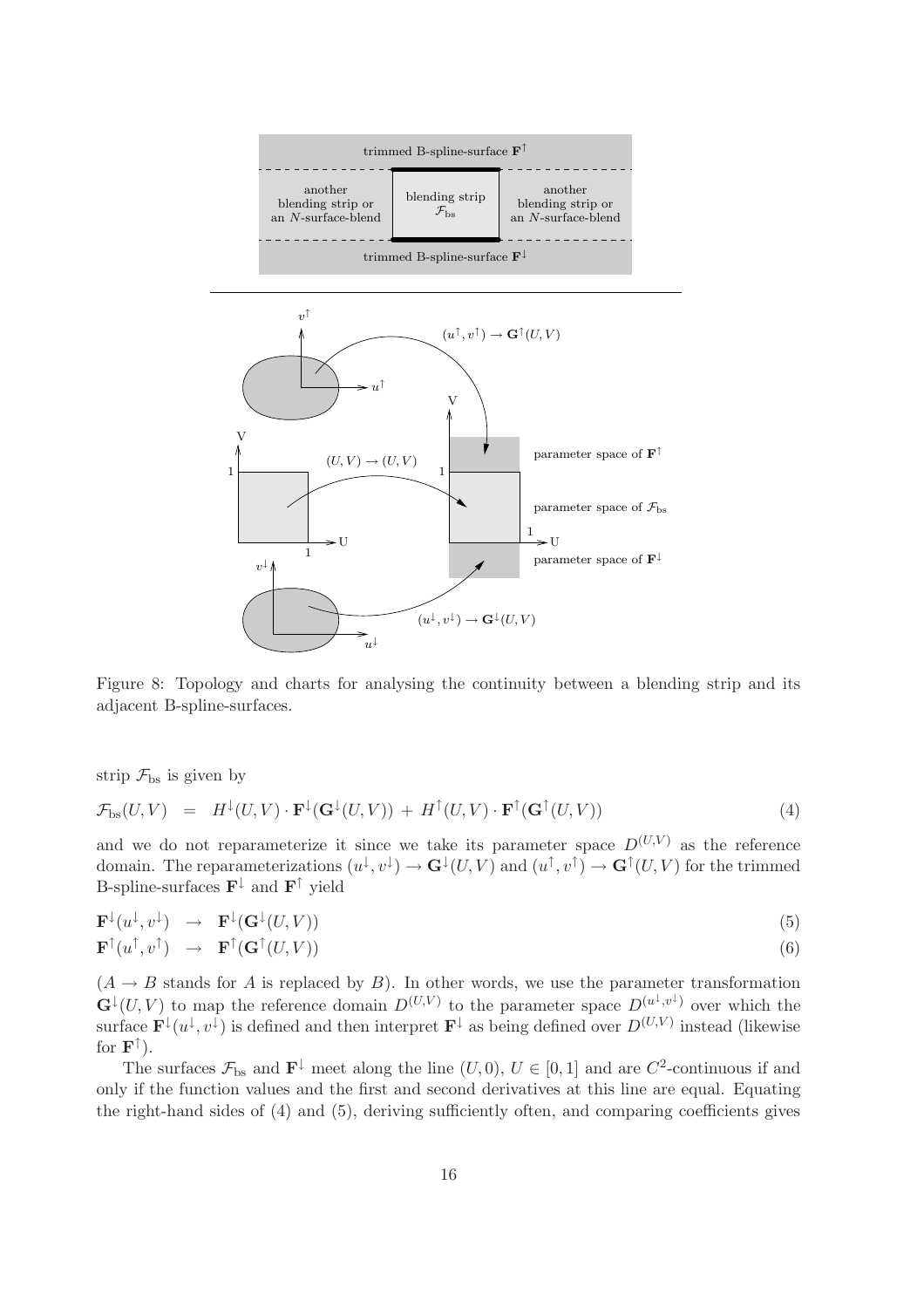conditions for  $H^{\downarrow}$  and  $H^{\uparrow}$ ,

$$
\frac{\partial^{\alpha}}{\partial U^{\alpha}} \frac{\partial^{\beta}}{\partial V^{\beta}} H^{\downarrow}(U,0) = \delta_{\alpha,0} \delta_{\beta,0} , \quad \alpha = 0, \ldots, 2 , \quad \beta = 0, \ldots, 2 - \alpha ,
$$
  

$$
\frac{\partial^{\alpha}}{\partial U^{\alpha}} \frac{\partial^{\beta}}{\partial V^{\beta}} H^{\uparrow}(U,0) = 0 , \quad \alpha = 0, \ldots, 2 , \quad \beta = 0, \ldots, 2 - \alpha ,
$$

that can be simplified to

| (H1) $H^{\downarrow}(U,0) = 1$      | $(H7)$ $H^{\uparrow}(U,0) = 0$      |
|-------------------------------------|-------------------------------------|
| (H2) $H_V^{\downarrow}(U,0) = 0$    | (H8) $H_V^{\uparrow}(U,0) = 0$      |
| (H3) $H_{VV}^{\downarrow}(U,0) = 0$ | (H9) $H_{VV}^{\uparrow}(U,0) = 0$ . |

Equating the right-hand sides of (4) and (6) along the line  $(U, 1)$ ,  $U \in [0, 1]$  leads to a similar set of conditions,

 $(H4)$  $H^{\downarrow}(U, 1) = 0$  (H10)  $H^{\uparrow}(U, 1) = 1$  $(H5)$ ↓  $V_V^{\downarrow}(U,1) = 0$  (H11) H ↑  $V(V,1) = 0$  $(H6)$  $V_V^{\downarrow}(U,1) = 0$  (H12) H  $V_V^{\uparrow}(U,1) = 0$ .

## Geometric interpretation of (H1) to (H12)

(H1), (H4), (H7), and (H10) guarantee that the resulting blending strips match their corresponding B-spline-surfaces along the lines  $(U, 0)$  and  $(U, 1), U \in [0, 1]$ . The remaining conditions assure that the blending functions take on their values at these lines smoothly, i. e., the function that is constant zero and the function that is constant one are  $C^2$ -continuous continuations. Consequently, the connections between the blending strips and the trimmed B-spline-surfaces of the reconstruction surface are  $C^2$ -continuous as well.

## 4.2.2 Continuity between two blending strips

The topology and the charts for this situation are shown in Figure 9. In order to parameterize the blending strips  $\mathcal{F}_{\text{bs}}$  and  $\tilde{\mathcal{F}}_{\text{bs}}$  over a common reference domain, we use the linear reparameterizations  $(U, V) \rightarrow (\frac{U}{a} + 1, V)$  and  $(U, V) \rightarrow (\frac{U}{\tilde{a}})$  $\frac{U}{\tilde{a}}$ , V) that yield

$$
\mathcal{F}_{\rm bs}(U,V) \rightarrow H^{\downarrow}(\frac{U}{a}+1,V) \cdot \mathbf{F}^{\downarrow}(\mathbf{G}^{\downarrow}(\frac{U}{a}+1,V)) + H^{\uparrow}(\frac{U}{a}+1,V) \cdot \mathbf{F}^{\uparrow}(\mathbf{G}^{\uparrow}(\frac{U}{a}+1,V)) \tag{7}
$$

$$
\tilde{\mathcal{F}}_{\mathrm{bs}}(U,V) \rightarrow H^{\downarrow}(\frac{U}{\tilde{a}},V) \cdot \mathbf{F}^{\downarrow}(\tilde{\mathbf{G}}^{\downarrow}(\frac{U}{\tilde{a}},V)) + H^{\uparrow}(\frac{U}{\tilde{a}},V) \cdot \mathbf{F}^{\uparrow}(\tilde{\mathbf{G}}^{\uparrow}(\frac{U}{\tilde{a}},V)) . \tag{8}
$$

The scalars  $\alpha$  and  $\tilde{\alpha}$  are additional degrees of freedom that can be chosen individually for every pair of neighbouring blending strips. We will use them during the construction of the parameter transformations in Section 6 to improve the shape of the reconstruction surface.

The blending strips  $\mathcal{F}_{bs}$  and  $\tilde{\mathcal{F}}_{bs}$  meet along the line  $(0, V), V \in [0, 1]$  and are  $C^2$ -continuous if and only if the function values and the first and second derivatives are equal. Equating the right-hand sides of (7) and (8), deriving sufficiently often, and comparing coefficients gives conditions for  $H^{\downarrow}$  and  $H^{\uparrow}$ ,

$$
\frac{\partial^{\alpha}}{\partial U^{\alpha}} \frac{\partial^{\beta}}{\partial V^{\beta}} H^{i}(1, V) \frac{1}{a^{\alpha}} = \frac{\partial^{\alpha}}{\partial U^{\alpha}} \frac{\partial^{\beta}}{\partial V^{\beta}} H^{i}(0, V) \frac{1}{\tilde{a}^{\alpha}} , \quad \alpha = 0, \dots, 2 , \quad \beta = 0, \dots, 2 - \alpha ,
$$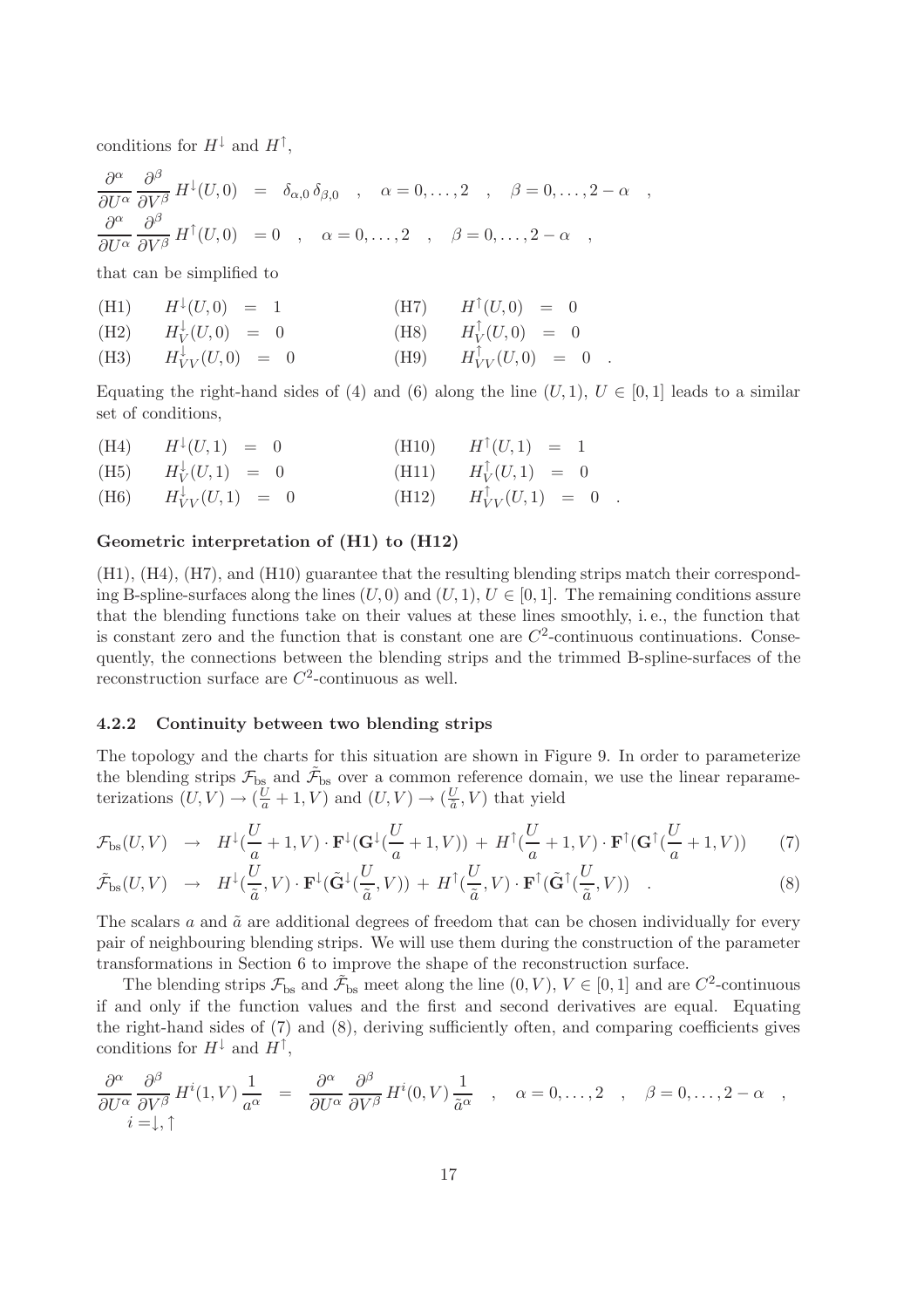

Figure 9: Topology and charts for analysing the continuity between two blending strips.

that can be simplified to

(H13) 
$$
H^{i}(1, V) = H^{i}(0, V)
$$
  
\n(H14)  $H^{i}_{U}(1, V) = H^{i}_{U}(0, V) = 0$   
\n(H15)  $H^{i}_{UU}(1, V) = H^{i}_{UU}(0, V) = 0$ ,  $i = \downarrow, \uparrow$ ,

and conditions for  $G^{\downarrow}$  and  $G^{\uparrow}$ ,

$$
\frac{\partial^{\alpha}}{\partial U^{\alpha}} \frac{\partial^{\beta}}{\partial V^{\beta}} \mathbf{G}^{i}(1, V) \frac{1}{a^{\alpha}} = \frac{\partial^{\alpha}}{\partial U^{\alpha}} \frac{\partial^{\beta}}{\partial V^{\beta}} \tilde{\mathbf{G}}^{i}(0, V) \frac{1}{\tilde{a}^{\alpha}} , \alpha = 0, \dots, 2 , \beta = 0, \dots, 2 - \alpha ,
$$

that can be simplified to

(G1) 
$$
\mathbf{G}^i(1, V) = \tilde{\mathbf{G}}^i(0, V)
$$
  
(G2)  $\mathbf{G}_U^i(1, V) \frac{1}{a} = \tilde{\mathbf{G}}_U^i(0, V) \frac{1}{\tilde{a}}$ 

(G3) 
$$
\mathbf{G}_{UU}^{i}(1, V) \frac{1}{a^2} = \tilde{\mathbf{G}}_{UU}^{i}(0, V) \frac{1}{\tilde{a}^2}
$$

(G4) 
$$
\mathbf{G}_{UV}^i(1, V) \frac{1}{a} = \tilde{\mathbf{G}}_{UV}^i(0, V) \frac{1}{\tilde{a}}, \quad i = \downarrow, \uparrow
$$
.

# Geometric interpretation of (H13) to (H15) and (G1) to (G4)

The geometric meaning of conditions (H13) to (H15) and (G1) to (G4) is that the blending functions and the parameter transformations have to join  $C^2$ -continuously. The linear reparameterizations with the parameters  $a$  and  $\tilde{a}$  refer to the fact that there is no difference between surfaces of parametric continuity and surfaces of geometric continuity if only the shapes of the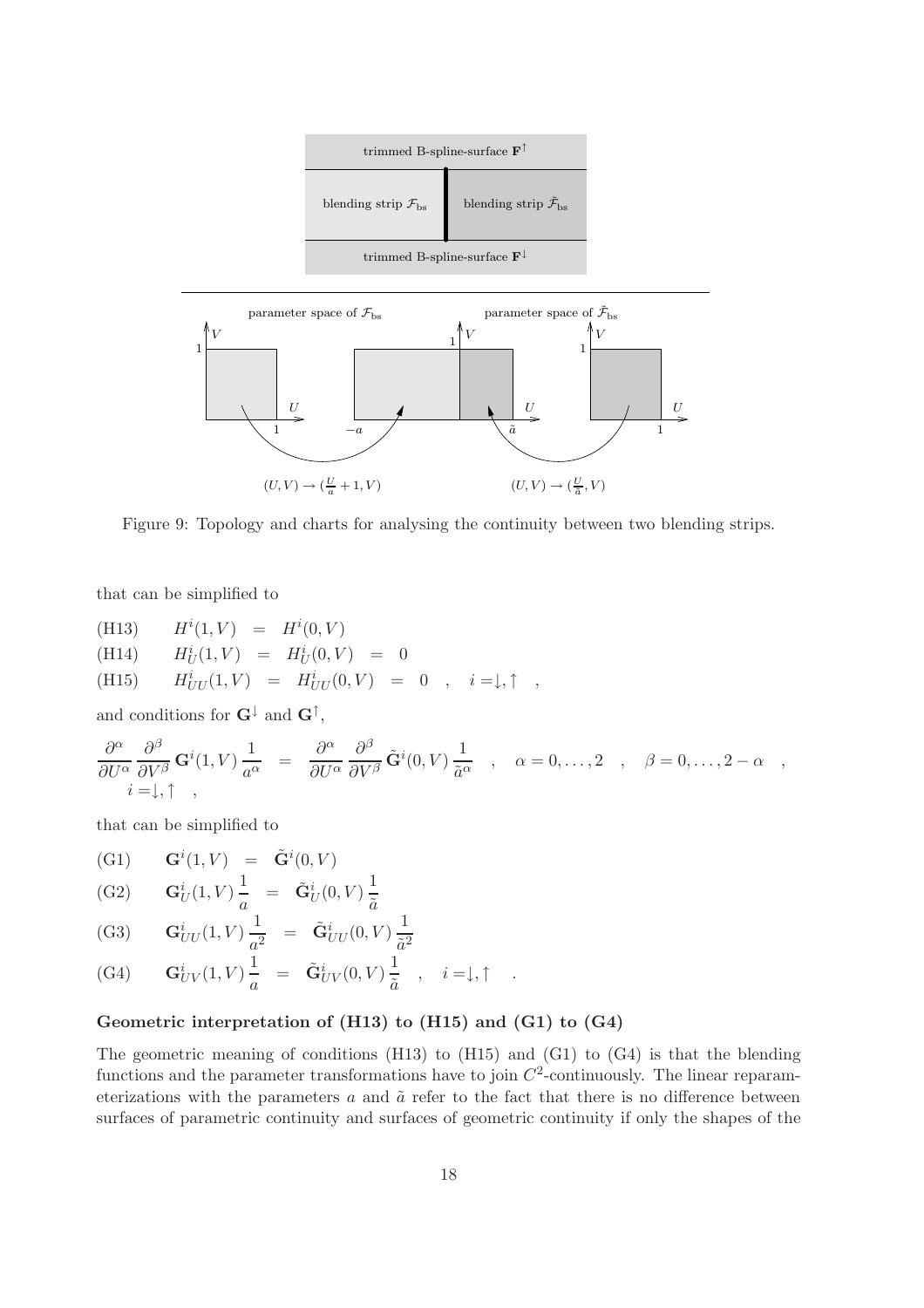surfaces are of interest. By permitting these linear reparameterizations we gain another degree of freedom for every pair of neighbouring blending strips. It will be used during the construction of the parameter transformations to improve the shape of the reconstruction surface.

#### 4.2.3 Continuity between an N-surface-blend and its adjacent blending strips

The topology and the charts for this situation are shown in Figure 10. We do not reparameterize the N-surface-blend  $\mathcal{F}_{N\text{sb}}$  that is given by

$$
\mathcal{F}_{Nsb}(U,V) = \sum_{i=1}^{N} H^{N,i}(U,V) \cdot \mathbf{F}^i(\mathbf{G}^i(U,V))
$$
\n(9)

and for the blending strips  $\mathcal{F}_{bs}^{k,j}$  we use the same linear reparameterizations  $(U, V) \to (\frac{U}{a})$  $\frac{U}{a}, V$ that we have already seen in the previous section. It yields

$$
\mathcal{F}_{\text{bs}}^{k,j}(U,V) \rightarrow H^{\downarrow}(\frac{U}{a},V) \cdot \mathbf{F}^{k}(\mathbf{G}^{k,\downarrow}(\frac{U}{a},V)) + H^{\uparrow}(\frac{U}{a},V) \cdot \mathbf{F}^{j}(\mathbf{G}^{j,\uparrow}(\frac{U}{a},V)) ,
$$
  
\n
$$
j = 1, ..., N , k = (j \mod N) + 1 .
$$
 (10)

The scalar a is a degree of freedom that can be chosen individually for every N-surface blend. Note that we do not further rotate and translate the parameter spaces of the blending strips in order to align them with the parameter space of the N-surface-blend, i. e. we do not represent the N-surface-blend and its adjacent blending strips in a common reference domain. Instead, we keep all patches in their local coordinate systems and rather use directional derivatives to analyse the continuity between  $\mathcal{F}_{bs}^{k,j}$  and  $\mathcal{F}_{Nsb}$ . The directional derivative of a function **F** at a point  $(U_0, V_0)$  in direction **e**,  $||\mathbf{e}|| = 1$  is defined as

$$
\mathbf{F}_\mathbf{e}(U_0,V_0) \;\; \equiv \;\; \frac{\partial}{\partial \mathbf{e}} \, \mathbf{F}(U_0,V_0) \;\; = \;\; \langle \mathbf{grad} \, \mathbf{F}(U_0,V_0) \, , \, \mathbf{e} \rangle \quad .
$$

In the following we denote the line where the blending strip  $\mathcal{F}_{bs}^{k,j}$  and the N-surface-blend  $\mathcal{F}_{Nsb}$ meet by  $\mathcal{E}^{k,j}$  (see Figure 10). Let  $\mathbf{e}_{\parallel}^{k,j}$  $\mathcal{E}_{\parallel}^{k,j}$  be the unit vector parallel to  $\mathcal{E}^{k,j}$  oriented clockwise relative to the N-gonal parameter space of  $\mathcal{F}_{N\text{sb}}$  and let  $\mathbf{e}_{\perp}^{k,j}$  $\mathcal{L}^{k,j}$  be the unit vector perpendicular to  $\mathcal{E}^{k,j}$  pointing at the center of the N-gonal parameter space of  $\mathcal{F}_{Nsb}$ . Between the directional derivatives and the U- and V −derivatives of the blending strip the simple but useful relation

$$
\frac{\partial^{\alpha}}{(\partial \mathbf{e}_{\perp}^{k,j})^{\alpha}} \frac{\partial^{\beta}}{(\partial \mathbf{e}_{\parallel}^{k,j})^{\beta}} \mathcal{F}_{\text{bs}}^{k,j}(U, V) = \frac{\partial^{\alpha}}{\partial U^{\alpha}} \frac{\partial^{\beta}}{\partial V^{\beta}} \mathcal{F}_{\text{bs}}^{k,j}(U, V) \tag{11}
$$

holds. The surfaces  $\mathcal{F}_{Nsb}$  and  $\mathcal{F}_{bs}^{k,j}$  are  $C^2$ -continuous along the line  $\mathcal{E}^{k,j}$  if and only if the function values and the first and second derivatives are equal. Equating the right-hand sides of (9) and (10), deriving sufficiently often with respect to  $\mathbf{e}_{\parallel}^{k,j}$  $\mathbf{e}^{k,j}_{\parallel}$  and  $\mathbf{e}^{k,j}_{\perp}$  $\mathcal{L}^{k,j}_{\perp}$ , using (11), and comparing coefficients gives conditions for the blending functions,

$$
\frac{\partial^{\alpha}}{(\partial \mathbf{e}_{\perp}^{k,j})^{\alpha}} \frac{\partial^{\beta}}{(\partial \mathbf{e}_{\parallel}^{k,j})^{\beta}} H^{N,i}(\mathcal{E}^{k,j}) = \delta_{i,k} \cdot \frac{\partial^{\alpha}}{\partial U^{\alpha}} \frac{\partial^{\beta}}{\partial V^{\beta}} H^{\downarrow}(1,V) \frac{1}{a^{\alpha}} + \delta_{i,j} \cdot \frac{\partial^{\alpha}}{\partial U^{\alpha}} \frac{\partial^{\beta}}{\partial V^{\beta}} H^{\uparrow}(1,V) \frac{1}{a^{\alpha}}
$$
  
\n $\alpha = 0, ..., 2 , \beta = 0, ..., 2 - \alpha , i = 1, ..., N , j = 1, ..., N ,$   
\n $k = (j \mod N) + 1 ,$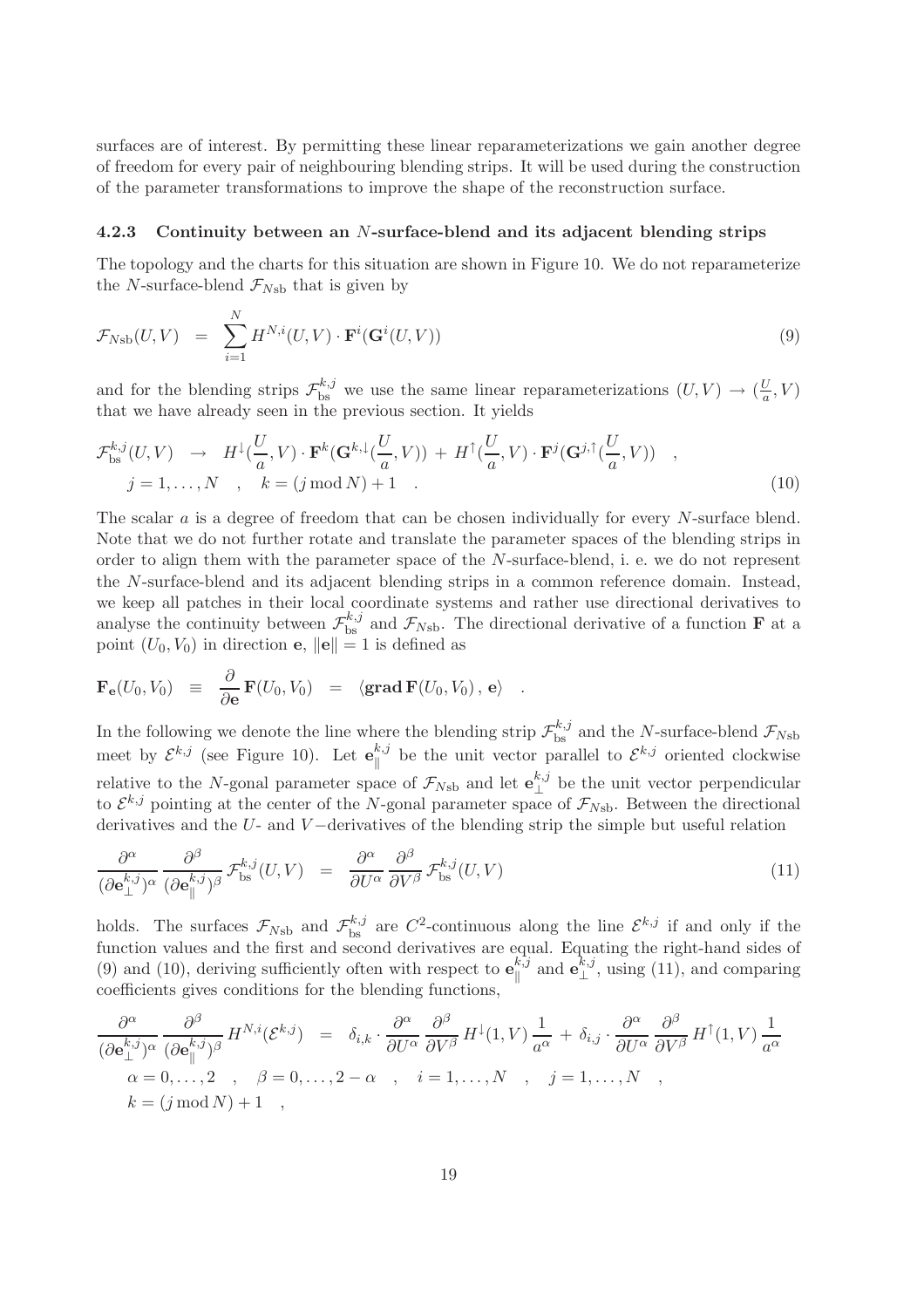

Figure 10: Topology and charts for analysing the continuity between an N-surface-blend and its adjacent blending strips.

that can be simplified to

(H16)  $H^{N,i}(\mathcal{E}^{k,j}) = \delta_{i,k} \cdot H^{\downarrow}(1,V) + \delta_{i,j} \cdot H^{\uparrow}(1,V)$  $(H17)$  $_{N,i}$  $e^{k,j}_{\perp}(\mathcal{E}^{k,j}) = 0$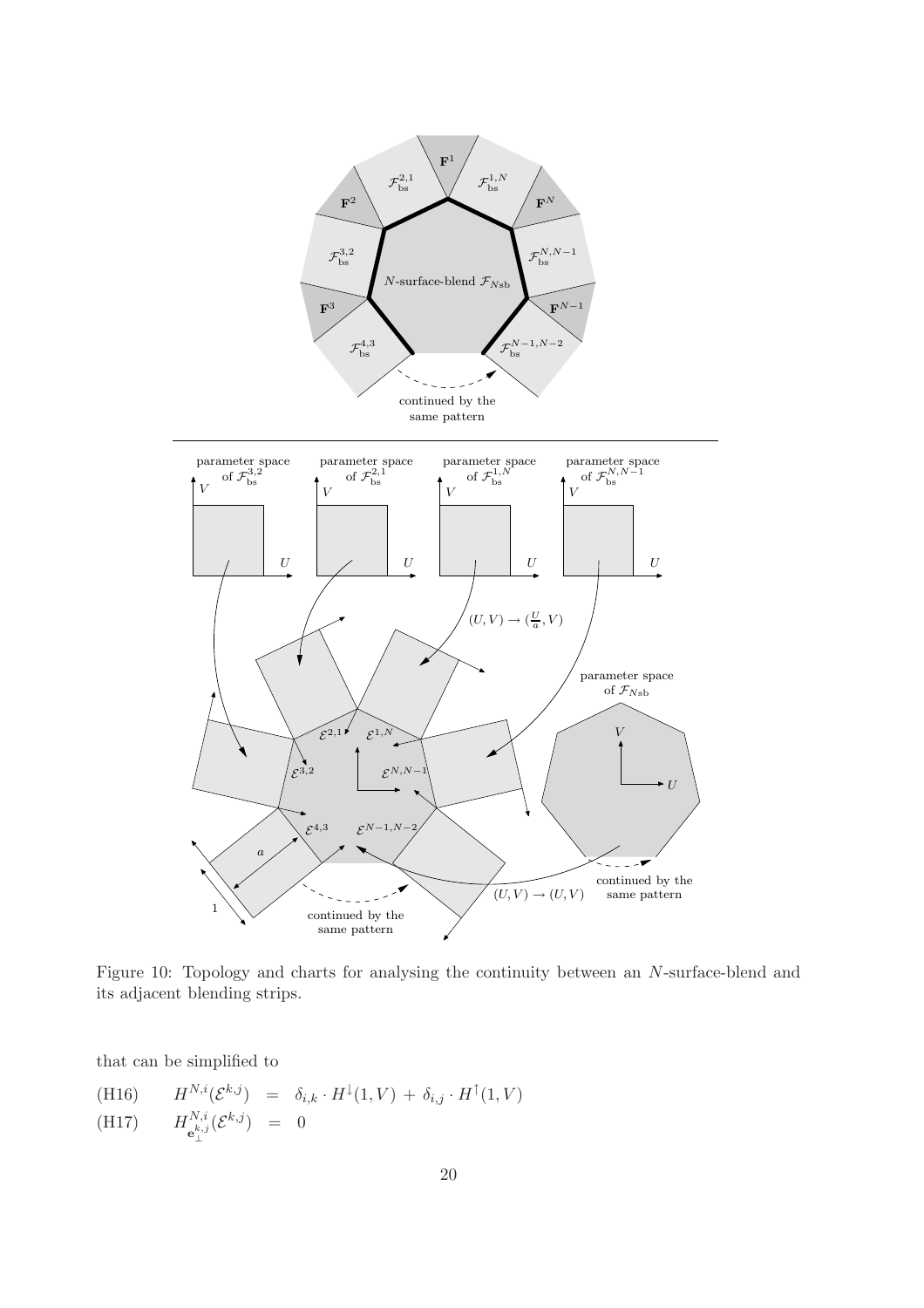(H18) 
$$
H^{N,i}_{e^{k,j}_\perp}(\mathcal{E}^{k,j}) = 0
$$
,  $i = 1,...,N$ ,  $j = 1,...,N$ ,  $k = (j \mod N) + 1$ ,

and conditions for the parameter transformations,

$$
\frac{\partial^{\alpha}}{(\partial \mathbf{e}_{\perp}^{k,j})^{\alpha}} \frac{\partial^{\beta}}{(\partial \mathbf{e}_{\parallel}^{k,j})^{\beta}} \mathbf{G}^{i}(\mathcal{E}^{k,j}) = \delta_{i,k} \cdot \frac{\partial^{\alpha}}{\partial U^{\alpha}} \frac{\partial^{\beta}}{\partial V^{\beta}} \mathbf{G}^{i,\downarrow}(1,V) \frac{1}{a^{\alpha}} + \delta_{i,j} \cdot \frac{\partial^{\alpha}}{\partial U^{\alpha}} \frac{\partial^{\beta}}{\partial V^{\beta}} \mathbf{G}^{i,\uparrow}(1,V) \frac{1}{a^{\alpha}} \alpha = 0, \ldots, 2 , \quad \beta = 0, \ldots, 2 - \alpha , \quad j = 1, \ldots, N , \quad k = (j \mod N) + 1 , \quad i = j, k ,
$$

that can be simplified to

(G5) 
$$
\mathbf{G}^{i}(\mathcal{E}^{k,j}) = \delta_{i,k} \cdot \mathbf{G}^{i,\downarrow}(1,V) + \delta_{i,j} \cdot \mathbf{G}^{i,\uparrow}(1,V)
$$
\n(G6) 
$$
\mathbf{G}^{i} = (\mathcal{E}^{k,j}) = \delta_{i,k} \cdot \mathbf{G}^{i,\downarrow}(1,V) \stackrel{1}{\rightarrow} \delta_{i,k} \mathbf{G}^{i,\uparrow}(1,V) \stackrel{1}{\rightarrow}
$$

(G6) 
$$
\mathbf{G}^{i}_{\mathbf{e}_{\perp}^{k,j}}(\mathcal{E}^{k,j}) = \delta_{i,k} \cdot \mathbf{G}^{i,\downarrow}_{U}(1,V) \frac{1}{a} + \delta_{i,j} \cdot \mathbf{G}^{i,\uparrow}_{U}(1,V) \frac{1}{a}
$$

$$
\begin{array}{cccc}\n\text{(G7)} & \mathbf{G}^i_{\mathbf{e}^{k,j}_{\perp}\mathbf{e}^{k,j}_{\perp}}(\mathcal{E}^{k,j}) & = & \delta_{i,k} \cdot \mathbf{G}^{i,\downarrow}_{UU}(1,V) \frac{1}{a^2} + \delta_{i,j} \cdot \mathbf{G}^{i,\uparrow}_{UU}(1,V) \frac{1}{a^2} \\
 & & & \\
\text{or} & & & \\
\text{or} & & & \\
\end{array}
$$

(G8) 
$$
\mathbf{G}^{i}_{\mathbf{e}_{\perp}^{k,j}\mathbf{e}_{\parallel}^{k,j}}(\mathcal{E}^{k,j}) = \delta_{i,k} \cdot \mathbf{G}^{i,\downarrow}_{UV}(1,V) \frac{1}{a} + \delta_{i,j} \cdot \mathbf{G}^{i,\uparrow}_{UV}(1,V) \frac{1}{a} , j = 1,...,N ,
$$
  
\n $k = (j \mod N) + 1 , i = j,k .$ 

## Geometric interpretation of (H16) to (H18) and (G5) to (G8)

The geometric interpretation of conditions (H16) to (H18) and (G5) to (G8) is similar to the interpretation of the conditions for the continuity between two blending strips (see Section 4.2.2). The derivatives of the blending functions and the parameter transformations up to second order have to be equal in order to get a  $C^2$ -continuous reconstruction surface. The parameter a is a degree of freedom that we gain by linear reparameterizations. It will be used during the construction of the parameter transformations of those blending strips that are adjacent to an N-surface-blend to improve the shape of the reconstruction surface.

#### 4.3 C 2 -conditions for points where three or more patches meet

The last remaining points of the reconstruction surface we have not analyzed yet are points where three or more patches meet. Using similar charts as above, one can show that there are no further conditions for the blending functions or the parameter transformations.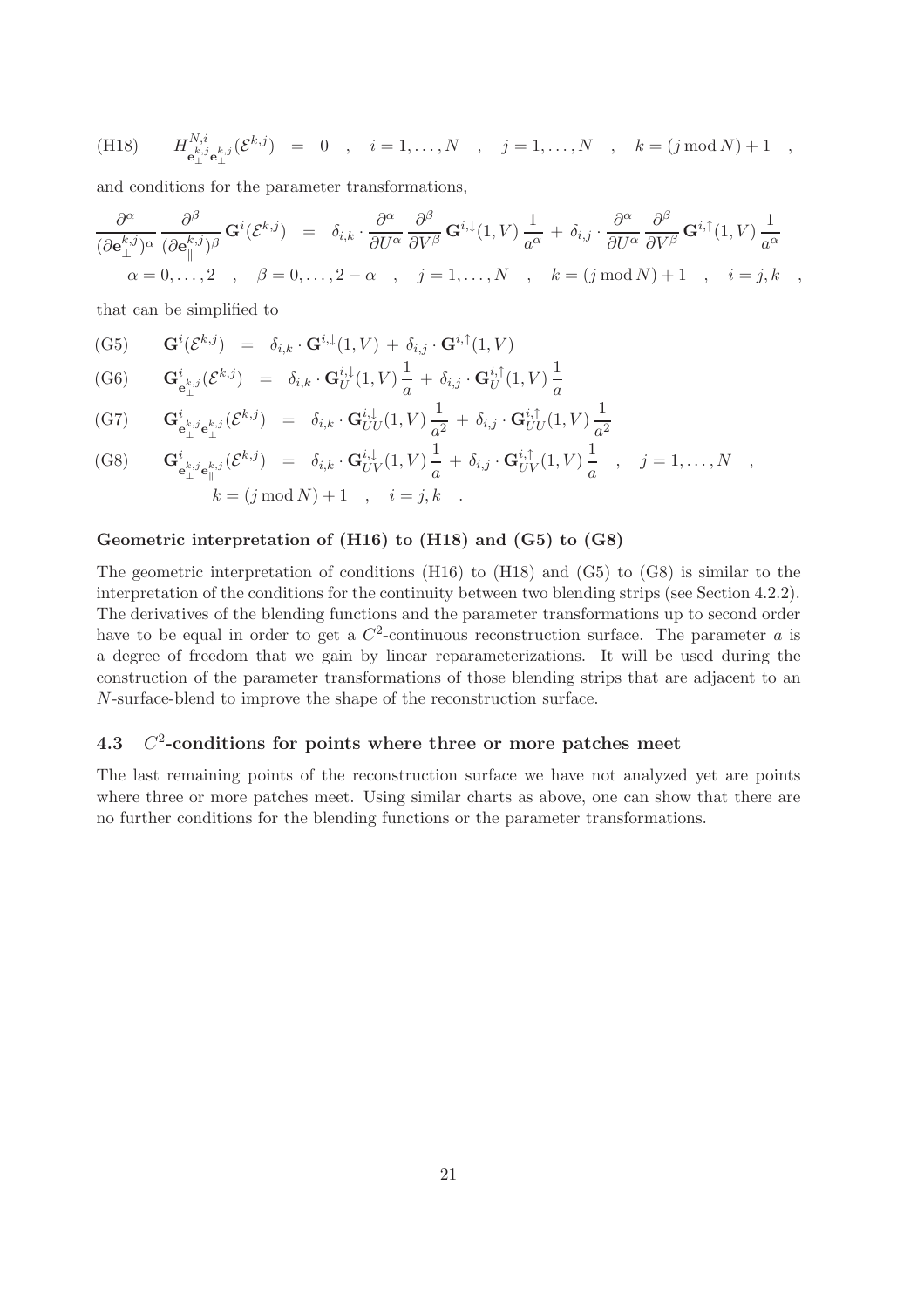# 5 CONSTRUCTION OF THE BLENDING FUNCTIONS

In the following we describe how to construct suitable blending functions  $H^{\downarrow}, H^{\uparrow}$ , and  $H^{N,i}$  for the blending strips and the N-surface-blends. As already mentioned in Section 4, the blending functions will be constructed in a general way so that they can be applied to every blending strip or N-surface-blend of any reconstruction surface. This is appealing for practical applications because the computation of the blending functions has to be performed only once.

# 5.1 Construction of the blending functions of the blending strips

Besides the  $C^2$ -conditions (H1) to (H18) that we derived in Section 4 we want our blending functions  $H^{\downarrow}$  and  $H^{\uparrow}$  to fulfill the following conditions:

Partition of unity: Since we want our overall reconstruction method to be affine invariant,  $H^{\downarrow}$  and  $H^{\uparrow}$  have to fulfill

(H19) 
$$
H^{\downarrow}(U,V) + H^{\uparrow}(U,V) = 1.
$$

Reflectional symmetry in V-direction: We also want the blending strip to behave symmetrically with respect to the two B-spline-surfaces that it connects. Therefore, spatial reflection of  $H^{\downarrow}$  at the axis  $(U, \frac{1}{2}), U \in [0, 1]$  has to give  $H^{\uparrow}$ . In other words,  $H^{\downarrow}$  and  $H^{\uparrow}$ have to fulfill

(H20) 
$$
H^{\downarrow}(U, 1 - V) = H^{\uparrow}(U, V)
$$

Translational symmetry in U-direction: Another reasonable constraint is to make the blending functions constant in U-direction,

(H21) 
$$
H^{\downarrow}(U,V) = H^{\downarrow}(V)
$$
  
(H22)  $H^{\uparrow}(U,V) = H^{\uparrow}(V)$ .

We decided to represent the blending functions as TP-Bézier-surfaces. Inserting the ansatz

$$
H^{\downarrow}(U, V) = \sum_{i=0}^{n} B_i^n(V) h_i^{\downarrow}
$$

$$
H^{\uparrow}(U, V) = \sum_{i=0}^{n} B_i^n(V) h_i^{\uparrow}
$$

into the conditions (H1) to (H22) leads to a system of linear equations for the unknown control points  $h_i^{\downarrow}$  $\frac{1}{i}$  and  $h_i^{\uparrow}$  $\cdot i$ . Note that due to (H16) this linear system is coupled with another set of linear conditions for the control points of the blending functions of the N-surface-blends. We will explain how to derive it in the next section. It turns out that  $n = 7$  is the lowest degree for which a solution to the overall linear system exists.  $h_i^{\downarrow}$  $\frac{1}{i}$  and  $h_i^{\uparrow}$  $\frac{1}{i}$  are uniquely determined then. The numerical values of the control points are given in Appendix A.1 and the blending functions are shown in Figure 11.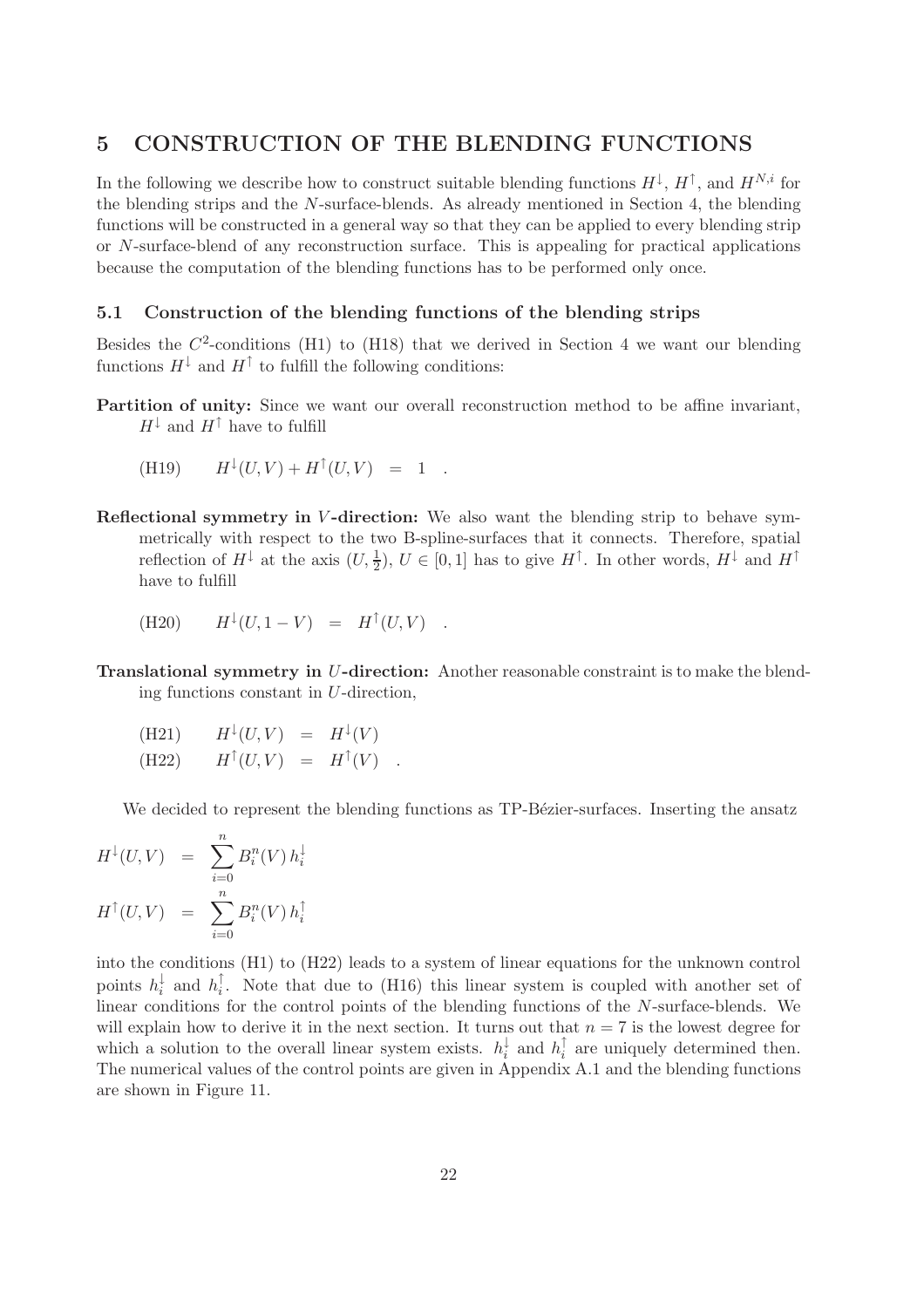

Figure 11: The blending functions  $H^{\downarrow}$  and  $H^{\uparrow}$  of the blending strips.

# 5.2 Construction of the blending functions of the N-surface-blends

Besides the  $C^2$ -conditions (H16) to (H18) that we derived in Section 4 we want our blending functions  $H^{N,i}$  to fulfill the following conditions:

Partition of unity: Since we want our overall reconstruction method to be affine invariant, the blending functions  $H^{N,i}$  have to fulfill

(H23) 
$$
\sum_{i=1}^{N} H^{N,i}(U,V) = 1, N = 0,1,2,...
$$

N-fold rotational symmetry: We also want the N-surface-blend to behave symmetrically with respect to the N B-spline-surfaces that it connects. Therefore, rotation of  $H^{N,i}$ around the center of its parameter space by an angle of  $\frac{2\pi}{N}$  (in the following denoted as  $\mathbf{R}_{\frac{2\pi}{N}}$ ) has to give  $H^{N,(i+1) \text{ mod } N}$ . In other words, the blending functions  $H^{N,i}$  have to fulfill

(H24) 
$$
H^{N,i}(\mathbf{R}_{\frac{2\pi}{N}}(U,V)) = H^{N,(i+1) \bmod N}(U,V) , i = 1,...,N ,
$$
  

$$
N = 0,1,2,... .
$$

Because of this rotational symmetry it is sufficient to compute only one of the  $N$  blending functions  $H^{N,i}$ . We therefore consider only  $H^{N,1}$  from now on. The other  $N-1$  blending functions can be generated from  $H^{N,1}$  by applying the rotations  $\mathbf{R}_{\frac{2\pi(i-1)}{N}}, i=2,\ldots,N.$ 

Reflectional symmetry: A spatial reflection of the parameter space of the B-spline-surface  $\mathbf{F}^i$  that corresponds to the blending function  $H^{N,i}$  should not change the shape of the reconstruction surface. We accomplish this by forcing  $H^{N,i}$  to have reflectional symmetry with respect to its "main axis" that is defined by the center of the parameter space and the unique corner at which  $H^{N,i}$  is equal to one. Remember that this corner relates to the point where the trimmed B-spline-surface  $\mathbf{F}^i$  touches the N-surface-blend. For  $i = 1$  the main axis is the  $V$ -axis and we get the condition

(H25) 
$$
H^{N,1}(1-U,V) = H^{N,1}(U,V)
$$
,  $N = 0,1,2,...$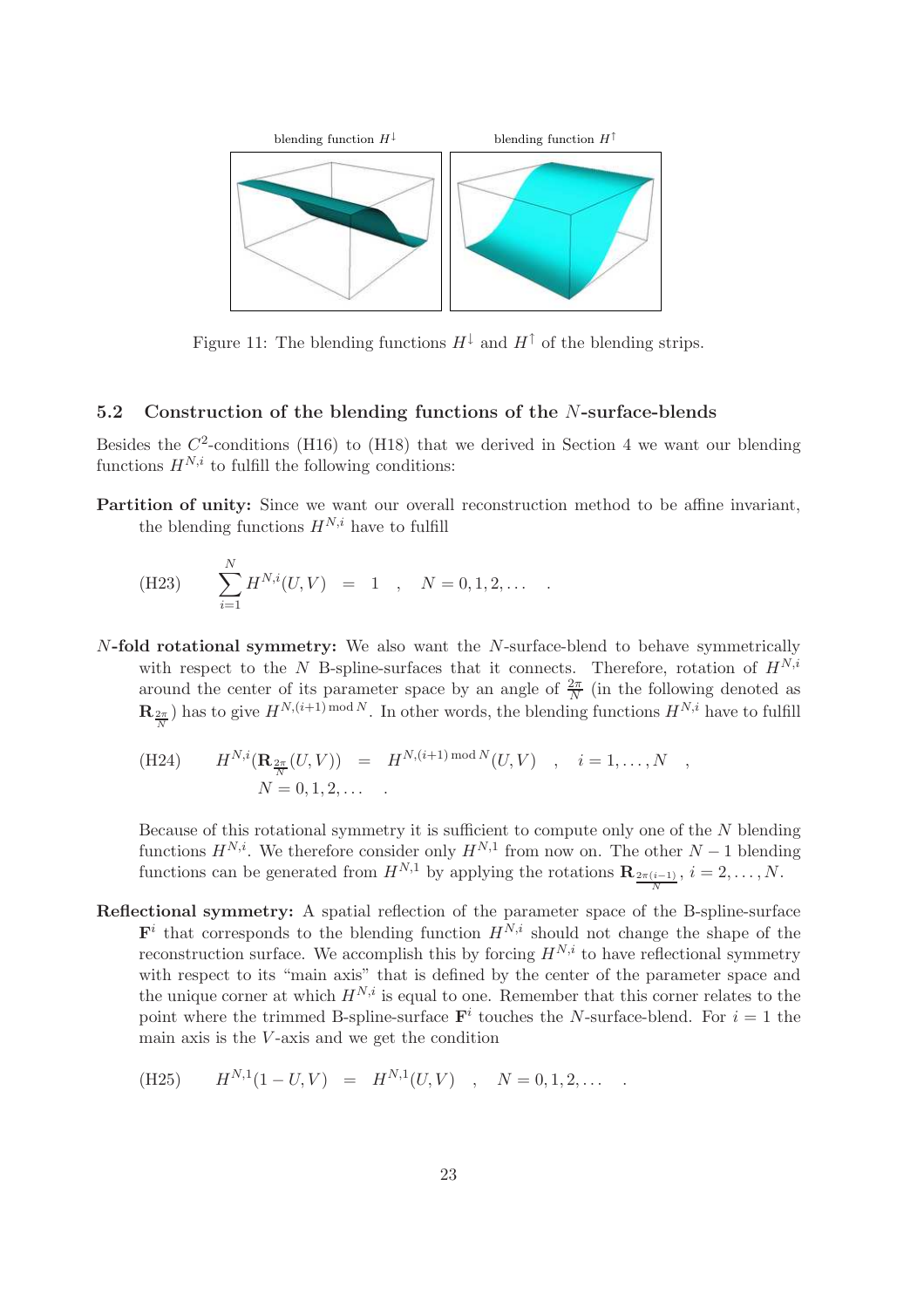We chose to represent the blending functions as a  $C^2$ -continuous combination of N Béziertriangles as shown in Figure 12, i. e.,

$$
H^{N,1} = \bigcup_{\alpha=1}^{N} \Delta^{N,\alpha} \n\Delta^{N,\alpha}(U,V) = \sum_{i+j+k=n} B^{n}_{i,j,k}(U,V) h^{N,\alpha}_{i,j,k} , \alpha = 1,...,N .
$$
\n(12)

Inserting (12) into the conditions (H16) to (H18) and (H23) to (H25) leads to a system of linear equations for the unknown control points  $h_{i,j,k}^{N,\alpha}$ . It is coupled to the control points of the blending functions of the blending strips due to (H16). As already mentioned,  $n = 7$  is the lowest degree for which the overall system is solvable. But the control points  $h_{i,j,k}^{N,\alpha}$  are not uniquely determined and we use the remaining degrees of freedom to minimize the fairness functional

$$
\mathcal{J}(H^{N,1}) = \int_{D(H^{N,1})} dU \, dV \left( \left( H_{UU}^{N,1} \right)^2 + 2 \left( H_{UV}^{N,1} \right)^2 + \left( H_{VV}^{N,1} \right)^2 \right) ,
$$

that is known as the simplified thin plate energy. This functional is quadratic in the unknown control points and finding the set of admissible  $h_{i,j,k}^{N,\alpha}$  that minimize it amounts to solving a linear system. The numerical values of the control points for  $N = 3, \ldots, 6$  are given in Appendix A.2 and three blending functions are shown in Figure 13.



Figure 12: The partition of the parameter spaces of the blending functions  $H^{N,1}$ ,  $N = 3, \ldots, 6$ .



Figure 13: The blending functions  $H^{3,1}$ ,  $H^{4,1}$  and  $H^{5,1}$  of the N-surface-blends.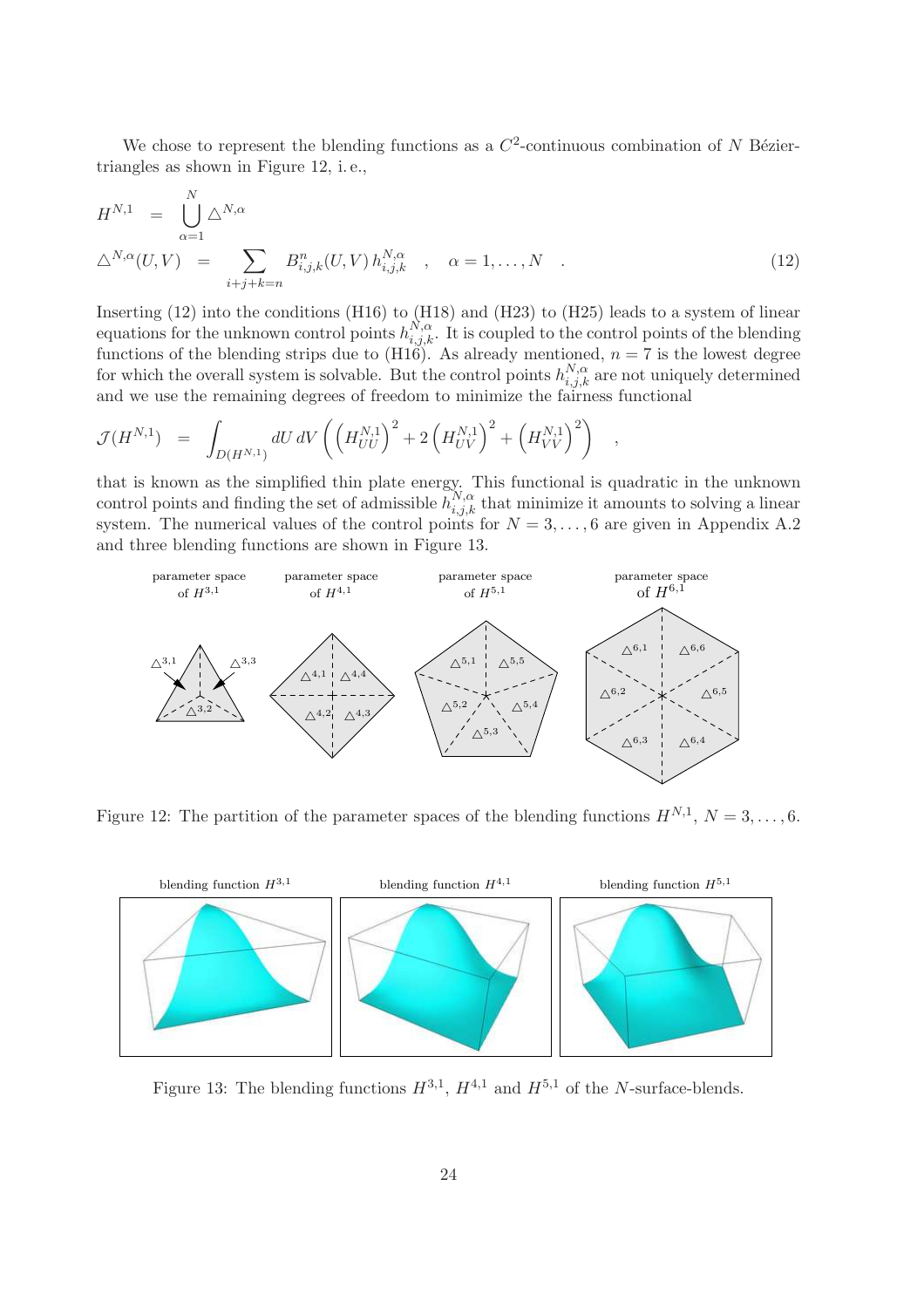# 6 CONSTRUCTION OF THE PARAMETER TRANSFORMATIONS

In this section we describe how to construct suitable parameter transformations  $G^{\downarrow}$ ,  $G^{\uparrow}$ , and  $G^i$ for the blending strips and the N-surface-blends. Besides the  $C^2$ -conditions (G1) to (G8) that we derived in Section 4 the only other requirement for proper parameter transformations is that the resulting reconstruction surface should have a visually pleasing shape. Since the formulation of the latter criterion is rather vague, there are numerous possible approaches to construct suitable parameter transformations. The approach presented in this section is rather simple (we use low-degree polynomials only and all calculations and formulas have an obvious geometric meaning) but leads to good results nevertheless.

# 6.1 Basic Principle

We have already mentioned in Section 3.2 that we want to construct the parameter transformations such that the blending regions encompass the inverse images of those parts of the corresponding B-spline-surfaces that intersect. In other words, F should map the blending region approximately to that part of  $\mathbb{R}^3$  where we expect the blending surface to be located. For blending strips between two B-spline-surfaces this should be close to the common boundary of the corresponding segments and for an N-surface-blend it should be near the point where the N segments meet. Therefore we construct the parameter transformations such that they define blending regions which contain the parameter values of the segment boundary points.

The size and the profile curves of the blending surfaces are determined by how far the blending regions extend to the interior and to the exterior of the corresponding segments. During the construction of the parameter transformations we use two parameters  $d_{\text{in}}$  and  $d_{\text{out}}$  that can be used to control the position and the shape of the blending regions. The parameter transformations will be constructed such that the following two conditions are fulfilled:

- A) The width of the blending strips is approximately  $d_{\text{in}} + d_{\text{out}}$ .
- B) The blending regions extend approximately  $\lambda d_{\text{in}}$  to the interior of the corresponding segment and  $\lambda d_{\text{out}}$  to the opposite direction (the ratio  $d_{\text{in}}/d_{\text{out}}$  determines the shape of the profile curves of the blending surfaces; for more information we refer to Section 7).

After introducing a specific reparameterization in Section 6.2 that will be helpful in the subsequent sections, we describe the construction of the parameter transformations of the Nsurface-blends and their adjacent blending strips in Section 6.3. These combinations of three parameter transformations will be placed near the parameter values of those vertices where three or more segments meet (vertices related to N-surface-blends). The parameter transformations of the blending strips will be used to mimic the angles of the segment boundaries at those vertices.

After the parameter transformations of all N-surface-blends and their adjacent blending strips have been calculated, we connect two of them at a time with the parameter transformations of a set of blending strips (see Section 6.4). These parameter transformations are chosen so that we get ring-like blending regions that approximate the segment boundaries respecting the two above conditions A and B.

To get a better understanding of what we are going to do, it may be beneficial to take a look at a result first. Figure 14 shows the blending region in the parameter space of one of the approximating B-spline-surfaces of the deformed tetrahedron in Figure 5. The blending region was obtained by constructing parameter transformations with the method that will be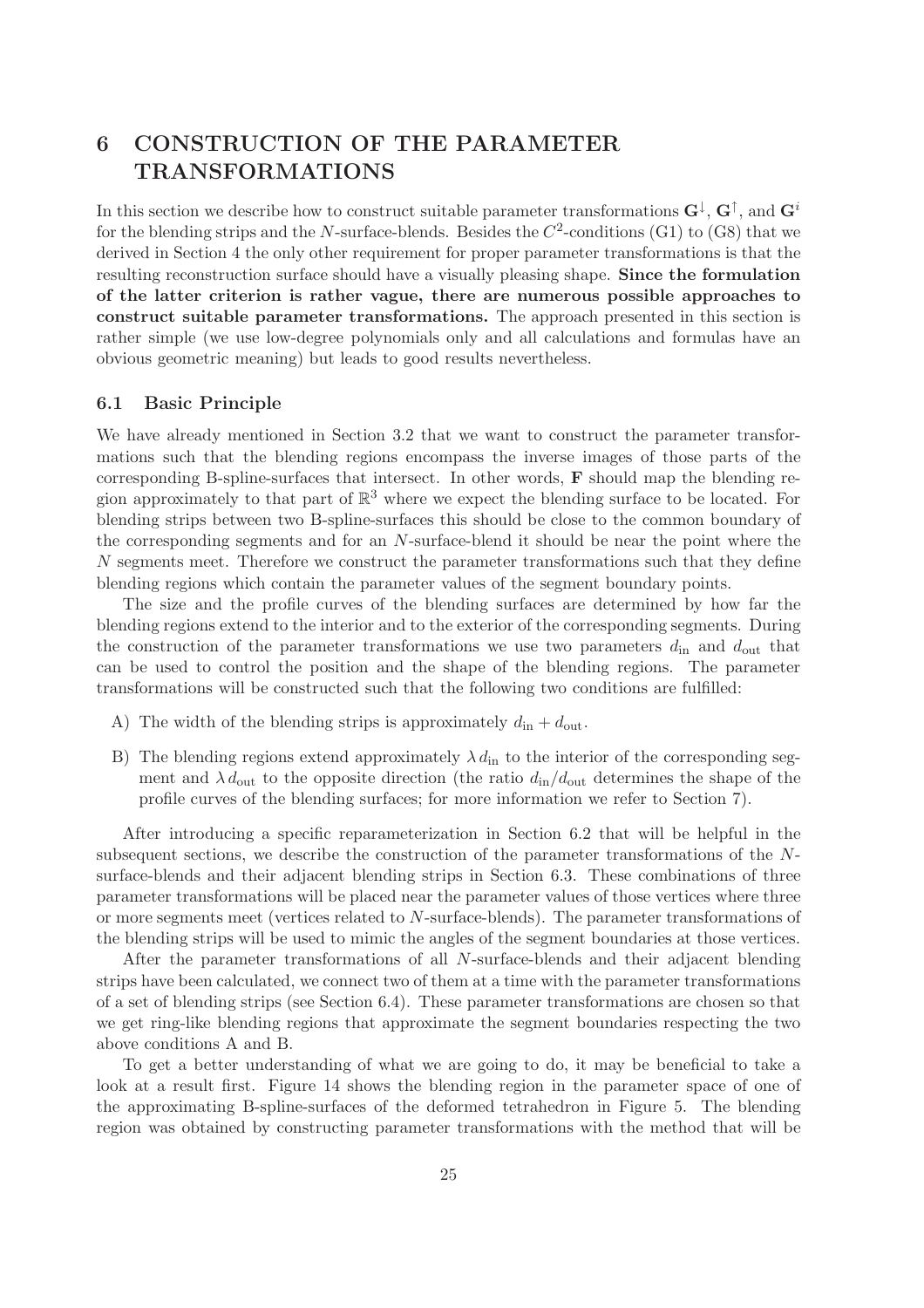

Figure 14: The blending region in the parameter space of a B-spline-surface together with the segment boundary points.

presented in the following. The blending region contains all segment boundary points (except those that relate to the N-surface-blends) and extends twice as far to the interior of the segment than to the exterior  $(d_{\text{in}}/d_{\text{out}} = 2/1$  in this example). The parameter transformations of the N-surface-blends and their adjacent blending strips mimic the angles between the edges of the segment boundary at the corresponding vertices. The shape of the ring-like blending region is similar to the shape of the corresponding segment in the parameter space of the approximating B-spline-surface (the dashed line; it is given by the parameterization as explained in Section 2.2).

# 6.2 The reparameterizations  $T(u, v)$

During the construction of the parameter transformations it will often be necessary to convert angles and distances from the parameter space  $D^{(u,v)}$  of a B-spline-surface **F** to three-dimensional space and vice versa. Since we are interested in a rough conversion only, we approximate the B-spline-surface near a point of interest  $\mathbf{F}(u_0,v_0)$  by its tangent plane at this point and apply the reparameterization  $\mathbf{T}(u_0,v_0)$  that is defined and explained below. The effect will be that angles and distances in the transformed parameter space are approximately the same as angles and distances in three-dimensional space so that no conversions are required.

For any point  $(u_0, v_0) \in D^{(u,v)}$  the function  $\mathbf{T}(u_0, v_0) : D^{(\tilde{u}, \tilde{v})} \to D^{(u,v)}$  is an element of a set of invertible linear reparameterizations of F, i. e.,

$$
\mathbf{T}(u_0, v_0) = \begin{pmatrix} T_{1,1}(u_0, v_0) & T_{1,2}(u_0, v_0) \\ T_{2,1}(u_0, v_0) & T_{2,2}(u_0, v_0) \end{pmatrix} ,
$$
  
\n
$$
\mathbf{F}(u, v) = \mathbf{F}(\mathbf{T}(u_0, v_0)(\tilde{u}, \tilde{v})) =
$$
  
\n
$$
= \mathbf{F}(T_{1,1}(u_0, v_0) \tilde{u} + T_{1,2}(u_0, v_0) \tilde{v}, T_{2,1}(u_0, v_0) \tilde{u} + T_{2,2}(u_0, v_0) \tilde{v}) = \tilde{\mathbf{F}}(\tilde{u}, \tilde{v}) ,
$$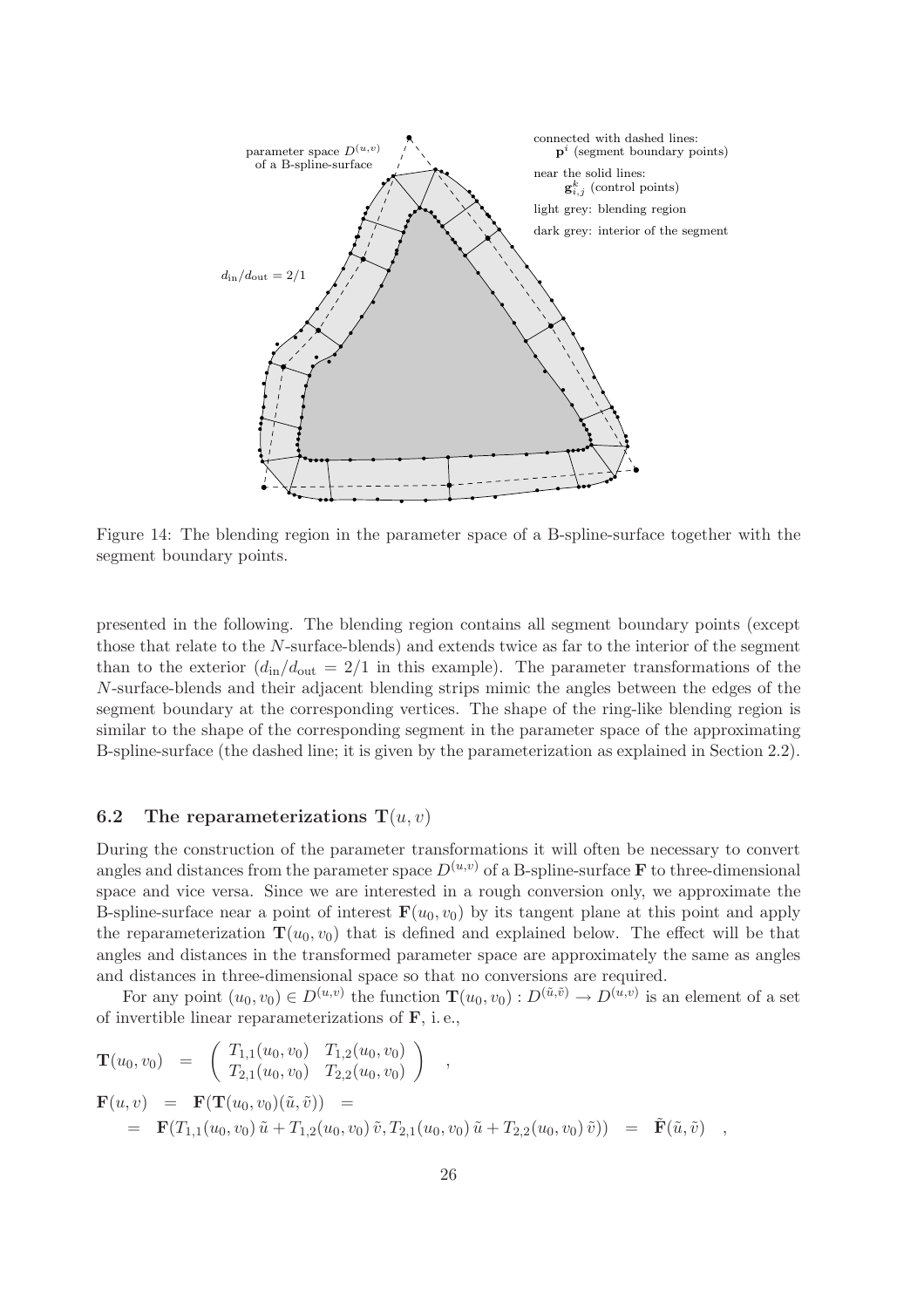such that the first fundamental form (sometimes also called metric or metric tensor) of  $\tilde{\mathbf{F}}$  at  $(u_0,v_0)$  is the identity,

$$
\begin{pmatrix}\n((\tilde{\mathbf{F}}_{\tilde{u}}(\tilde{u}_0, \tilde{v}_0))^2 & \tilde{\mathbf{F}}_{\tilde{u}}(\tilde{u}_0, \tilde{v}_0)\tilde{\mathbf{F}}_{\tilde{v}}(\tilde{u}_0, \tilde{v}_0) \\
\tilde{\mathbf{F}}_{\tilde{u}}(\tilde{u}_0, \tilde{v}_0)\tilde{\mathbf{F}}_{\tilde{v}}(\tilde{u}_0, \tilde{v}_0)\n\end{pmatrix} = \begin{pmatrix}\n1 & 0 \\
0 & 1\n\end{pmatrix} .
$$
\n(13)

Hence the following statements hold in the proximity of  $(\tilde{u}_0, \tilde{v}_0) = (\mathbf{T}(u_0, v_0))^{-1}(u_0, v_0)$ :

- Distances in the parameter space  $D^{(\tilde{u}, \tilde{v})}$  are approximately equal to distances in  $\mathbb{R}^3$ .
- Angles in the parameter space  $D^{(\tilde{u}, \tilde{v})}$  are approximately equal to angles in  $\mathbb{R}^3$ .

Of course,  $\mathbf{T}(u_0,v_0)$  is not uniquely determined by (13) but a possible choice is

$$
T_{1,1}(u_0, v_0) = \pm \frac{1}{\|\mathbf{F}_u(u_0, v_0)\|}
$$
  
\n
$$
T_{1,2}(u_0, v_0) = T_{2,2}(u_0, v_0) \underbrace{-\mathbf{F}_u(u_0, v_0) \mathbf{F}_v(u_0, v_0)}_{=C}
$$
  
\n
$$
T_{2,1}(u_0, v_0) = 0
$$
  
\n
$$
T_{2,2}(u_0, v_0) = \pm \sqrt{\frac{1}{C^2 (\mathbf{F}_u(u_0, v_0))^2 + 2 C \mathbf{F}_u(u_0, v_0) \mathbf{F}_v(u_0, v_0) + (\mathbf{F}_v(u_0, v_0))^2}
$$

In the following we will label functions and points in a parameter space that was generated by applying  $(\mathbf{T}(u_0,v_0))^{-1}$  by the tilde symbol, e. g.  $\tilde{\mathbf{G}} = (\mathbf{T}(u_0,v_0))^{-1}\mathbf{G}$  or  $\tilde{\mathbf{p}} = (\mathbf{T}(u_0,v_0))^{-1}\mathbf{p}$ . The reparameterizations T will be used whenever a simple geometric interpretation of the parameter space of a B-spline-surface is required.

.

# 6.3 The parameter transformations of an N-surface-blend and its adjacent blending strips

Let us start with the construction of the parameter transformations  $\tilde{\mathbf{G}}$  :  $D^{(U,V)} \to D^{(\tilde{u},\tilde{v})}$ ,  $\tilde{G}^{\downarrow} : D^{\downarrow,(U,V)} \to D^{(\tilde{u},\tilde{v})}$ , and  $\tilde{G}^{\uparrow} : D^{\uparrow,(U,V)} \to D^{(\tilde{u},\tilde{v})}$  of an N-surface-blend and its adjacent blending strips into the transformed parameter space  $D^{(\tilde{u},\tilde{v})}$  of one of the corresponding N Bspline-surfaces (see Figure 15; reparameterization with  $T(p^0)$  where  $p^0$  is the parameter value of that vertex at which the corresponding  $N$  segments meet). We consider the parameter transformations of the N-surface-blends and their adjacent blending strips together because we want to generate a blending region that mimics the angle between the segment boundaries that meet at the vertex that relates to the N-surface-blend.

For the parameter transformation  $\tilde{G}$  of the N-surface-blend we use an affine map, i.e. a combination of a rotation  $\mathcal{R}$ , a scaling  $\mathcal{S}$ , and a translation **t**,

$$
\tilde{\mathbf{G}}(U,V) = \begin{pmatrix} \tilde{u} \\ \tilde{v} \end{pmatrix} = \mathcal{RS}\begin{pmatrix} U \\ V \end{pmatrix} + \mathbf{t} \quad . \tag{14}
$$

For the parameter transformations of the blending strips  $\mathbf{G}^{\downarrow}$  and  $\mathbf{G}^{\uparrow}$  we use TP-Bézier-functions of degree  $(5, 1)$ ,

$$
\tilde{\mathbf{G}}^{\downarrow}(U,V) = \begin{pmatrix} \tilde{u} \\ \tilde{v} \end{pmatrix} = \sum_{i=0}^{5} \sum_{j=0}^{1} B_i^{5,[0,1]}(U) B_j^{1,[0,1]}(V) \mathbf{g}_{i,j}^{\downarrow}
$$
\n(15)

$$
\tilde{\mathbf{G}}^{\uparrow}(U,V) = \begin{pmatrix} \tilde{u} \\ \tilde{v} \end{pmatrix} = \sum_{i=0}^{5} \sum_{j=0}^{1} B_i^{5,[0,1]}(U) B_j^{1,[0,1]}(V) \mathbf{g}_{i,j}^{\uparrow} . \qquad (16)
$$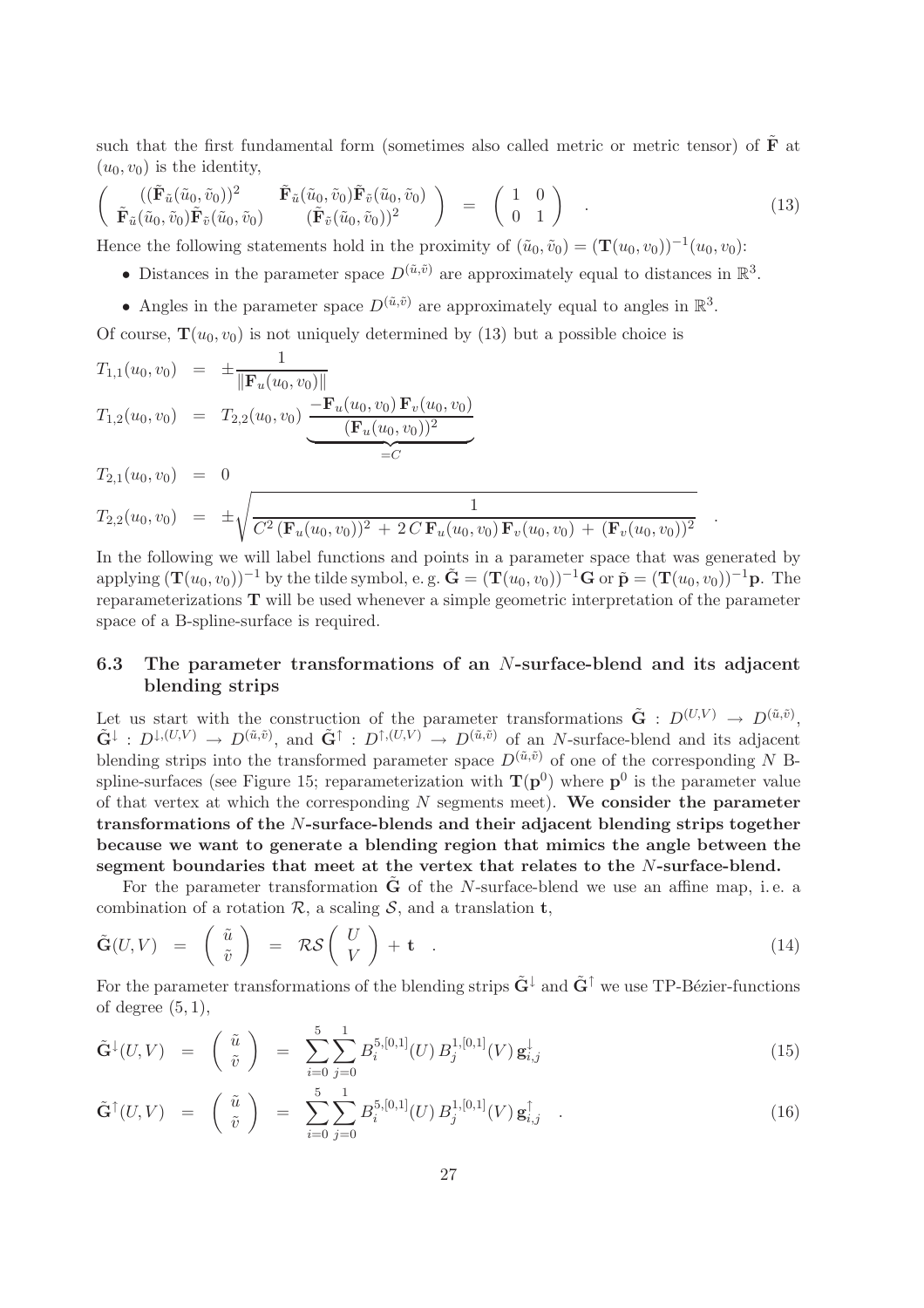

Figure 15: The parameter transformations  $\tilde{G}$ ,  $\tilde{G}^{\downarrow}$  and  $\tilde{G}^{\uparrow}$  of a 4-surface-blend and its adjacent blending-strips.

Using degree 5 in U-direction provides sufficient degrees of freedom to interpolate specific values and first and second order derivatives at both ends of the interior and the exterior boundary curves  $\mathbf{G}^{\downarrow}(U,0)$ ,  $\mathbf{G}^{\downarrow}(U,1)$ ,  $\mathbf{G}^{\uparrow}(U,0)$ , and  $\mathbf{G}^{\uparrow}(U,1)$ ,  $U \in [0,1]$ .

Applying the inverse reparameterization  $(\mathbf{T}(\mathbf{p}^0))^{-1}$  to the  $C^2$ -conditions (G5) to (G8) and inserting (14) and (16) leads to

$$
\tilde{\mathbf{G}}(\mathcal{E}^{\dagger}) = (1 - V)\tilde{\mathbf{G}}(\mathbf{R}^{2}) + V\tilde{\mathbf{G}}(\mathbf{R}^{1}) = \tilde{\mathbf{G}}^{\dagger}(1, V) = (1 - V)\mathbf{g}_{5,0}^{\dagger} + V\mathbf{g}_{5,1}^{\dagger}
$$
\n
$$
\tilde{\mathbf{G}}_{\mathbf{e}_{\perp}^{\dagger}}(\mathcal{E}^{\dagger}) = \mathcal{R}\mathcal{S}\mathbf{e}_{\perp}^{\dagger} = \tilde{\mathbf{G}}_{U}^{\dagger}(1, V)\frac{1}{a} = ((1 - V)(\mathbf{g}_{5,0}^{\dagger} - \mathbf{g}_{4,0}^{\dagger}) + V(\mathbf{g}_{5,1}^{\dagger} - \mathbf{g}_{4,1}^{\dagger}))\frac{5}{a}
$$
\n
$$
\tilde{\mathbf{G}}_{\mathbf{e}_{\perp}^{\dagger}\mathbf{e}_{\perp}^{\dagger}}(\mathcal{E}^{\dagger}) = 0 = \tilde{\mathbf{G}}_{UU}^{\dagger}(1, V)\frac{1}{a^{2}} =
$$
\n
$$
= ((1 - V)(\mathbf{g}_{5,0}^{\dagger} - 2\mathbf{g}_{4,0}^{\dagger} + \mathbf{g}_{3,0}^{\dagger}) + V(\mathbf{g}_{5,1}^{\dagger} - 2\mathbf{g}_{4,1}^{\dagger} + \mathbf{g}_{3,1}^{\dagger}))\frac{20}{a^{2}}
$$
\n
$$
\tilde{\mathbf{G}}_{\mathbf{e}_{\perp}^{\dagger}\mathbf{e}_{\parallel}^{\dagger}}(\mathcal{E}^{\dagger}) = 0 = \tilde{\mathbf{G}}_{UV}^{\dagger}(1, V)\frac{1}{a} = (\mathbf{g}_{5,1}^{\dagger} - \mathbf{g}_{4,1}^{\dagger} - \mathbf{g}_{5,0}^{\dagger} + \mathbf{g}_{4,0}^{\dagger})\frac{5}{a} ,
$$

where  $\mathbb{R}^1$  and  $\mathbb{R}^2$  are corners of  $D^{(U,V)}$  as shown in Figure 15. Simplifying these conditions yields half the unknown control points of  $\tilde{G}^{\uparrow}$  (see Figure 16):

$$
\mathbf{g}_{5-i,0}^{\uparrow} = \tilde{\mathbf{G}}(\mathbf{R}^{2}) - i \frac{a}{5} \mathcal{R} \mathcal{S} \mathbf{e}_{\perp}^{\uparrow} , \quad i = 0, \ldots, 2
$$
  

$$
\mathbf{g}_{5-i,1}^{\uparrow} = \tilde{\mathbf{G}}(\mathbf{R}^{1}) - i \frac{a}{5} \mathcal{R} \mathcal{S} \mathbf{e}_{\perp}^{\uparrow} , \quad i = 0, \ldots, 2 .
$$

Applying the inverse reparameterization  $(\mathbf{T}(\mathbf{p}^0))^{-1}$  to the  $C^2$ -conditions (G5) to (G8), inserting (14) and (15) and proceeding as above yields half of the unknown control points of  $\tilde{G}^{\downarrow}$  (see Figure 16):

$$
\mathbf{g}_{5-i,0}^{\downarrow} = \tilde{\mathbf{G}}(\mathbf{R}^{1}) - i\frac{a}{5}\mathcal{R}\mathcal{S}\mathbf{e}_{\perp}^{\downarrow} , i = 0,...,2
$$
  

$$
\mathbf{g}_{5-i,1}^{\downarrow} = \tilde{\mathbf{G}}(\mathbf{R}^{N}) - i\frac{a}{5}\mathcal{R}\mathcal{S}\mathbf{e}_{\perp}^{\downarrow} , i = 0,...,2 .
$$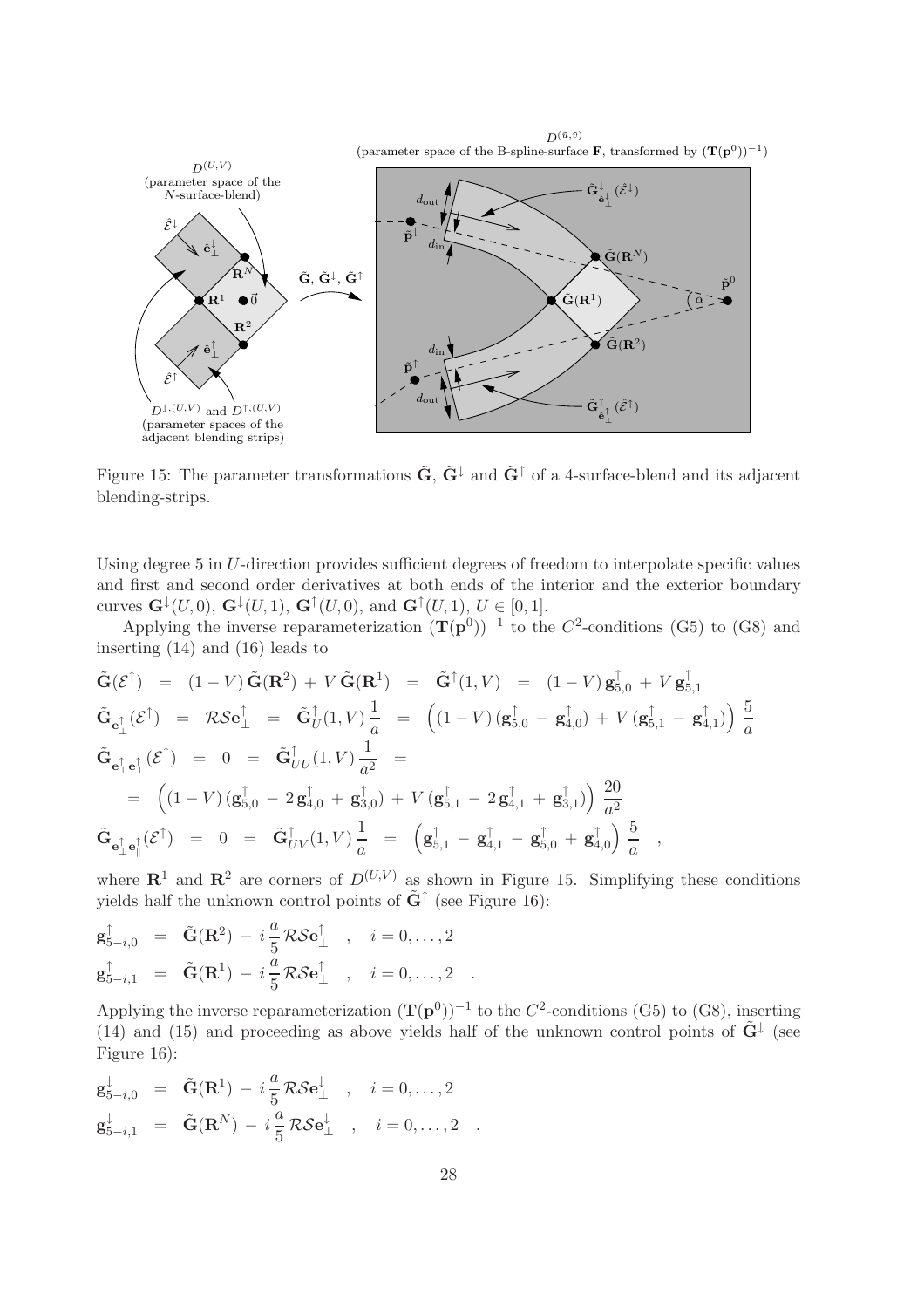

Figure 16: The positions of the control points  $\mathbf{g}_{i,j}^{\downarrow}$  and  $\mathbf{g}_{i,j}^{\uparrow}$  for  $\alpha \geq \frac{2\pi}{N}$  and  $\alpha < \frac{2\pi}{N}$ .

Choosing  $a=\frac{5}{2}$  $\frac{5}{2}\left\Vert \mathbf{d}\right\Vert$  with  $\mathbf{d}=\frac{1}{2}$  $\frac{1}{2}$  (**R**<sup>1</sup>+**R**<sup>2</sup>)– $\vec{0}$  results in blending regions  $\tilde{\mathbf{G}}(D^{(U,V)}), \tilde{\mathbf{G}}^{\downarrow}(D^{\downarrow,(U,V)}),$ and  $\tilde{\mathbf{G}}^{\uparrow}(D^{\uparrow,(U,\bar{V})})$  of approximately equal size.

Let  $\tilde{\mathbf{p}}^0$  be the parameter value of the vertex that corresponds to the N-surface-blend, let  $\tilde{\mathbf{p}}^{\downarrow}$ and  $\tilde{p}^{\uparrow}$  be the parameter values of the two neighbouring vertices along the segment boundary, and let  $\alpha$  be the angle between  $\tilde{\mathbf{p}}^0 - \tilde{\mathbf{p}}^{\dagger}$  and  $\tilde{\mathbf{p}}^0 - \tilde{\mathbf{p}}^{\dagger}$ . The remaining control points  $\mathbf{g}_{i,j}^{\dagger}$  and  $\mathbf{g}_{i,j}^{\uparrow}$  are chosen such that the blending region  $\tilde{\mathbf{G}}^{i}(D^{(U,V)}) \cup \tilde{\mathbf{G}}^{j}(D^{ \downarrow,(U,V)}) \cup \tilde{\mathbf{G}}^{ \uparrow}(D^{ \uparrow,(U,V)})$  mimics the angle  $\alpha$ . Or, to be more precise, the angle between the directional derivatives  $\tilde{\mathbf{G}}_{\hat{\mathbf{e}}^{\perp}_{\perp}}^{\downarrow}(\hat{\mathcal{E}}^{\downarrow})$  and  $\tilde{\mathbf{G}}_{\hat{\mathbf{e}}^{\uparrow}_{\perp}}^{\uparrow}(\hat{\mathcal{E}}^{\uparrow})$  has to be  $\alpha$  (see Figure 15). This is achieved by choosing

$$
\mathbf{g}_{i,0}^{\uparrow} = \mathbf{g}_{3,0}^{\uparrow} + (3-i) \frac{\|\mathbf{d}\|}{2} \mathcal{R}(-\sin\frac{\alpha}{2}, \cos\frac{\alpha}{2}) , \quad i = 0,\dots,2
$$
 (17)

$$
\mathbf{g}_{i,1}^{\uparrow} = \mathbf{g}_{i,0}^{\uparrow} + \mathcal{R} \mathcal{S} (\cos \frac{\alpha}{2}, \sin \frac{\alpha}{2}) , \quad i = 0, \dots, 2
$$
 (18)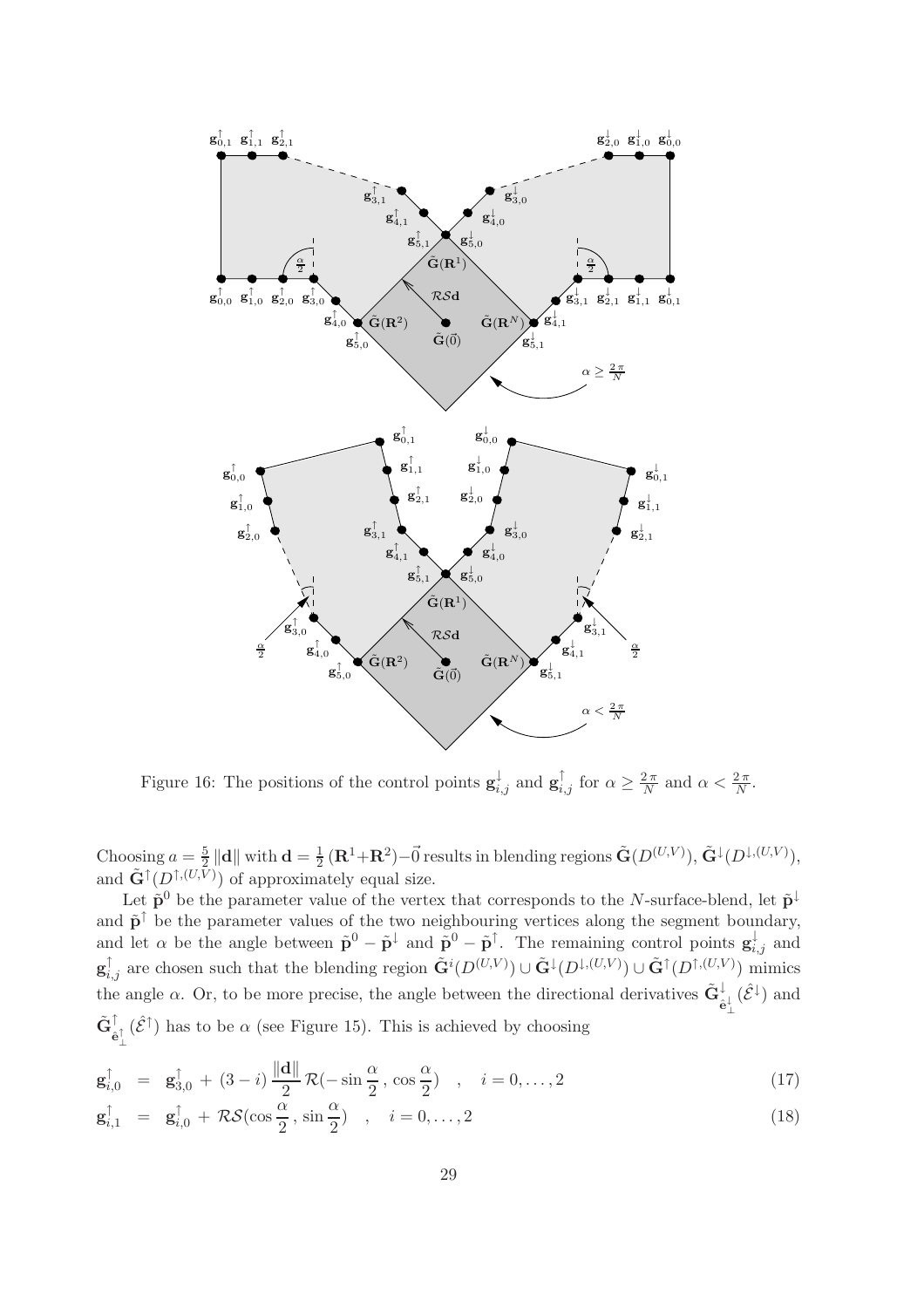$$
\mathbf{g}_{i,1}^{\downarrow} = \mathbf{g}_{3,1}^{\downarrow} + (3-i) \frac{\|\mathbf{d}\|}{2} \mathcal{R}(\sin\frac{\alpha}{2}, \cos\frac{\alpha}{2}) , \quad i = 0,\dots,2
$$
 (19)

$$
\mathbf{g}_{i,0}^{\downarrow} = \mathbf{g}_{i,1}^{\downarrow} + \mathcal{RS}(-\cos\frac{\alpha}{2}, \sin\frac{\alpha}{2}) , \quad i = 0,\dots,2
$$
 (20)

for angles  $\alpha \geq \frac{2\pi}{N}$  $\frac{2\pi}{N}$  (upper part of Figure 16) and choosing

$$
\mathbf{g}_{i,1}^{\uparrow} = \mathbf{g}_{3,1}^{\uparrow} + (3-i) \frac{\|\mathbf{d}\|}{2} \mathcal{R}(-\sin\frac{\alpha}{2}, \cos\frac{\alpha}{2}) , \quad i = 0,\dots, 2
$$
 (21)

$$
\mathbf{g}_{i,0}^{\uparrow} = \mathbf{g}_{i,1}^{\uparrow} + \mathcal{RS}(-\cos\frac{\alpha}{2}, -\sin\frac{\alpha}{2}) \quad , \quad i = 0,\dots,2
$$
 (22)

$$
\mathbf{g}_{i,0}^{\downarrow} = \mathbf{g}_{3,0}^{\downarrow} + (3-i) \frac{\|\mathbf{d}\|}{2} \mathcal{R}(\sin\frac{\alpha}{2}, \cos\frac{\alpha}{2}) , \quad i = 0,\dots,2
$$
 (23)

$$
\mathbf{g}_{i,1}^{\downarrow} = \mathbf{g}_{i,0}^{\downarrow} + \mathcal{R} \mathcal{S} (\cos \frac{\alpha}{2}, -\sin \frac{\alpha}{2}) \quad , \quad i = 0, \dots, 2 \tag{24}
$$

for angles  $\alpha < \frac{2\pi}{N}$  (lower part of Figure 16).

The matrices  $\mathcal R$  and  $\mathcal S$  and the vector **t** are determined such that the following conditions are fulfilled (see Figure 15):

- The width of the blending region is approximately  $d_{\text{in}} + d_{\text{out}}$ , i.e.  $\|\mathbf{g}_{0,0}^{\downarrow} \mathbf{g}_{0}^{\downarrow}\|$  $\downarrow\atop 0,1}\|= \|\mathbf{g}_{0,1}^{\uparrow}\> \mathbf{g}^{\uparrow}_0$  $\vert_{0,0}^{0} \vert \vert = d_{\text{in}} + d_{\text{out}}.$
- The lines  $\overline{\tilde{\mathbf{p}}^{\downarrow} \tilde{\mathbf{p}}^0}$  and  $\overline{\tilde{\mathbf{p}}^{\uparrow} \tilde{\mathbf{p}}^0}$  divide the lines  $\mathbf{g}^{\downarrow}_{0,0} \mathbf{g}^{\downarrow}_0$  $_{0,1}^{\downarrow}$  and  $\mathbf{g}_{0,1}^{\uparrow}\mathbf{g}_{0}^{\uparrow}$  $_{0,0}^{1}$  at the ratio  $d_{\text{in}}/d_{\text{out}}$ .
- The directional derivatives  $\tilde{G}^{\downarrow}_{\hat{e}^{\downarrow}_{\perp}}(\hat{\mathcal{E}}^{\downarrow})$  and  $\tilde{G}^{\uparrow}_{\hat{e}^{\uparrow}_{\perp}}(\hat{\mathcal{E}}^{\uparrow})$  are parallel to  $\tilde{p}^0 \tilde{p}^{\downarrow}$  and  $\tilde{p}^0 \tilde{p}^{\uparrow}$ .

Applying the reparameterization  $T(p^0)$  finally leads to the parameter transformations G,  $\mathbf{G}^{\downarrow}$ , and  $\mathbf{G}^{\uparrow}$ ,

$$
\mathbf{G}(U,V) = \mathbf{T}(\mathbf{p}^0) \tilde{\mathbf{G}}(U,V) = \mathbf{T}(\mathbf{p}^0) \mathcal{RS} \begin{pmatrix} U \\ V \end{pmatrix} + \mathbf{T}(\mathbf{p}^0) \mathbf{t}
$$
  
\n
$$
\mathbf{G}^{\downarrow}(U,V) = \mathbf{T}(\mathbf{p}^0) \tilde{\mathbf{G}}^{\downarrow}(U,V) = \sum_{i=0}^{5} \sum_{j=0}^{1} B_i^{5,[0,1]}(U) B_j^{1,[0,1]}(V) \mathbf{T}(\mathbf{p}^0) \mathbf{g}_{i,j}^{\downarrow}
$$
  
\n
$$
\mathbf{G}^{\uparrow}(U,V) = \mathbf{T}(\mathbf{p}^0) \tilde{\mathbf{G}}^{\uparrow}(U,V) = \sum_{i=0}^{5} \sum_{j=0}^{1} B_i^{5,[0,1]}(U) B_j^{1,[0,1]}(V) \mathbf{T}(\mathbf{p}^0) \mathbf{g}_{i,j}^{\uparrow}.
$$

# 6.4 The parameter transformations of the remaining blending strips

After determining the parameter transformations of all N-surface-blends and their adjacent blending strips we connect two of them at a time with the parameter transformations of a set of blending strips so that the resulting blending regions approximate the segment boundaries.

In the following we will consider the parameter transformations of a set of blending strips between two neighbouring N-surface-blends. To keep things simple we restrict the discussion to those transformations that map the common parameter space into the parameter space of one of the two corresponding B-spline-surfaces only.

Let  $p^0$  and  $p^m$  be the parameter values of the two vertices that correspond to the two Nsurface-blends that we want to connect and let  $p^1, \ldots, p^{m-1}$  be the parameter values of the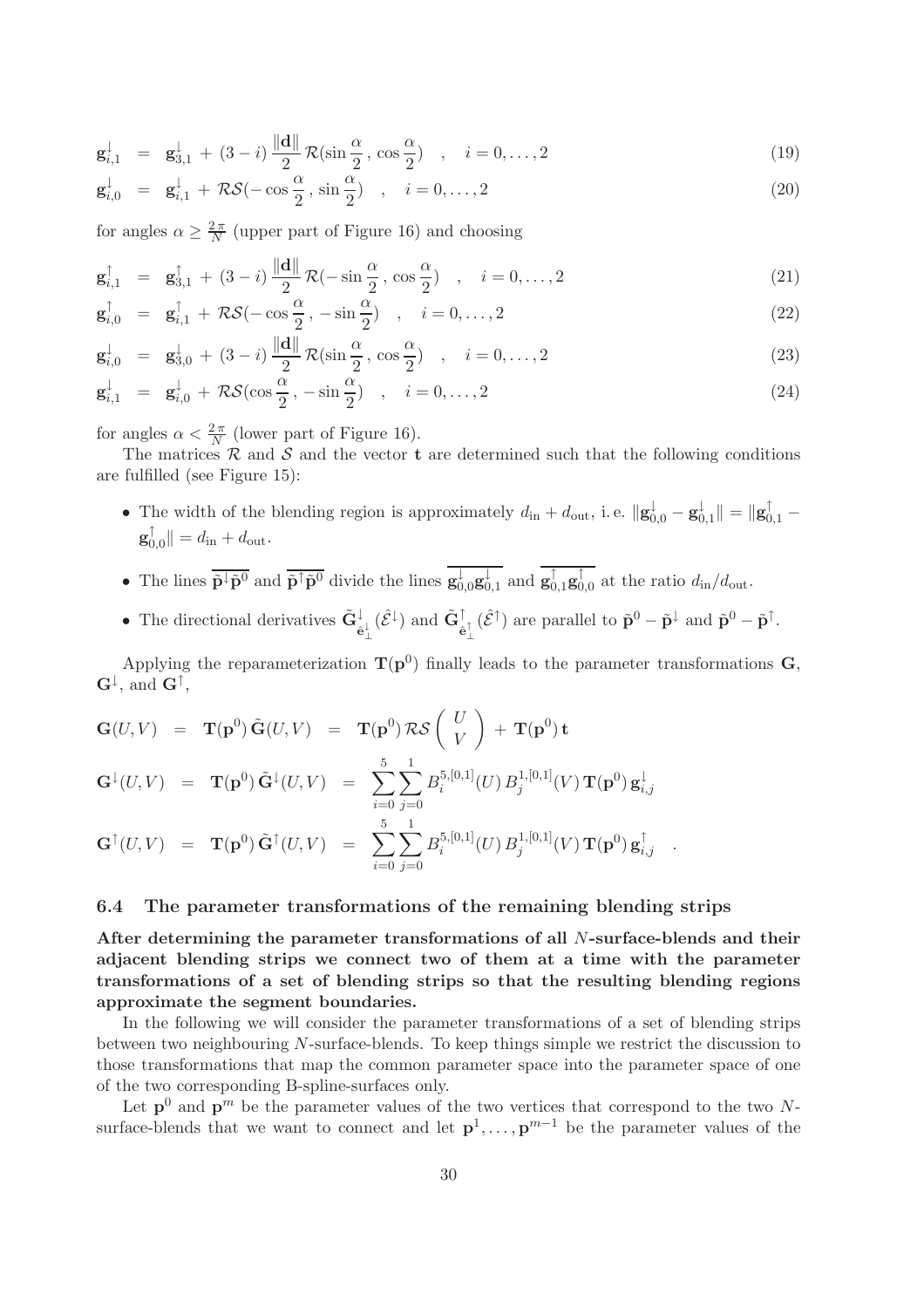vertices along the segment boundary between them. Further let  $\mathbf{p}^{0,in}$ ,  $\mathbf{p}^{0,out}$ ,  $\mathbf{p}^{m,in}$ , and  $\mathbf{p}^{m,out}$ be the connection points that are defined by the parameter transformations of the blending strips adjacent to the N-surface blends and let  $\partial p^0$  and  $\partial p^m$  be the first directional derivatives perpendicular to the connection lines  $p^{0,in}p^{0,out}$  and  $p^{m,in}p^{m,out}$  (see Figure 17). It follows from Equations (17) to (24) that the second directional derivatives vanish,  $\partial^2 \mathbf{p}^0 = 0$  and  $\partial^2 \mathbf{p}^m = 0$ . In the following we will use  $\mathbf{p}^1, \ldots, \mathbf{p}^{m-1}, \mathbf{p}^{0, \text{in}}, \mathbf{p}^{0, \text{out}}, \mathbf{p}^{m, \text{in}}, \mathbf{p}^{m, \text{out}}, \partial \mathbf{p}^0, \partial \mathbf{p}^m, \partial^2 \mathbf{p}^0$ , and  $\partial^2 \mathbf{p}^m$ to construct the interior and the exterior boundary curves of that part of the blending region that is defined by the parameter transformations we are looking for.

The first and second derivatives of a curve that interpolates  $\mathbf{p}^0, \ldots, \mathbf{p}^m$  at uniformly spaced parameter values can be estimated by finite differences (see Figure 18):

$$
\partial \mathbf{p}^{i} = \frac{1}{2} \left( \mathbf{p}^{i+1} - \mathbf{p}^{i-1} \right) , \quad i = 1, ..., m-1
$$
 (25)

$$
\partial^2 \mathbf{p}^i = \mathbf{p}^{i+1} - 2\mathbf{p}^i + \mathbf{p}^{i-1} , \quad i = 1, ..., m-1 . \tag{26}
$$

We use the first derivatives  $\partial \mathbf{p}^i$  to compute interpolation points  $\mathbf{p}^{i, \text{in}}$  and  $\mathbf{p}^{i, \text{out}}$ ,  $i = 1, \dots, m-1$ for the interior and exterior boundary curves of the blending region in the following way. Let  $\tilde{\mathbf{p}}^i = (\mathbf{T}(\mathbf{p}^i))^{-1} \mathbf{p}^i$ ,  $\tilde{\mathbf{p}}^{i, \text{in}} = (\mathbf{T}(\mathbf{p}^i))^{-1} \mathbf{p}^{i, \text{out}} = (\mathbf{T}(\mathbf{p}^i))^{-1} \mathbf{p}^{i, \text{out}}$ , and  $\partial \tilde{\mathbf{p}}^i = (\mathbf{T}(\mathbf{p}^i))^{-1} \partial \mathbf{p}^i$ . Then the interpolation points  $\mathbf{p}^{i,in}$  and  $\mathbf{p}^{i,out}$  are specified such that the vectors  $\tilde{\mathbf{p}}^{i,in} - \tilde{\mathbf{p}}^i$  and  $\tilde{\mathbf{p}}^{i,out} - \tilde{\mathbf{p}}^i$  are perpendicular to the transformed first derivatives  $\partial \tilde{\mathbf{p}}^i$  and have length  $d_{\text{in}}$  and  $d_{\text{out}}$ , respectively (see Figure 18).

In order to construct parameter transformations that interpolate the points  $\mathbf{p}^{i, \text{in}}$  and  $\mathbf{p}^{i, \text{out}}$ ,  $i = 0, \ldots, m$  with their interior and exterior boundary curves we use m TP-Bézier-functions of degree  $(5, 1)$ ,

$$
\mathbf{G}^{k}(U,V) = \begin{pmatrix} u \\ v \end{pmatrix} = \sum_{i=0}^{5} \sum_{j=0}^{1} B_{i}^{5,[0,1]}(U) B_{j}^{1,[0,1]}(V) \mathbf{g}_{i,j}^{k} , \quad k = 1, ..., m , \qquad (27)
$$

and choose  $\mathbf{g}_{0,0}^k = \mathbf{p}^{k-1,\text{out}}, \mathbf{g}_{0,1}^k = \mathbf{p}^{k-1,\text{in}}, \mathbf{g}_{5,0}^k = \mathbf{p}^{k,\text{out}},$  and  $\mathbf{g}_{5,1}^k = \mathbf{p}^{k,\text{in}}$ . Note that condition (G1) is met automatically this way. As already mentioned above, using degree 5 in U-direction enables us to interpolate given values and given first and second derivatives at both ends of the interior and exterior boundary curves.

We further want the directions of the first derivatives  $\mathbf{G}_U^k(0,V)$  and  $\mathbf{G}_U^k(1,V)$  at the connection lines  $(0, V)$  and  $(1, V)$ ,  $V \in [0, 1]$  to be equal to the directions of the estimated first



Figure 17: A segment boundary that has to be covered with blending strip transformations.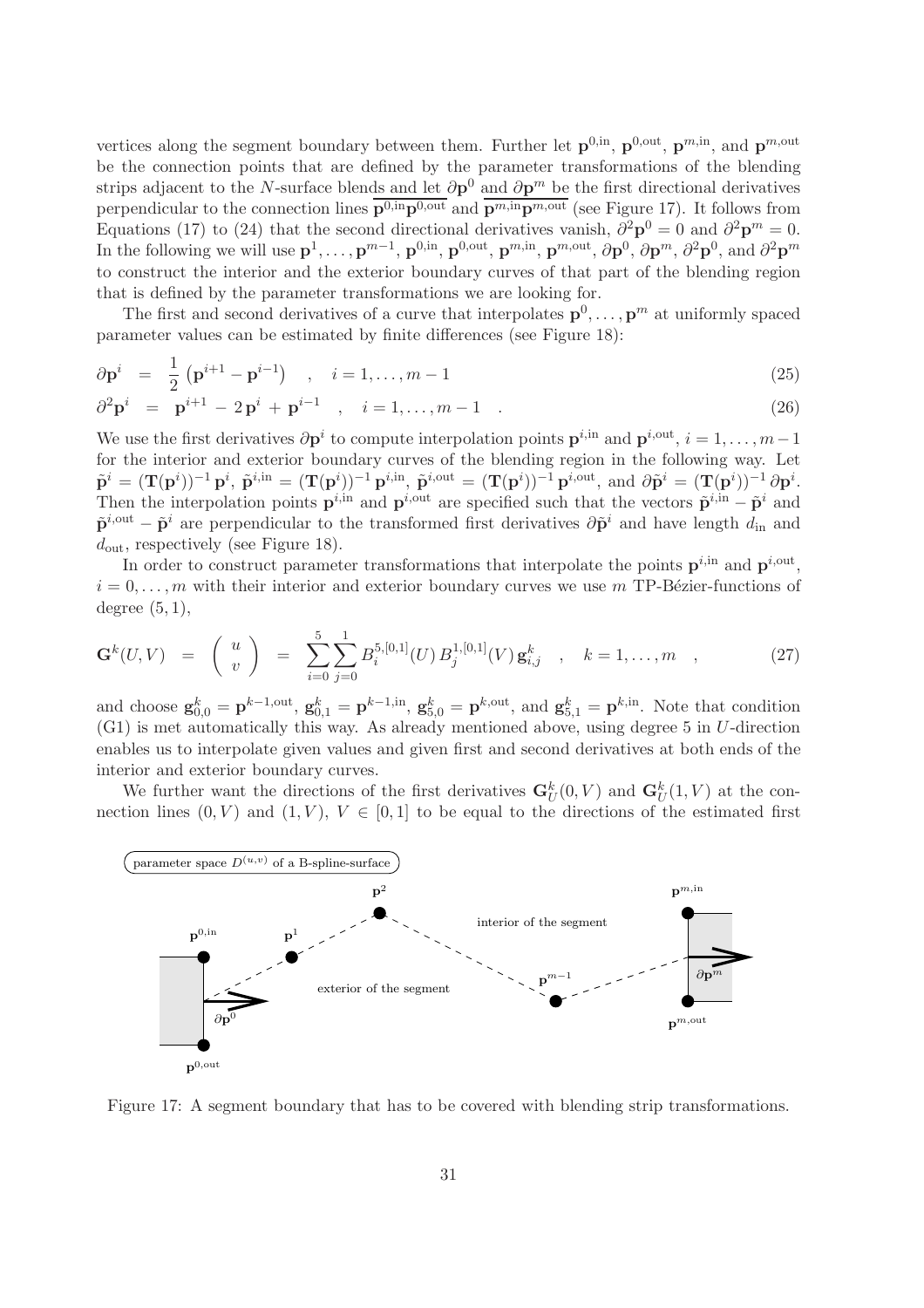

Figure 18: Estimated first and second derivatives and interpolation points for the interior and exterior boundary curves.

derivatives  $\partial \mathbf{p}^{k-1}$  and  $\partial \mathbf{p}^k$ , respectively. In order to place the remaining control points approximately equidistantly (this will lead to boundary curves of smooth shape) we choose

$$
\mathbf{g}_{1,j}^k = \mathbf{g}_{0,j}^k + \frac{\|\mathbf{p}^k - \mathbf{p}^{k-1}\|}{5} \frac{\partial \mathbf{p}^{k-1}}{\|\partial \mathbf{p}^{k-1}\|}, \quad j = 0, 1, k = 1, ..., m
$$
 (28)

$$
\mathbf{g}_{4,j}^k = \mathbf{g}_{5,j}^k - \frac{\|\mathbf{p}^k - \mathbf{p}^{k-1}\|}{5} \frac{\partial \mathbf{p}^k}{\|\partial \mathbf{p}^k\|}, \quad j = 0, 1, \quad k = 1, \dots, m \quad . \tag{29}
$$

The conditions  $(G2)$  and  $(G4)$  are thus fulfilled and we can use Equations  $(27)$ ,  $(28)$ , and  $(29)$ to compute the unknown factors  $a$  and  $\tilde{a}$ :

$$
\mathbf{G}_{U}^{k}(0,V) = \underbrace{\frac{\|\mathbf{p}^{k} - \mathbf{p}^{k-1}\|}{\|\partial \mathbf{p}^{k-1}\|}}_{=\tilde{a}_{k}} \partial \mathbf{p}^{k-1} , \quad k = 1, \dots, m
$$
\n(30)

$$
\mathbf{G}_{U}^{k}(1,V) = \underbrace{\frac{\|\mathbf{p}^{k} - \mathbf{p}^{k-1}\|}{\|\partial \mathbf{p}^{k}\|}}_{=a_{k}} \partial \mathbf{p}^{k} , \quad k = 1, ..., m .
$$
 (31)

Until now we have considered the mappings into the parameter space of one of the two Bspline-surfaces only. But to make sure that the conditions  $(G2)$  to  $(G4)$  are fulfilled we have to take both mappings into account. Since the parameter space of every blending strip is mapped to the parameter spaces of two different B-spline-surfaces (indexed with  $\downarrow$  and  $\uparrow$  in (G2) to (G4)), Equations (30) and (31) yield two different, although usually very similar values  $\tilde{a}_k^{\downarrow}$  $\frac{1}{k}$  and  $\tilde{a}_k^{\uparrow}$  $\frac{1}{k}$  for  $\tilde{a}_k$ , and  $a_k^{\downarrow}$  $\frac{1}{k}$  and  $a_k^{\uparrow}$  $\frac{1}{k}$  for  $a_k$ , thus violating conditions (G2) to (G4). To overcome this drawback we compute the averages  $\overline{\tilde{a}}_k = \frac{1}{2}$  $\frac{1}{2}(\tilde{a}_{k}^{\downarrow}+\tilde{a}_{k}^{\uparrow}% +\tilde{a}_{k}^{\uparrow})$  $\bar{a}_k$ ) and  $\bar{a}_k = \frac{1}{2}$  $\frac{1}{2}(a_k^{\dagger}+a_k^{\dagger})$  $\kappa_k$ ) of the two values for  $\tilde{a}_k$  and  $a_k$ and recalculate the control points  $\mathbf{g}_{1,j}^k, \ldots, \mathbf{g}_{4,j}^k$  using (G2) to (G4) and Equation (27):

$$
\mathbf{g}_{1,j}^k = \mathbf{g}_{0,j}^k + \frac{\overline{\tilde{a}}_k}{5} \partial \mathbf{p}^{k-1} , \quad j = 0, 1 , k = 1, ..., m
$$
  
\n
$$
\mathbf{g}_{4,j}^k = \mathbf{g}_{5,j}^k - \frac{\overline{a}_k}{5} \partial \mathbf{p}^k , j = 0, 1 , k = 1, ..., m
$$
  
\n
$$
\mathbf{g}_{2,j}^k = -\mathbf{g}_{0,j}^k + 2\mathbf{g}_{1,j}^k + \frac{(\overline{\tilde{a}}_k)^2}{20} \partial^2 \mathbf{p}^{k-1} , j = 0, 1 , k = 1, ..., m
$$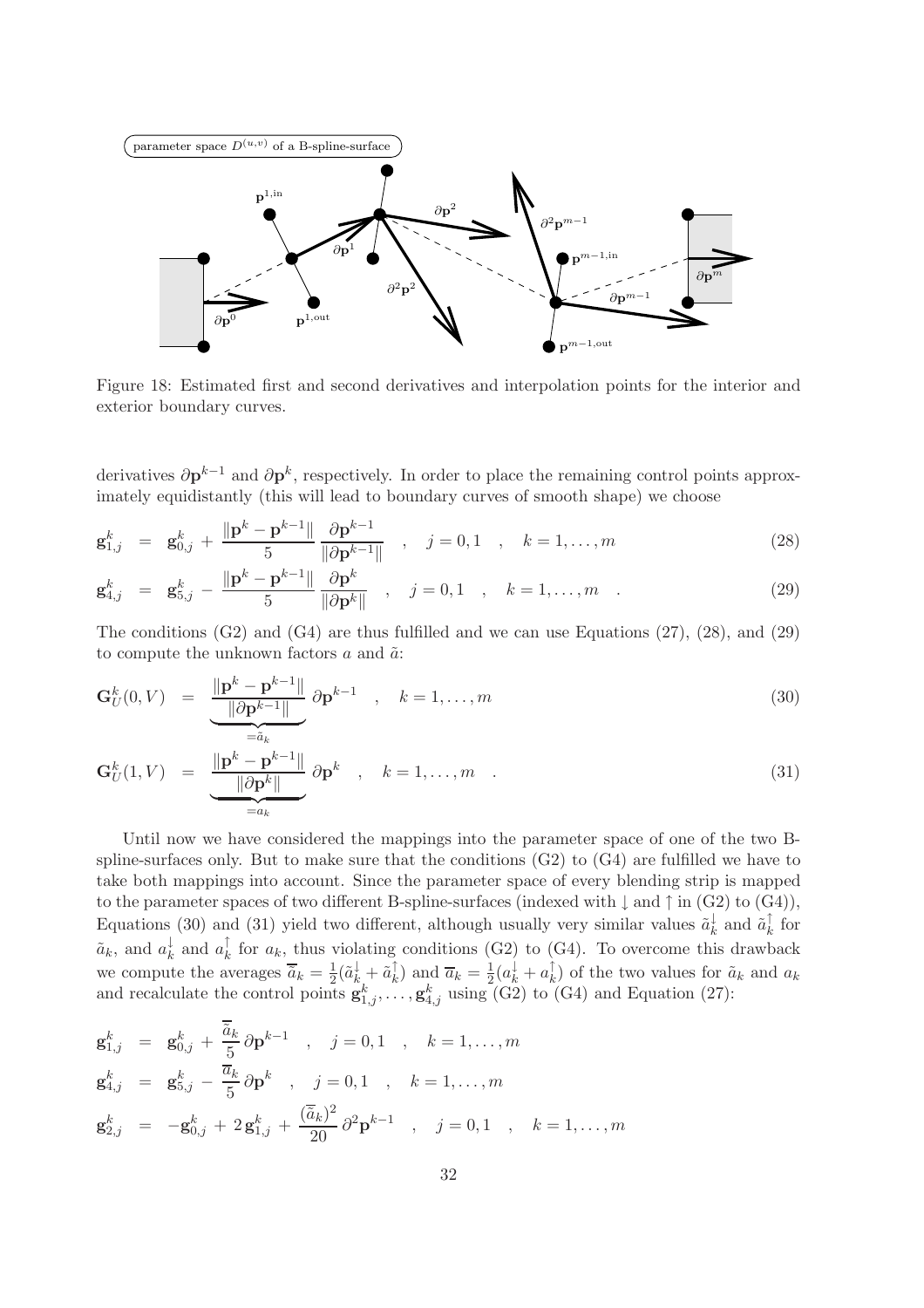$$
\mathbf{g}_{3,j}^k = -\mathbf{g}_{5,j}^k + 2\mathbf{g}_{4,j}^k + \frac{(\overline{a}_k)^2}{20} \partial^2 \mathbf{p}^k , \quad j = 0,1 , k = 1,\ldots,m .
$$

By doing so we preserve the shape of the blending regions (the boundary curves will not change significantly) and we assure the  $C^2$ -continuity of the reconstruction surface.

We would like to mention that the resulting reconstruction surface will not be  $C^2$ -continuous if the blending regions that are defined by the parameter transformations of the blending strips and the N-surface-blends have any self-intersections. In that case, the user has to choose a smaller blending region, i.e. other values for  $d_{\rm in}$  and  $d_{\rm out}$  or create a different segmentation.

#### Remark on using using TP-B-spline-functions instead of TP-Bézier-functions

A more elegant way to express the parameter transformations for a set of blending strips that connect two neighbouring N-surface-blends is to use a single TP-B-spline-function instead of many TP-Bézier-functions. Nevertheless we decided to work with the Bézier-form since the geometric interpretation of the control points is more intuitive for Bézier-functions than for B-spline-functions.

Of course both representations are equivalent and we can convert the  $m+2 C<sup>2</sup>$ -continuously connected Bézier-functions of degree  $(5, 1)$  to a single B-spline-function of degree  $(5, 1)$  with a knot vector in U-direction defined by the values  $\overline{a}_k$  and  $\overline{a}_k$ , respectively. To reduce the continuity from  $C<sup>4</sup>$  to  $C<sup>2</sup>$  (otherwise there would not be sufficient degrees of freedom to interpolate the estimated first and second derivatives  $\partial \mathbf{p}^k$  and  $\partial^2 \mathbf{p}^k$ ) every knot must have a multiplicity of 3. The control points of the B-spline-function can be found by solving a linear system.

### 6.5 Extensions

To further improve the quality of the reconstruction surface the following steps can be taken.

- Ignoring segment boundary points: With the method presented in Section 6.4 we construct approximately as many blending strips as there are segment boundary points. If the average distance between two segment boundary points is significantly less than the approximate width  $d_{\text{in}} + d_{\text{out}}$  of the blending strips we get unnecessarily many blending strips, often leading to an unnatural shape. To prevent that we ignore as many segment boundary points so that no two adjacent points are closer than the user defined parameter  $d_{\min}$ . Choosing  $d_{\min} = d_{\text{in}} + d_{\text{out}}$  gives good results in most cases.
- Correcting the parameter values of the segment boundary points: To improve the visual smoothness of the blending strip that connects two B-spline-surfaces we change the parameter values of the segment boundary points before computing the parameter transformations. Every parameter value is moved in the direction of its estimated second derivative  $\partial^2 \mathbf{p}^i$  (see Equation (26)), i.e.,  $\mathbf{p}^i \to \mathbf{p}^i + d_{\partial^2} \partial^2 \mathbf{p}^i$ . We found  $d_{\partial^2} = 0.3$  to give good results in most cases.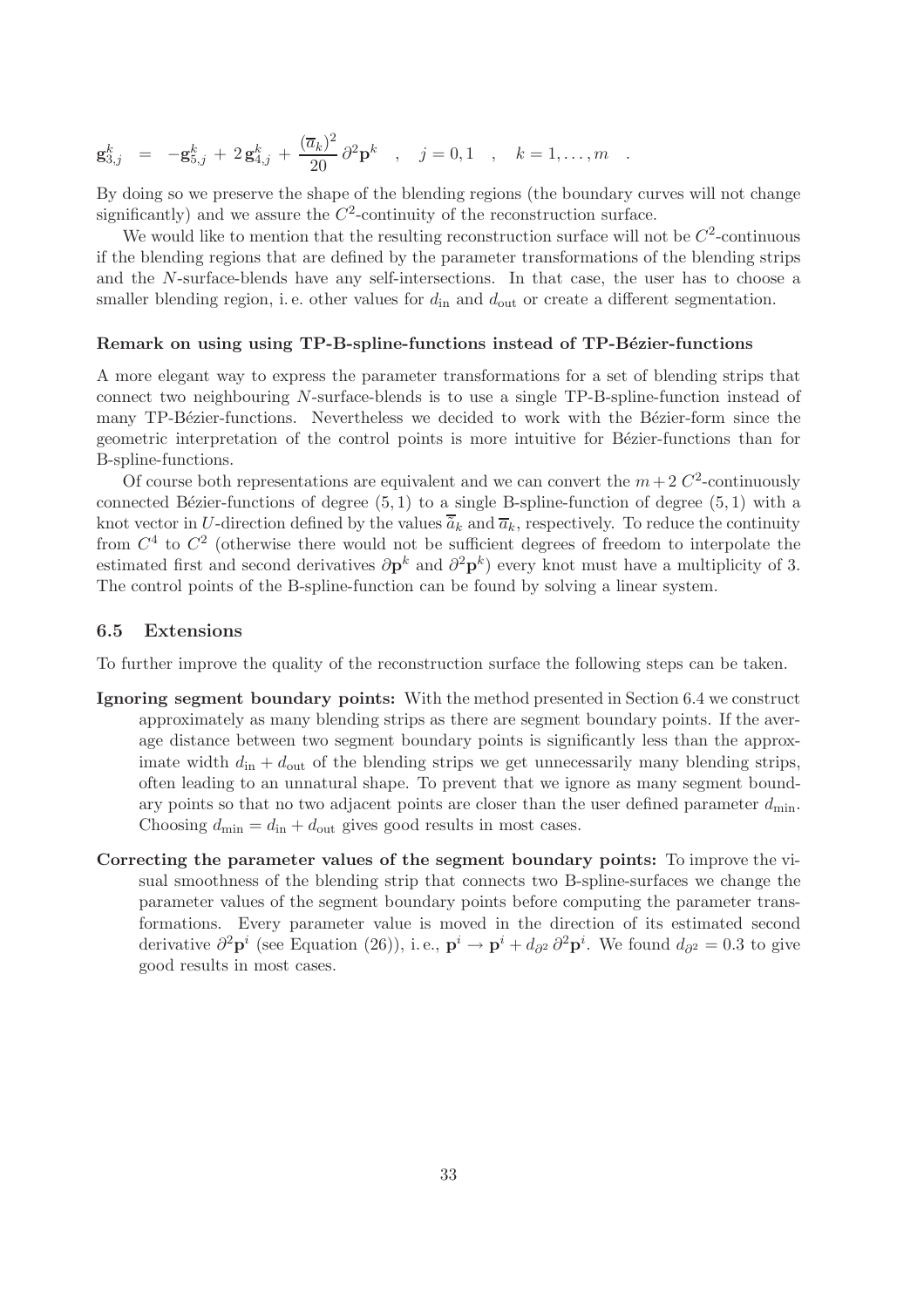# 7 RESULTS AND CONCLUSION

We presented a new method to generate reconstruction surfaces from arbitrary manifold triangle meshes. The reconstruction surfaces have the following properties:

- The reconstruction surfaces are  $C^2$ -continuous everywhere and watertight, i.e., the  $C^2$ continuity is of mathematical and not only of numerical exactness.
- The number of patches that form the reconstruction surface does not dependent on the number of triangles in the input triangulation. For a big input triangle mesh the number of patches is therefore significantly smaller than the number of triangles.
- All patches are compositions of low-degree-polynomials. Therefore storage and evaluation of these patches are both very efficient.

Figures 20 to 22 show several input triangle meshes and the corresponding reconstruction surfaces both uniformly coloured so as to see the visual smoothness and coloured in accordance with the patch type in order to show the structure of the reconstruction surface (yellow: Nsurface-blends; green: blending strips that are adjacent to N-surface-blends; red and light-red: all other blending strips; blue: trimmed B-spline-surfaces).

The user-defined parameters  $d_{\text{in}}$  and  $d_{\text{out}}$  are related to shape control. The reconstruction surface is constructed so that the width of the blending strips is approximately  $d_{\rm in} + d_{\rm out}$ . The ratio  $d_{\rm in}/d_{\rm out}$  controls the profile curves of the blending surfaces. Choosing  $d_{\rm in}/d_{\rm out} \approx 2/1$  leads to good results in most cases. Figure 19 shows the effect of choosing different values for  $d_{\rm in}$  and  $d_{\text{out}}$ .

Our method is currently limited to manifold triangle meshes, i. e. closed surfaces with arbitrary genus. But the ideas and principles that we present in this report are not applicable to closed surfaces only. Future work should lead to similar techniques that will be able to handle boundaries as well.



Figure 19: Reconstruction of a deformed tetrahedron with different values for  $d_{\rm in}$  and  $d_{\rm out}$ .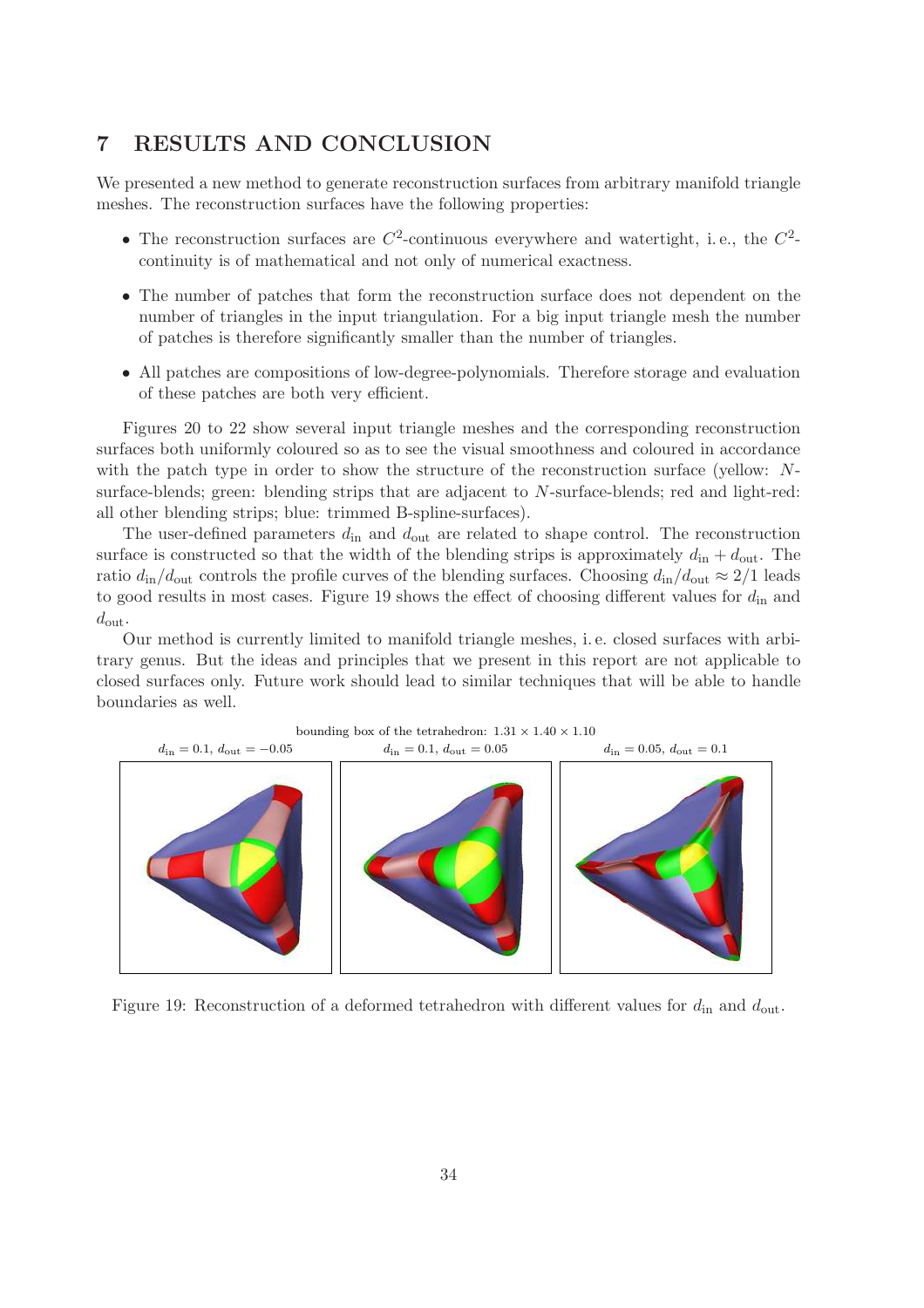deformed tetrahedron (196 triangles, 4 segments, 4 N-surface-blends, 24 blending stripes)



sphere (320 triangles, 5 segments, 6 N-surface-blends, 52 blending stripes)



L-shape (448 triangles, 12 segments, 16 N-surface-blends, 126 blending stripes)







torus (2304 triangles, 8 segments, 8 N-surface-blends, 152 blending stripes)



Figure 20: Watertight  $C^2$ -continuous reconstruction surfaces.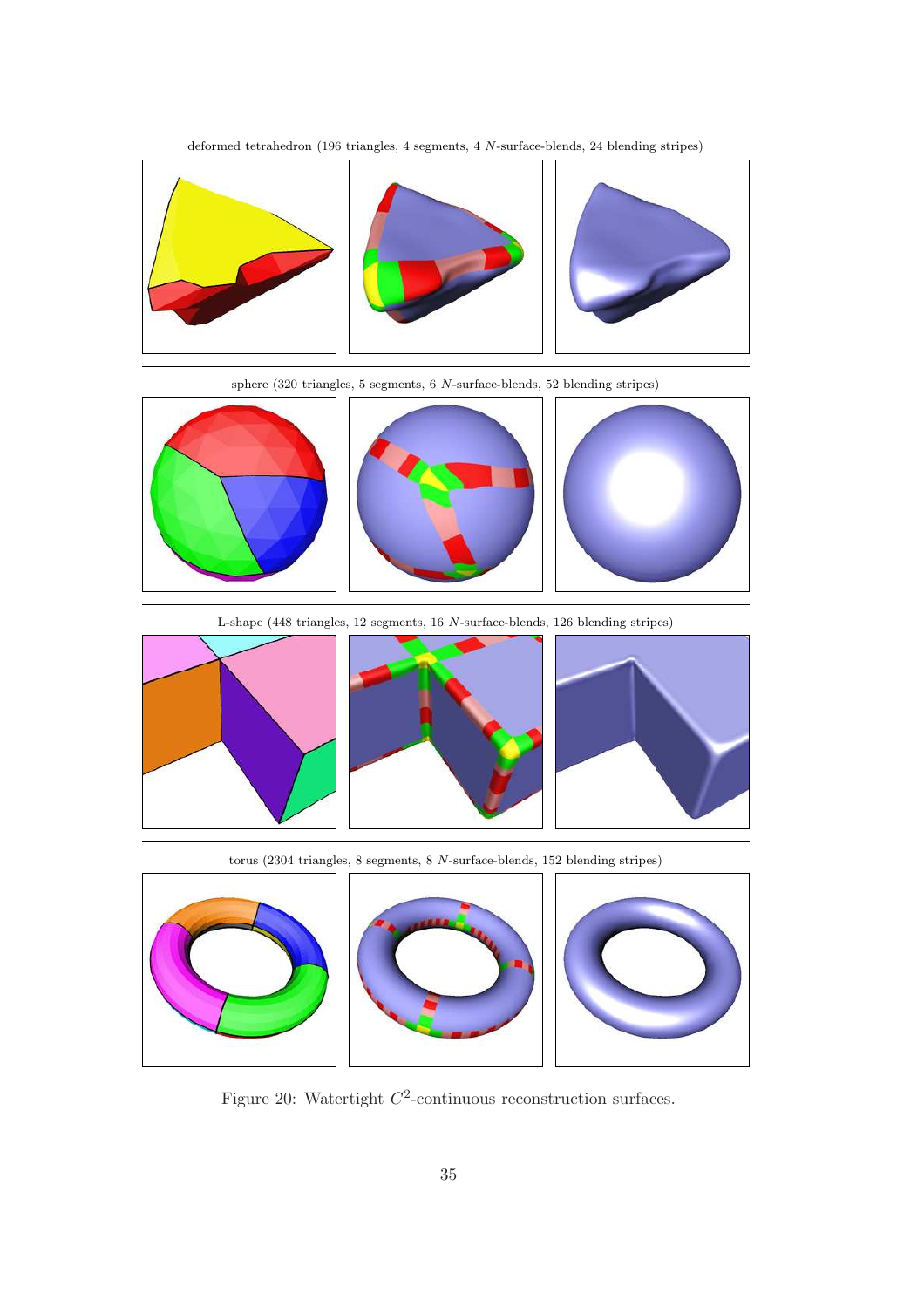deformed octahedron (128 triangles, 8 segments, 6 N-surface-blends, 53 blending stripes)



cylinder (2736 triangles, 6 segments, 8 N-surface-blends, 132 blending stripes)



fandisk (12946 triangles, 20 segments, 32 N-surface-blends, 857 blending stripes)



Figure 21: Watertight  $C^2$ -continuous reconstruction surfaces.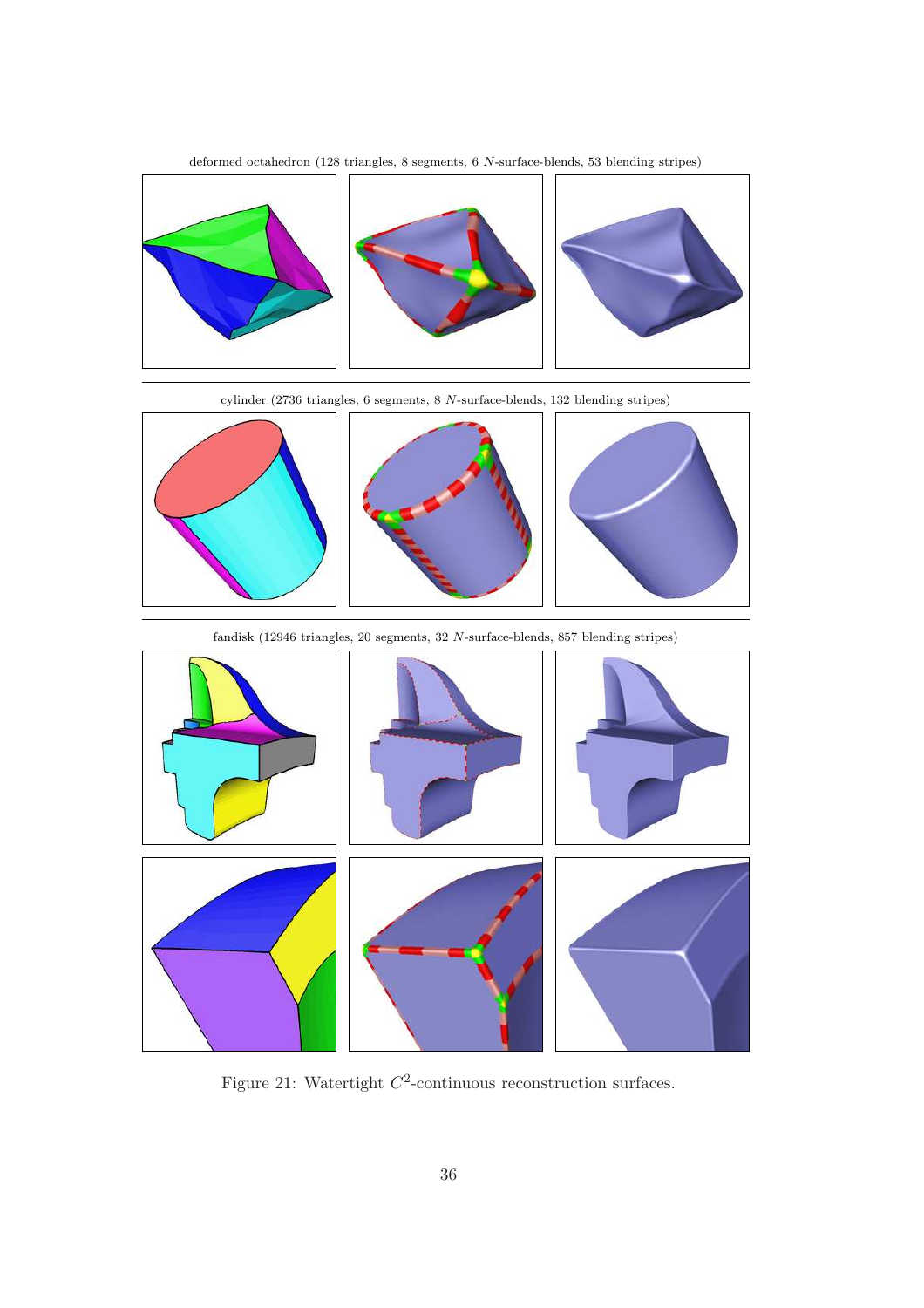

cat (728 triangles, 4 segments, 4 N-surface-blends, 58 blending stripes)



Figure 22: Watertight  $C^2$ -continuous reconstruction surfaces.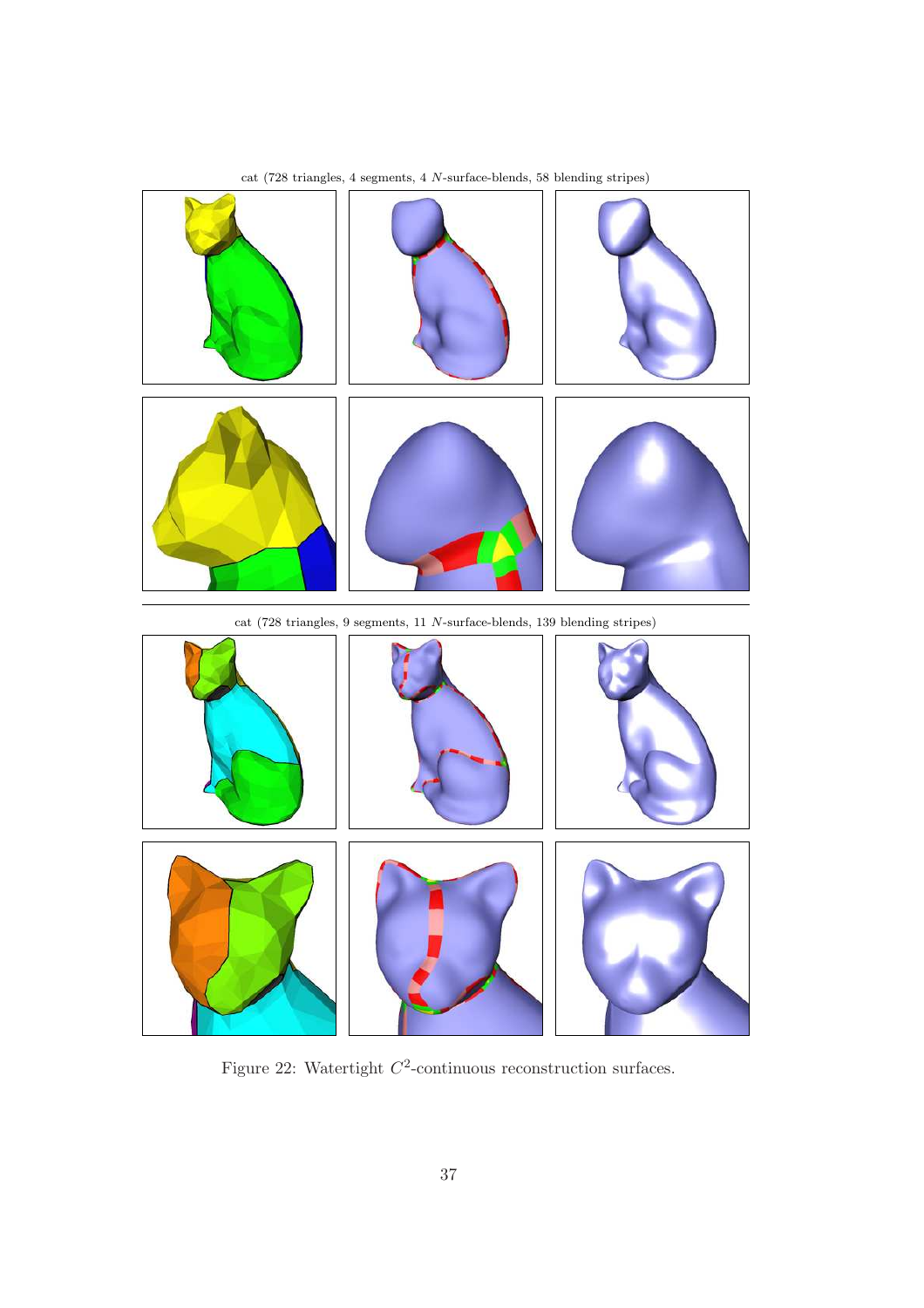# A THE CONTROL POINTS OF THE BLENDING FUNCTIONS

In the following we give the numerical values of the control points of the blending functions.

# A.1 The control points of the blending functions of the blending strips

The blending functions  $H^{\downarrow}$  and  $H^{\uparrow}$  of the blending strips are TP-Bézier-patches of degree (0, 7) (see Section 5.1),

$$
H^{\downarrow}(U, V) = \sum_{i=0}^{7} B_i^{7}(V) h_i^{\downarrow}
$$

$$
H^{\uparrow}(U, V) = \sum_{i=0}^{7} B_i^{7}(V) h_i^{\uparrow}
$$

and the control points  $h_i^{\downarrow}$  $\frac{1}{i}$  and  $h_i^{\uparrow}$  $i^{\dagger}$  are

$$
h_i^{\downarrow} = h_{7-i}^{\uparrow} = 1 , i = 0,...,3
$$
  
\n
$$
h_i^{\downarrow} = h_{7-i}^{\uparrow} = 0 , i = 4,...,7.
$$

# A.2 The control points of the blending functions of the N-surface-blends

The blending functions  $H^{N,1}$  of the N-surface-blends are  $C^2$ -continuous combinations of N Bézier-triangles of degree 7 (see Section 5.2),

$$
H^{N,1} = \bigcup_{\alpha=1}^{N} \Delta^{N,\alpha} \n\Delta^{N,\alpha}(U,V) = \sum_{i+j+k=7}^{N} B_{i,j,k}^{7}(U,V) h_{i,j,k}^{N,\alpha} , \alpha = 1,...,N .
$$

The relation between the indices i, j, k and  $\alpha$  and the positions of the control points  $h_{i,j,k}^{N,\alpha}$  are shown in Figure 23. The blending functions  $H^{N,i}$ ,  $i = 2, \ldots, N$ , and their control points can be obtained by applying the rotations  $\mathbf{R}_{\frac{2\pi(i-1)}{N}}$  (see Section 5.2).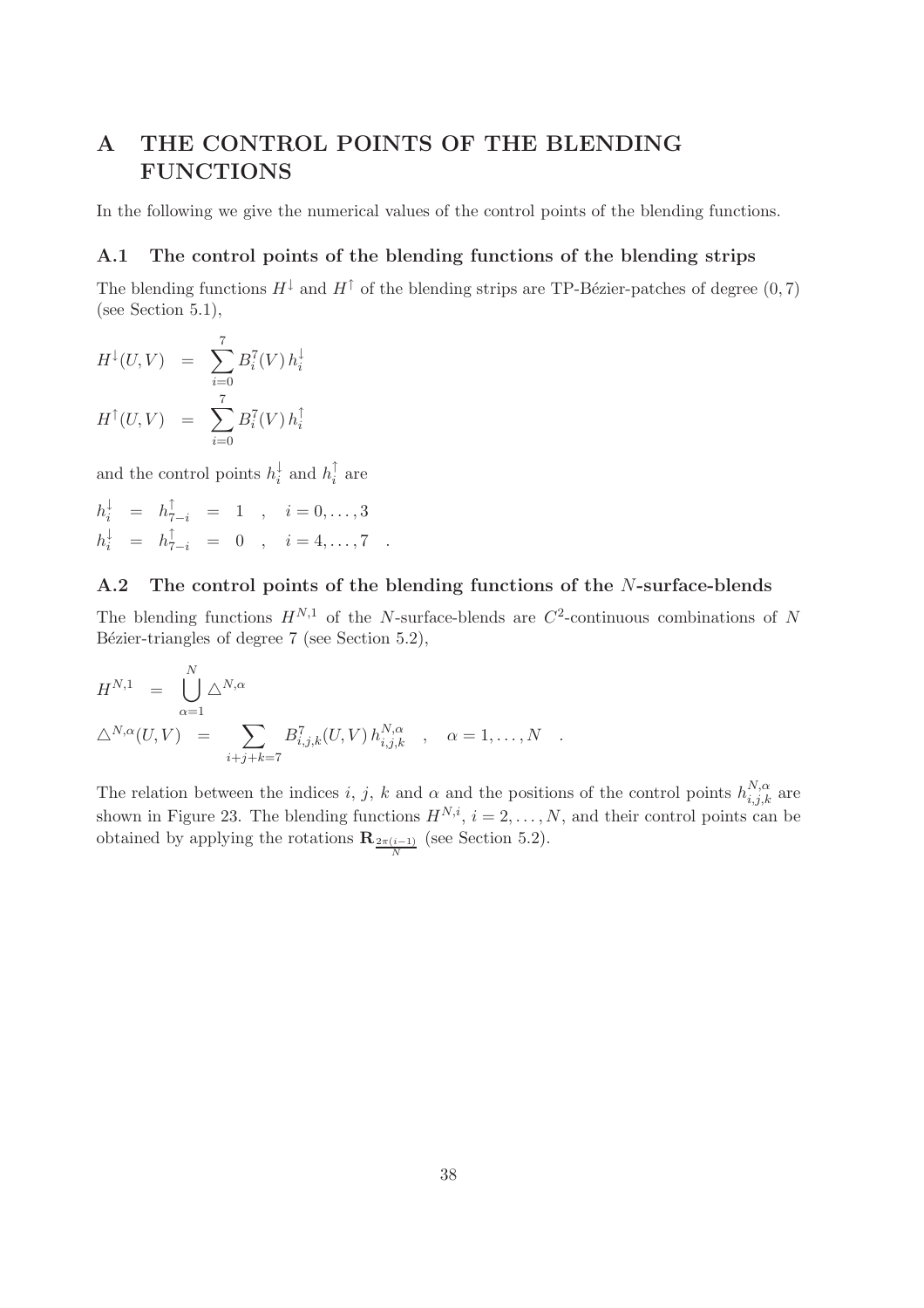

Figure 23: The positions of the control points  $h_{i,j,k}^{N,\alpha}$ .

A.2.1 The numerical values of the control points of  $H^{3,1}$ 

| $\wedge^{3,1}$                                                                                                                                                                                                                                        |                                                                                                                                                                                                   |                                                                                                                                                                                         |
|-------------------------------------------------------------------------------------------------------------------------------------------------------------------------------------------------------------------------------------------------------|---------------------------------------------------------------------------------------------------------------------------------------------------------------------------------------------------|-----------------------------------------------------------------------------------------------------------------------------------------------------------------------------------------|
| Control points $h^{3,1}_{i,j,k}$ with $h^{3,1}_{i,j,k} = 0$ :<br>$h^{3,1}_{0,4,3}, h^{3,1}_{0,5,2}, h^{3,1}_{0,6,1}, h^{3,1}_{0,7,0}, h^{3,1}_{1,4,2}, h^{3,1}_{1,5,1}, h^{3,1}_{1,6,0}, h^{3,1}_{2,4,1}, h^{3,1}_{2,5,0}, h^{3,1}_{3,4,0}$           |                                                                                                                                                                                                   |                                                                                                                                                                                         |
| Control points $h_{i,j,k}^{3,1}$ with $h_{i,j,k}^{3,1} = 1$ :<br>$h_{4,0,3}^{3,1}, h_{4,1,2}^{3,1}, h_{4,2,1}^{3,1}, h_{4,3,0}^{3,1}, h_{5,0,2}^{3,1}, h_{5,1,1}^{3,1}, h_{5,2,0}^{3,1}, h_{6,0,1}^{3,1}, h_{6,1,0}^{3,1}, h_{7,0,0}^{3,1}$           |                                                                                                                                                                                                   |                                                                                                                                                                                         |
| Remaining control points $h^{3,1}_{i,j,k}$ :                                                                                                                                                                                                          |                                                                                                                                                                                                   |                                                                                                                                                                                         |
| $\begin{array}{l} h^{3,1}_{0,0,7}=0.3333333333\\ h^{3,1}_{0,3,4}=0.0657943067\\ h^{3,1}_{1,2,4}=0.2647535966\\ h^{3,1}_{2,1,4}=0.6147535966\\ h^{3,1}_{2,1,4}=0.8684113866\\ h^{3,1}_{3,0,4}=0.8684113866\\ h^{3,1}_{3,3,1}=0.5000000000 \end{array}$ | $\begin{array}{l} h_{0,1,6}^{3,1} = 0.2486889093\\ h_{1,0,6}^{3,1} = 0.5026221814\\ h_{1,3,3}^{3,1} = 0.1403581267\\ h_{2,2,3}^{3,1} = 0.4498163453\\ h_{3,1,3}^{3,1} = 0.8026170799 \end{array}$ | $\begin{array}{l} h^{3,1}_{0,2,5}=0.1503469034\\ h^{3,1}_{1,1,5}=0.4042801755\\ h^{3,1}_{2,0,5}=0.6993061932\\ h^{3,1}_{2,3,2}=0.2500000000\\ h^{3,1}_{2,3,2}=0.7500000000 \end{array}$ |
|                                                                                                                                                                                                                                                       |                                                                                                                                                                                                   |                                                                                                                                                                                         |
|                                                                                                                                                                                                                                                       |                                                                                                                                                                                                   |                                                                                                                                                                                         |
|                                                                                                                                                                                                                                                       |                                                                                                                                                                                                   |                                                                                                                                                                                         |
|                                                                                                                                                                                                                                                       |                                                                                                                                                                                                   |                                                                                                                                                                                         |
|                                                                                                                                                                                                                                                       |                                                                                                                                                                                                   |                                                                                                                                                                                         |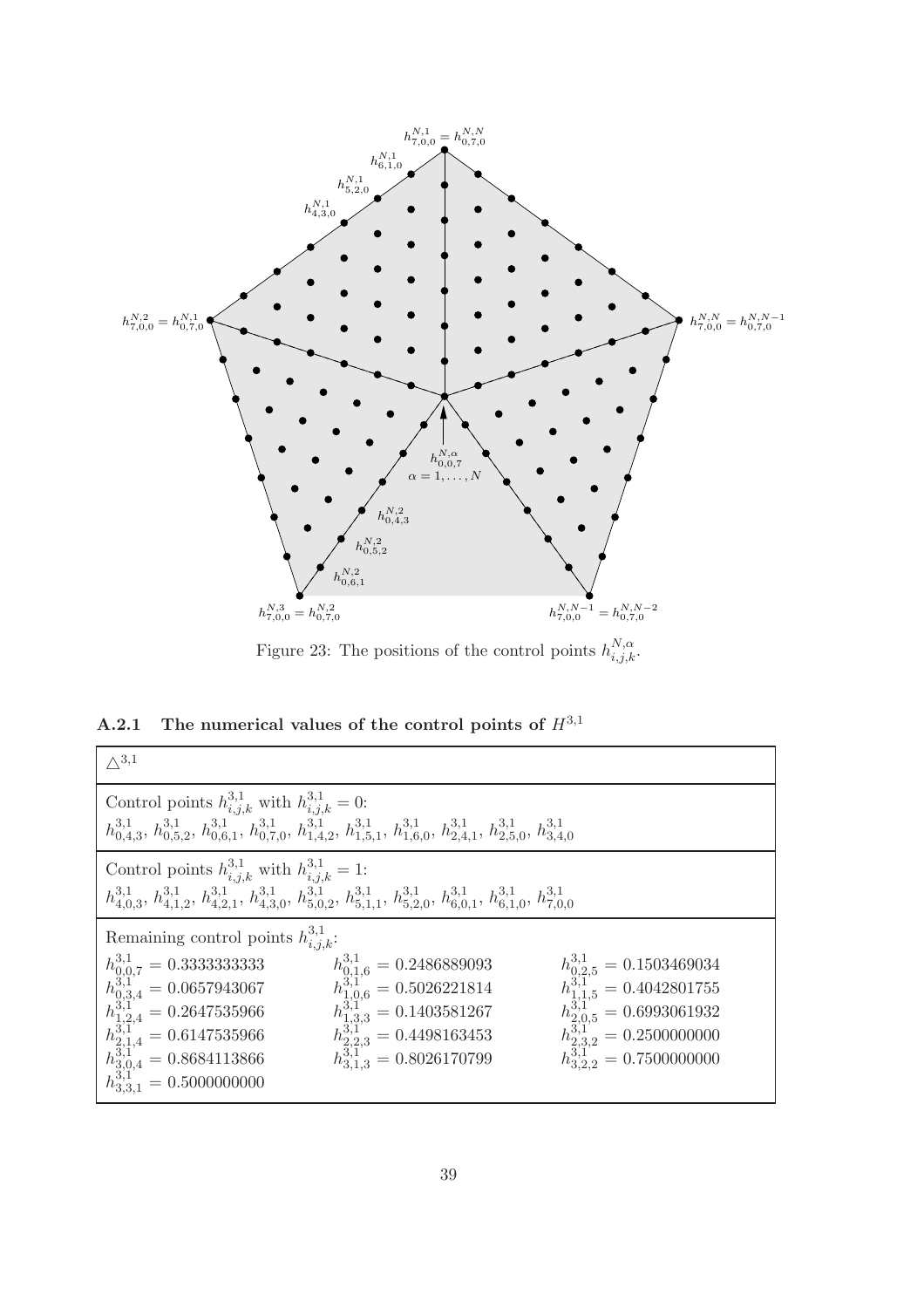$\triangle^{3,2}$ Control points  $h_{i,j,k}^{3,2}$  with  $h_{i,j,k}^{3,2} = 0$ :  $h_{0.4}^{3,2}$  $\frac{3,2}{0,4,3}$ ,  $h_{0,5}^{3,2}$  $\frac{3,2}{0,5,2}, h_{0,6}^{3,2}$  $\frac{3,2}{0,6,1}$ ,  $h_{0,7}^{3,2}$  $\frac{3,2}{0,7,0}, h_{1,4}^{3,2}$  $^{3,2}_{1,4,2}, h^{3,2}_{1,5}$  $\frac{3,2}{1,5,1}, h_{1,6}^{3,2}$  $\frac{3,2}{1,6,0}, h_{2,3}^{3,2}$  $\frac{3,2}{2,3,2}$ ,  $h_{2,4}^{3,2}$  $\frac{3,2}{2,4,1}$ ,  $h_{2,5}^{3,2}$  $\frac{3,2}{2,5,0}, h_{3,2}^{3,2}$  $3,2,2, h_{3,3}^{3,2}$  $3,3,1$ ,  $h_{3,4}^{3,2}$  $\frac{3,2}{3,4,0}$ ,  $h_{4,0}^{3,2}$  $_{4,0,3}^{5,2},$  $h_{4.1}^{3,2}$  $\frac{3,2}{4,1,2}, h_{4,2}^{3,2}$  $\frac{3,2}{4,2,1}, h_{4,3}^{3,2}$  $\frac{3,2}{4,3,0}, h_{5,0}^{3,2}$  $\frac{3,2}{5,0,2}, h_{5,1}^{3,2}$  $\frac{3,2}{5,1,1}, h_{5,2}^{3,2}$  $\frac{3,2}{5,2,0}$ ,  $h_{6,0}^{3,2}$  $\frac{3,2}{6,0,1}$ ,  $h_{6,1}^{3,2}$  $^{3,2}_{6,1,0}, h^{3,2}_{7,0}$ 7,0,0 Remaining control points  $h_{i,j,k}^{3,2}$ : h 3,2 <sup>0</sup>,0,<sup>7</sup> = 0.3333333333 h  $\begin{array}{ll} \frac{3,2}{0,1,6}=0.2486889093 & h\ 3,2\ 3,2=0.0570247934 & h\ 1,3,3=0.0570247934 & h\ 2,2,3=0.1003673095 & h \end{array}$  $\begin{array}{l} \frac{3,2}{3,25}=0.1503469034\ \frac{3,2}{3,25}=0.1914396490\ \frac{3,2}{3,25}=0.1503469034\ \frac{3,2}{3,25}=0.1503469034\ \frac{3,2}{3,0,4}=0.0657943067 \end{array}$  $h_{0,3,4}^{3,2} = 0.0657943067$  h  $h_{1,2,4}^{3,2} = 0.1204928069$  h  $h_{2,1,4}^{3,2} = 0.1204928069$  h  $h_{3,1,3}^{3,2} = 0.0570247934$ 

Because of the reflectional symmetry of the blending functions of the N-surface-blends (H25) the control points of the Bézier-triangle  $\triangle^{3,3}$  are given by

$$
h_{i,j,k}^{3,3} = h_{j,i,k}^{3,1} .
$$

|  | A.2.2 The numerical values of the control points of $H^{4,1}$ |  |  |  |  |  |  |  |
|--|---------------------------------------------------------------|--|--|--|--|--|--|--|
|--|---------------------------------------------------------------|--|--|--|--|--|--|--|

| $\wedge$ <sup>4,1</sup>                                                                                                                                                                                                                     |                                                                                                                                                                                           |                                                                                                                                                                                         |
|---------------------------------------------------------------------------------------------------------------------------------------------------------------------------------------------------------------------------------------------|-------------------------------------------------------------------------------------------------------------------------------------------------------------------------------------------|-----------------------------------------------------------------------------------------------------------------------------------------------------------------------------------------|
| Control points $h_{i,j,k}^{4,1}$ with $h_{i,j,k}^{4,1} = 0$ :<br>$h_{0,4,3}^{4,1}, h_{0,5,2}^{4,1}, h_{0,6,1}^{4,1}, h_{0,7,0}^{4,1}, h_{1,4,2}^{4,1}, h_{1,5,1}^{4,1}, h_{1,6,0}^{4,1}, h_{2,4,1}^{4,1}, h_{2,5,0}^{4,1}, h_{3,4,0}^{4,1}$ |                                                                                                                                                                                           |                                                                                                                                                                                         |
| Control points $h_{i,j,k}^{4,1}$ with $h_{i,j,k}^{4,1} = 1$ :<br>$h_{4,0,3}^{4,1}, h_{4,1,2}^{4,1}, h_{4,2,1}^{4,1}, h_{4,3,0}^{4,1}, h_{5,0,2}^{4,1}, h_{5,1,1}^{4,1}, h_{5,2,0}^{4,1}, h_{6,0,1}^{4,1}, h_{6,1,0}^{4,1}, h_{7,0,0}^{4,1}$ |                                                                                                                                                                                           |                                                                                                                                                                                         |
| Remaining control points $h_{i,j,k}^{4,1}$ :                                                                                                                                                                                                | $\begin{array}{l} h^{4,1}_{0,1,6}=0.2500000000\\ h^{4,1}_{1,0,6}=0.3737091222\\ h^{4,1}_{1,3,3}=0.2325000000\\ h^{4,1}_{2,2,3}=0.4472712278\\ h^{4,1}_{3,1,3}=0.6586090792\\ \end{array}$ | $\begin{array}{l} h^{4,1}_{0,2,5}=0.1962068966\\ h^{4,1}_{1,1,5}=0.3737091222\\ h^{4,1}_{2,0,5}=0.5512113479\\ h^{4,1}_{2,3,2}=0.2500000000\\ h^{4,1}_{2,3,2}=0.7500000000 \end{array}$ |
| $\begin{array}{l} h^{4,1}_{0,0,7}=0.2500000000\\ h^{4,1}_{0,3,4}=0.1700000000\\ h^{4,1}_{1,2,4}=0.2948425104\\ h^{4,1}_{2,1,4}=0.5512113479\\ h^{4,1}_{3,1,4}=0.6586090792\\ h^{4,1}_{3,3,1}=0.5000000000 \end{array}$                      |                                                                                                                                                                                           |                                                                                                                                                                                         |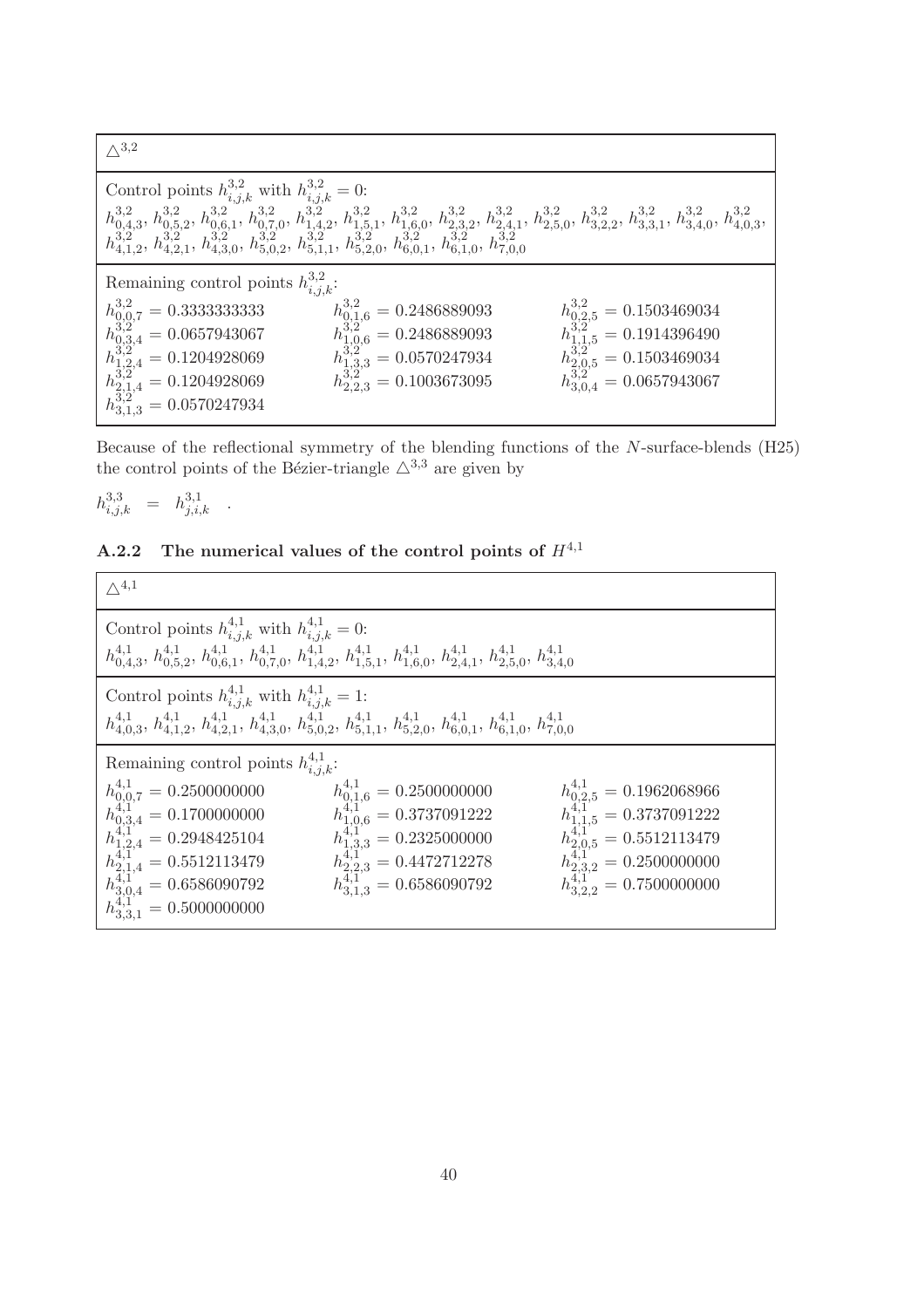$\wedge$ <sup>4,2</sup>

| $h_{0,4,3}^{4,2},\,h_{0,5,2}^{4,2},\,h_{0,6,1}^{4,2},\,h_{0,7,0}^{4,2},\,h_{1,4,2}^{4,2},\,h_{1,5,1}^{4,2},\,h_{1,6,0}^{4,2},\,h_{2,3,2}^{4,2},\,h_{2,4,1}^{4,2},\,h_{2,5,0}^{4,2},\,h_{3,2,2}^{4,2},\,h_{3,3,1}^{4,2},\,h_{3,4,0}^{4,2},\,h_{4,0,3}^{4,2},\\ h_{4,1,2}^{4,$ |
|------------------------------------------------------------------------------------------------------------------------------------------------------------------------------------------------------------------------------------------------------------------------------|
|                                                                                                                                                                                                                                                                              |
| $\begin{array}{l} h^{4,2}_{0,2,5}=0.0563748590\\ h^{4,2}_{1,1,5}=0.1262908778\\ h^{4,2}_{2,0,5}=0.1962068966\\ h^{4,2}_{3,0,4}=0.1700000000 \end{array}$                                                                                                                     |
|                                                                                                                                                                                                                                                                              |
|                                                                                                                                                                                                                                                                              |
|                                                                                                                                                                                                                                                                              |
|                                                                                                                                                                                                                                                                              |
| Control points $h_{i,j,k}^{4,2}$ with $h_{i,j,k}^{4,2} = 0$ :<br>Remaining control points $h_{i,j,k}^{4,2}$ :<br>$\begin{array}{l} h^{4,2}_{0,1,6}=0.1262908778\\ h^{4,2}_{1,0,6}=0.2500000000\\ h^{4,2}_{1,3,3}=0.0013909208\\ h^{4,2}_{2,2,3}=0.0527287722 \end{array}$    |

Because of the reflectional symmetry of the blending functions of the N-surface-blends (H25) the control points of the Bézier-triangles  $\triangle^{4,3}$  and  $\triangle^{4,4}$  are given by

$$
h_{i,j,k}^{4,3} = h_{j,i,k}^{4,2}
$$
  

$$
h_{i,j,k}^{4,3} = h_{j,i,k}^{4,1}
$$

# A.2.3 The numerical values of the control points of  $H^{5,1}$

| $\wedge$ <sup>5,1</sup>                                                                                                                                                                                                                     |                                                                                                                                                                                                   |                                                                                                                                                                                       |
|---------------------------------------------------------------------------------------------------------------------------------------------------------------------------------------------------------------------------------------------|---------------------------------------------------------------------------------------------------------------------------------------------------------------------------------------------------|---------------------------------------------------------------------------------------------------------------------------------------------------------------------------------------|
| Control points $h_{i,j,k}^{5,1}$ with $h_{i,j,k}^{5,1} = 0$ :<br>$h_{0,4,3}^{5,1}, h_{0,5,2}^{5,1}, h_{0,6,1}^{5,1}, h_{0,7,0}^{5,1}, h_{1,4,2}^{5,1}, h_{1,5,1}^{5,1}, h_{1,6,0}^{5,1}, h_{2,4,1}^{5,1}, h_{2,5,0}^{5,1}, h_{3,4,0}^{5,1}$ |                                                                                                                                                                                                   |                                                                                                                                                                                       |
| Control points $h_{i,j,k}^{5,1}$ with $h_{i,j,k}^{5,1} = 1$ :<br>$h_{4,0,3}^{5,1}, h_{4,1,2}^{5,1}, h_{4,2,1}^{5,1}, h_{4,3,0}^{5,1}, h_{5,0,2}^{5,1}, h_{5,1,1}^{5,1}, h_{5,2,0}^{5,1}, h_{6,0,1}^{5,1}, h_{6,1,0}^{5,1}, h_{7,0,0}^{5,1}$ |                                                                                                                                                                                                   |                                                                                                                                                                                       |
| Remaining control points $h_{i,j,k}^{5,1}$ :                                                                                                                                                                                                |                                                                                                                                                                                                   |                                                                                                                                                                                       |
|                                                                                                                                                                                                                                             | $\begin{array}{l} h_{0,1,6}^{5,1} = 0.2303117189\\ h_{1,0,6}^{5,1} = 0.2980907830\\ h_{1,3,3}^{5,1} = 0.2397844499\\ h_{2,2,3}^{5,1} = 0.4369312701\\ h_{3,1,3}^{5,1} = 0.6608722055 \end{array}$ | $\begin{array}{l} h_{0,2,5}^{5,1}=0.2391872668\\ h_{1,1,5}^{5,1}=0.3365903907\\ h_{2,0,5}^{5,1}=0.4226781305\\ h_{2,3,2}^{5,1}=0.2500000000\\ h_{5,1}^{5,1}=0.7500000000 \end{array}$ |
|                                                                                                                                                                                                                                             |                                                                                                                                                                                                   |                                                                                                                                                                                       |
|                                                                                                                                                                                                                                             |                                                                                                                                                                                                   |                                                                                                                                                                                       |
|                                                                                                                                                                                                                                             |                                                                                                                                                                                                   |                                                                                                                                                                                       |
|                                                                                                                                                                                                                                             |                                                                                                                                                                                                   |                                                                                                                                                                                       |
| $\begin{array}{l} h_{0,0,7}^{5,1}=0.2000000000\\ h_{0,0,34}^{5,1}=0.2161176164\\ h_{0,3,4}^{5,1}=0.3382083814\\ h_{2,1,4}^{5,1}=0.4494178391\\ h_{2,1,4}^{5,1}=0.5092096451\\ h_{3,0,4}^{5,1}=0.5000000000\\ \end{array}$                   |                                                                                                                                                                                                   |                                                                                                                                                                                       |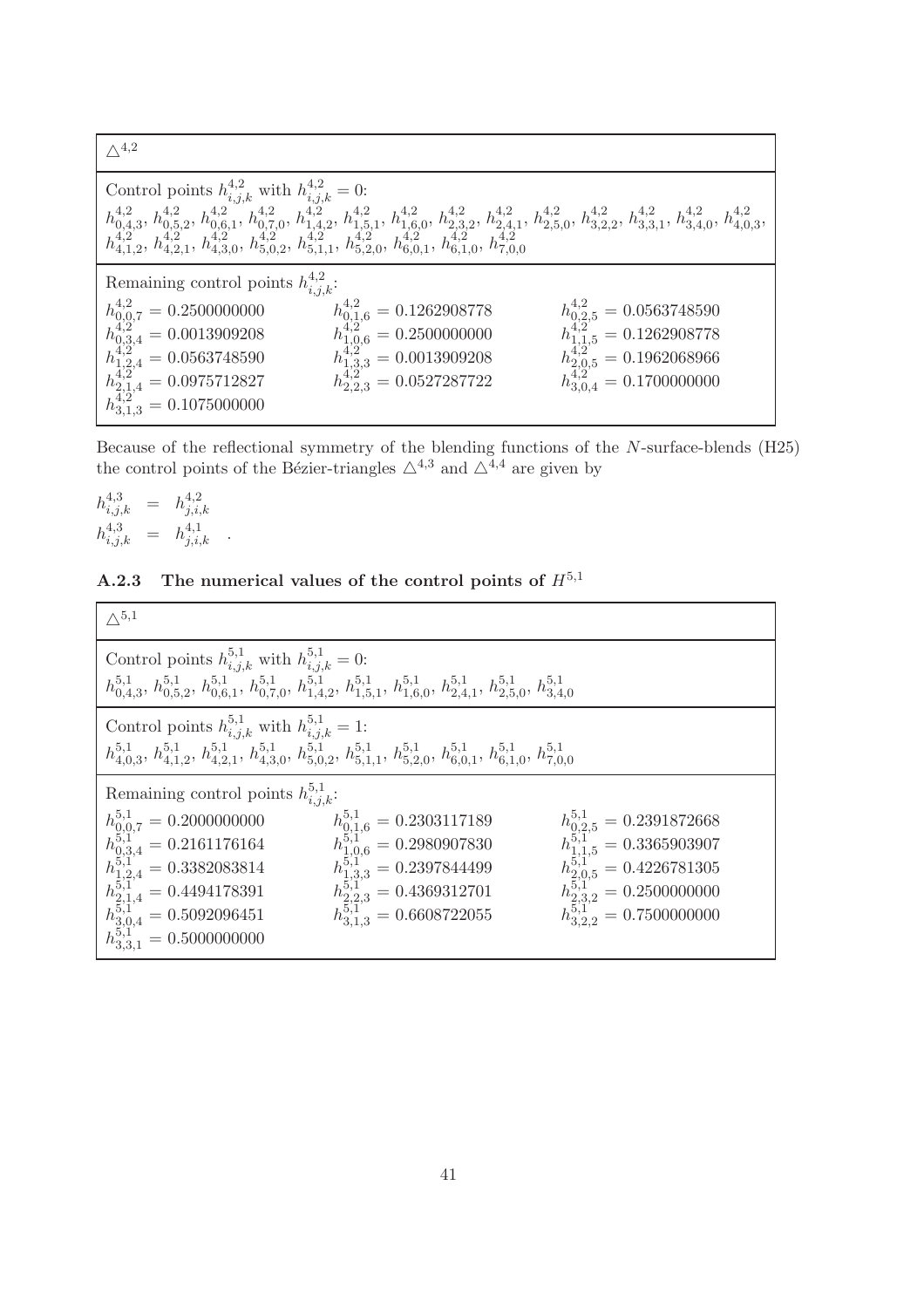$\Delta^{5,2}$ 

| $\overline{\phantom{a}}$                                                                                                                                                                                                                                                                                                                                                                                                |                                                                                                                                                                     |
|-------------------------------------------------------------------------------------------------------------------------------------------------------------------------------------------------------------------------------------------------------------------------------------------------------------------------------------------------------------------------------------------------------------------------|---------------------------------------------------------------------------------------------------------------------------------------------------------------------|
| Control points $h_{i,j,k}^{5,2}$ with $h_{i,j,k}^{5,2} = 0$ :<br>$h_{0,4,3}^{5,2}, h_{0,5,2}^{5,2}, h_{0,6,1}^{5,2}, h_{0,7,0}^{5,2}, h_{1,4,2}^{5,2}, h_{1,5,1}^{5,2}, h_{1,6,0}^{5,2}, h_{2,3,2}^{5,2}, h_{2,4,1}^{5,2}, h_{2,5,0}^{5,2}, h_{3,3,1}^{5,2}, h_{3,4,0}^{5,2}, h_{4,0,3}^{5,2},\\ h_{4,1,2}^{5,2}, h_{4,2,1}^{5,2}, h_{4,3,0}^{5,2}, h_{5,0,2}^{5,$                                                      |                                                                                                                                                                     |
| Remaining control points $h_{i,j,k}^{5,2}$ :<br>$\begin{array}{l} h_{0,1,6}^{5,2} = 0.1206428896\\ h_{1,0,6}^{5,2} = 0.2303117189\\ h_{1,3,3}^{5,2} = 0.0202302971\\ h_{2,2,3}^{5,2} = 0.0317364078\\ \end{array}$<br>$\begin{array}{l} h_{0,0,7}^{5,2} = 0.2000000000\\ h_{0,3,4}^{5,2} = 0.0292775610\\ h_{1,2,4}^{5,2} = 0.0320427867\\ h_{2,1,4}^{5,2} = 0.1259083241\\ h_{3,1,3}^{5,2} = 0.0588827504 \end{array}$ | $\begin{array}{l} h_{0,2,5}^{5,2} = 0.0494736679 \\ h_{1,1,5}^{5,2} = 0.1295184375 \\ h_{2,0,5}^{5,2} = 0.2391872668 \\ h_{3,0,4}^{5,2} = 0.2161176164 \end{array}$ |
| $\triangle$ <sup>5,3</sup>                                                                                                                                                                                                                                                                                                                                                                                              |                                                                                                                                                                     |
| Control points $h_{i,j,k}^{5,3}$ with $h_{i,j,k}^{5,3} = 0$ :<br>$h_{0,4,3}^{5,3},\, h_{0,5,2}^{5,3},\, h_{0,6,1}^{5,3},\, h_{0,7,0}^{5,3},\, h_{1,4,2}^{5,3},\, h_{1,5,1}^{5,3},\, h_{1,6,0}^{5,3},\, h_{2,3,2}^{5,3},\, h_{2,4,1}^{5,3},\, h_{2,5,0}^{5,3},\, h_{3,2,2}^{5,3},\, h_{3,3,1}^{5,3},\, h_{3,4,0}^{5,3},\, h_{4,0,3}^{5,3},\\ h_{4,1,2}^{5,$                                                              |                                                                                                                                                                     |
| Remaining control points $h_{i,j,k}^{5,3}$ :<br>$\begin{array}{l} h_{0,0,7}^{5,3} = 0.2000000000\\ h_{0,3,4}^{5,3} = 0.0292775610\\ h_{1,2,4}^{5,3} = 0.0544226687\\ h_{2,1,4}^{5,3} = 0.0544226687\\ h_{3,1,3}^{5,3} = 0.0202302971\\ \end{array}$<br>$h_{0,1,6}^{5,3} = 0.1206428896$<br>$h_{1,0,6}^{5,3} = 0.1206428896$<br>$h_{1,3,3}^{5,3} = 0.0202302971$<br>$h_{2,2,3}^{5,3} = 0.0626646441$                     | $\begin{array}{l} h_{0,2,5}^{5,3} = 0.0494736679 \\ h_{1,1,5}^{5,3} = 0.0677823437 \\ h_{2,0,5}^{5,3} = 0.0494736679 \\ h_{3,0,4}^{5,3} = 0.0292775610 \end{array}$ |

Because of the reflectional symmetry of the blending functions of the N-surface-blends (H25) the control points of the Bézier-triangles  $\triangle^{5,4}$  and  $\triangle^{5,5}$  are given by

| $h_{i,j,k}^{5,4}$ | = | $h_{j,i,k}^{5,2}$ |  |
|-------------------|---|-------------------|--|
| $h_{i,j,k}^{5,5}$ | = | $h_{j,i,k}^{5,1}$ |  |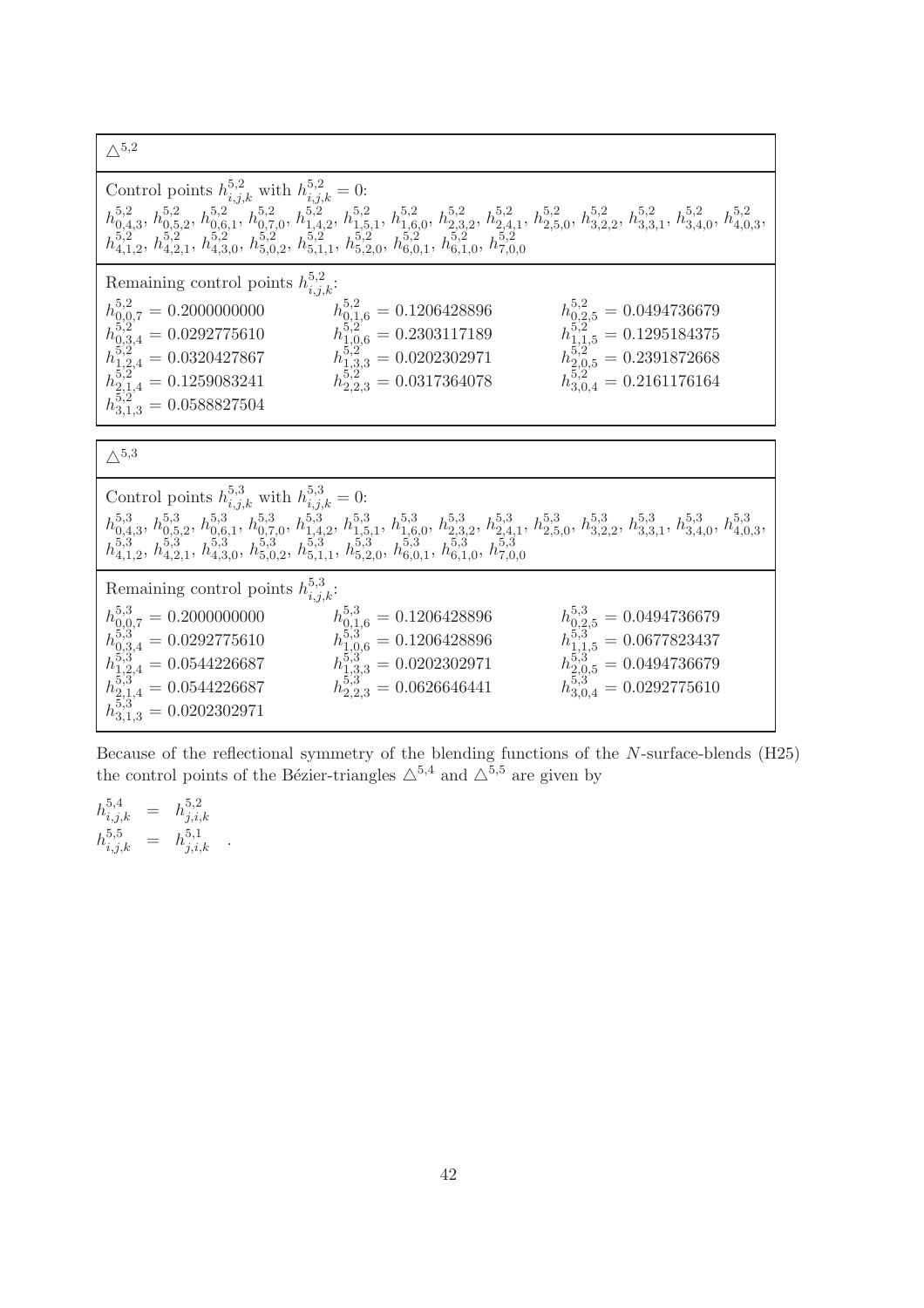A.2.4 The numerical values of the control points of  $H^{6,1}$ 

| $\triangle^{6,1}$                                                                                                                                                                                                                                                                                                                                                                                                                                                                                                                                                                                                                                                                                                                               |
|-------------------------------------------------------------------------------------------------------------------------------------------------------------------------------------------------------------------------------------------------------------------------------------------------------------------------------------------------------------------------------------------------------------------------------------------------------------------------------------------------------------------------------------------------------------------------------------------------------------------------------------------------------------------------------------------------------------------------------------------------|
| Control points $h_{i,j,k}^{6,1}$ with $h_{i,j,k}^{6,1} = 0$ :<br>$h_{0,4,3}^{6,1},\, h_{0,5,2}^{6,1},\, h_{0,6,1}^{6,1},\, h_{0,7,0}^{6,1},\, h_{1,4,2}^{6,1},\, h_{1,5,1}^{6,1},\, h_{1,6,0}^{6,1},\, h_{2,4,1}^{6,1},\, h_{2,5,0}^{6,1},\, h_{3,4,0}^{6,1}$                                                                                                                                                                                                                                                                                                                                                                                                                                                                                   |
| Control points $h_{i,j,k}^{6,1}$ with $h_{i,j,k}^{6,1} = 1$ :<br>$h_{4,0,3}^{6,1},\, h_{4,1,2}^{6,1},\, h_{4,2,1}^{6,1},\, h_{4,3,0}^{6,1},\, h_{5,0,2}^{6,1},\, h_{5,1,1}^{6,1},\, h_{5,2,0}^{6,1},\, h_{6,0,1}^{6,1},\, h_{7,0,0}^{6,1}$                                                                                                                                                                                                                                                                                                                                                                                                                                                                                                      |
| Remaining control points $h_{i,j,k}^{6,1}$ :<br>$h_{0,1,6}^{6,1}=0.2083818393\,$<br>$h_{0,0,7}^{6,1} = 0.1666666667$<br>$h_{\ensuremath{\mathbf{0}},\ensuremath{\mathbf{2}},5}^{6,1} = 0.2403598347$<br>$h_{1,1,5}^{6,2,0} = 0.3015493620$<br>$h_{1,0,6}^{6,1,0} = 0.2500970120$<br>$h_{0,3,4}^{6,1'} = 0.2586222361$<br>$h_{1,2,4}^{6,1*} = 0.3263334929$<br>$h_{2,1,4}^{6,1*} = 0.3673550188$<br>$h_{2,0,5}^{\tilde{6},1''}=0.3530017120$<br>$h_{1,3,3}^{6,1'} = 0.2543111180$<br>$h_{2,2,3}^{\bar{6},\bar{1}'} = 0.4460695749$<br>$h_{2,3,2}^{\overline{6},\overline{1}'} = 0.2500000000$<br>$h_{3,1,3}^{6,1'} = 0.6908541628$<br>$h_{3,0,4}^{6,1'} = 0.3817083257$<br>$h_{3,2,2}^{6,1'} = 0.7500000000$<br>$h_{3,3,1}^{6,1} = 0.5000000000$ |
| $\triangle^{6,2}$                                                                                                                                                                                                                                                                                                                                                                                                                                                                                                                                                                                                                                                                                                                               |
| Control points $h_{i,j,k}^{6,2}$ with $h_{i,j,k}^{6,2} = 0$ :<br>$h_{0,4,3}^{6,2},\,h_{0,5,2}^{6,2},\,h_{0,6,1}^{6,2},\,h_{0,7,0}^{6,2},\,h_{1,4,2}^{6,2},\,h_{1,5,1}^{6,2},\,h_{1,6,0}^{6,2},\,h_{2,3,2}^{6,2},\,h_{2,4,1}^{6,2},\,h_{2,5,0}^{6,2},\,h_{3,2,2}^{6,2},\,h_{3,3,1}^{6,2},\,h_{3,4,0}^{6,2},\,h_{4,0,3}^{6,2},\\ h_{4,1,2}^{6,$                                                                                                                                                                                                                                                                                                                                                                                                   |
| Remaining control points $h_{i,j,k}^{6,2}$ :<br>$h_{0,0,7}^{6,2} = 0.1666666667$<br>$h_{0,1,6}^{6,2} = 0.1249514940$<br>$h_{0,2,5}^{6,2} = 0.0734991440$<br>$h_{1,0,6}^{6,25} = 0.2083818393$<br>$h_{1,3,3}^{6,25} = 0.0071440346$<br>$h_{1,1,5}^{6,2} = 0.1471923120$<br>$h_{0,3,4}^{6,2} = 0.0142880691$<br>$h_{2,0,5}^{6,2^{*}}=0.2403598347$<br>$h_{1,2,4}^{6,2} = 0.0593130538$<br>$h_{2,1,4}^{6,2} = 0.1726485779$<br>$h_{3,0,4}^{6,2} = 0.2586222361$<br>$h_{2,2,3}^{6,2} = 0.0423846598$<br>$h_{3,1,3}^{6,2} = 0.0043111180$                                                                                                                                                                                                            |
| $\triangle^{6,3}$                                                                                                                                                                                                                                                                                                                                                                                                                                                                                                                                                                                                                                                                                                                               |
| Control points $h_{i,j,k}^{6,3}$ with $h_{i,j,k}^{6,3} = 0$ :<br>$h_{0,4,3}^{6,3},\, h_{0,5,2}^{6,3},\, h_{0,6,1}^{6,3},\, h_{0,7,0}^{6,3},\, h_{1,4,2}^{6,3},\, h_{1,5,1}^{6,3},\, h_{1,6,0}^{6,3},\, h_{2,3,2}^{6,3},\, h_{2,4,1}^{6,3},\, h_{2,5,0}^{6,3},\, h_{3,2,2}^{6,3},\, h_{3,3,1}^{6,3},\, h_{3,4,0}^{6,3},\, h_{4,0,3}^{6,3},\\ h_{4,1,2}^{6,$                                                                                                                                                                                                                                                                                                                                                                                      |
| Remaining control points $h_{i,j,k}^{6,3}$ :<br>$h_{0,1,6}^{6,3} = 0.0832363213$<br>$\begin{array}{l} h^{6,3}_{0,2,5}=0.0192803306\\ h^{6,3}_{1,1,5}=0.0512583259\\ h^{6,3}_{2,9,5}=0.0734991440\\ \end{array}$<br>$h_{0,0,7}^{6,3} = 0.1666666667$<br>$h_{1,0,6}^{6,3'} = 0.1249514940$<br>$h_{1,3,3}^{6,3} = 0.0362355320$<br>$h_{0,3,4}^{6,3} = 0.0724710640$<br>$h_{1,2,4}^{6,3} = 0.0458756973$<br>$h_{2,1,4}^{6,3} = 0.0284741593$<br>$h_{3,1,3}^{6,3} = 0.0071440346$<br>$h_{2,2,3}^{6,3} = 0.0115457653$<br>$h_{3,0,4}^{6,3} = 0.0142880691$                                                                                                                                                                                            |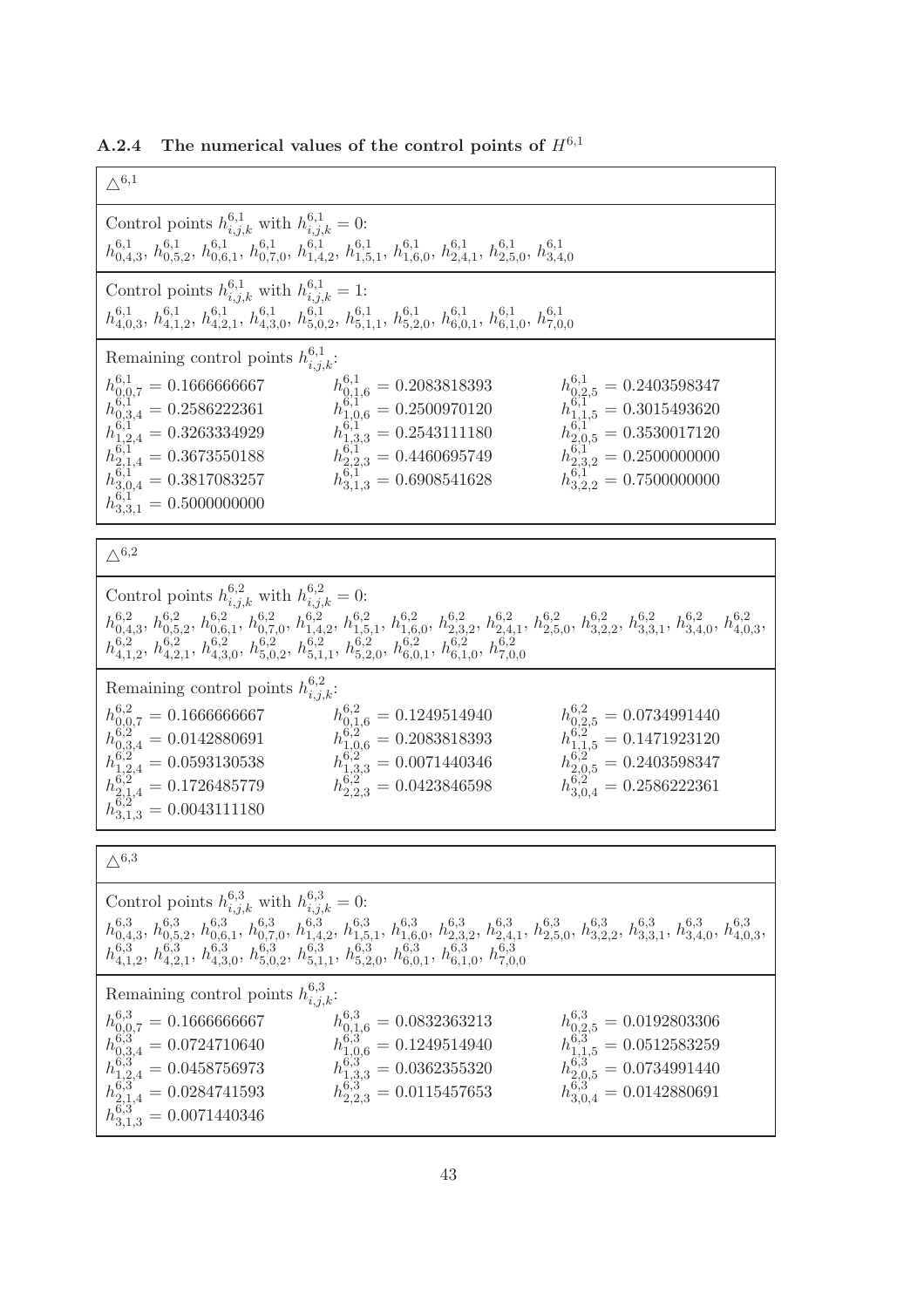Because of the reflectional symmetry of the blending functions of the N-surface-blends (H25) the control points of the Bézier-triangles  $\triangle^{6,4}$ ,  $\triangle^{6,5}$  and  $\triangle^{6,6}$  are given by

$$
h_{i,j,k}^{6,4} = h_{j,i,k}^{6,3}
$$
  
\n
$$
h_{i,j,k}^{6,5} = h_{j,i,k}^{6,2}
$$
  
\n
$$
h_{i,j,k}^{6,6} = h_{j,i,k}^{6,1}
$$

 $\ddot{\phantom{1}}$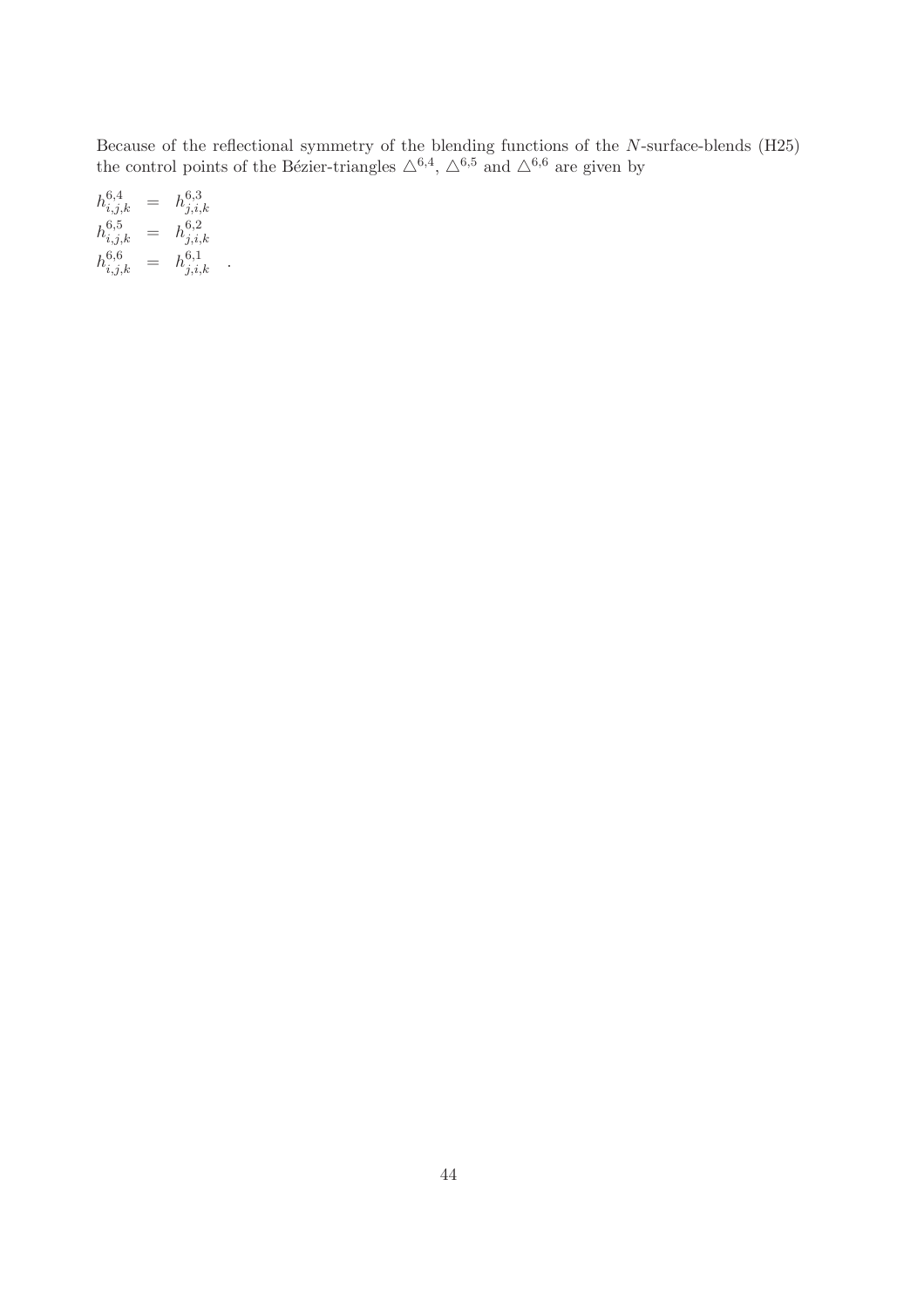# References

- [BaBe87] R. H. Bartels, J. C. Beatty, B. A. Barsky. *An introduction to splines for use in computer graphics and geometric modeling*. Kaufmann, Los Altos, 1987.
- [Boor87] C. de Boor. *A practical guide to splines*. Springer, New York, 1987.
- [Diet98] U. Dietz. Fair surface reconstruction from point clouds. In M. Dæhlen, T. Lyche, and L. L. Schumaker, editors, *Mathematical Methods for Curves and Surfaces II*, pages 79–86. Vanderbilt University Press, 1998.
- [Dier95] P. Dierckx. *Curve and surface fitting with splines*. Oxford Clarendon Press, 1995.
- [EcHo96] M. Eck, H. Hoppe. *Automatic Reconstruction of B-Spline Surfaces of Arbitrary Topological Type.* ACM SIGGRAPH, 1996.
- [FaSv96] R. A. M. T. Farouki, R. Sverrisson. *Approximation of rolling-ball blends for free-form parametric surfaces.* Computer-Aided Design, vol. 28, no. 11, 1996.
- [Fari97] G. E. Farin. *Curves and surfaces for computer aided geometric design: a practical guide.* 1997.
- [Floa98] M. S. Floater. *How to approximate scattered data by least squares.* Technical Report STF42 A98013, SINTEF, Oslo, 1998.
- [GoSc88] M. von Golitschek, L. L. Schumaker. Data fitting by penalized least squares. In J. C. Mason, editor, *Algorithms for approximation II*, pages 210–227, Shrivenham, 1988.
- [FlHo02] M. S. Floater, K. Hormann. Parameterization of triangulations and unorganized points. In A. Iske, E. Quak, and M. S. Floater, editors, *Tutorials on Multiresolution in Geometric Modelling*, Mathematics and Visualization, pages 287–316, Springer, 2002.
- [HeKo96] T. Hermann, Z. Kovács, T. Várady. *Special Applications in Surface Fitting*. Theory and practice of geometric modeling, 1996.
- [Horm00] K. Hormann. *Fitting Free Form Surfaces.* Principles of 3D Image Analysis and Synthesis, Kluwer Academic Publishers, 2000.
- [Horm01] K. Hormann. *Theory and Applications of Parameterizing Triangulations.* PhD thesis, University of Erlangen-Nürnberg, 2001.
- [HoLa93] J. Hoschek, D. Lasser. *Fundamentals of Computer Aided Geometric Design*. AK Peters, 1993.
- [KoMa00] G. Kós, R. R. Martin, T. Várady. *Methods to recover constant radius rolling ball blends in reverse engineering.* Computer Aided Geometric Design, vol. 17, no. 2, 2000.
- [LePe02] B. L´evy, S. Petitjean, N. Ray, J. Maillot. *Least Squares Conformal Maps for Automatic Texture Atlas Generation.* ACM Transactions on Graphics, vol. 21, no. 3, pages 362- 371, 2002.